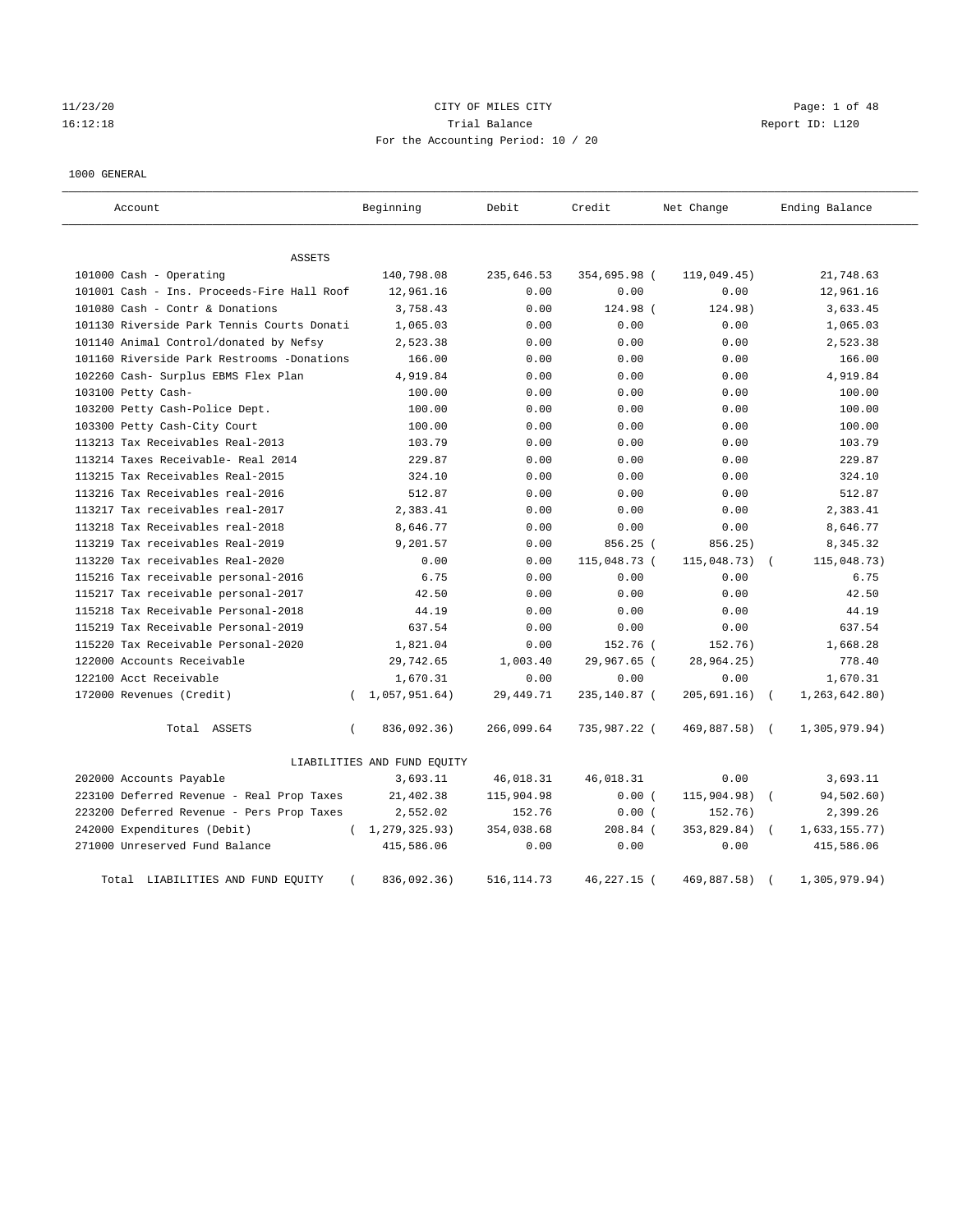#### 11/23/20 CITY OF MILES CITY Page: 2 of 48 16:12:18 Channel Balance Trial Balance Report ID: L120 For the Accounting Period: 10 / 20

#### 2220 LIBRARY

| Account                                    | Beginning                   | Debit      | Credit      | Net Change   | Ending Balance |
|--------------------------------------------|-----------------------------|------------|-------------|--------------|----------------|
| ASSETS                                     |                             |            |             |              |                |
| 101000 Cash - Operating                    | 72,039.67                   | 25,929.83  | 23,597.76   | 2,332.07     | 74,371.74      |
| 101032 Cash- Library Board of Trustees Mul | 8,308.27                    | 50.00      | 0.00        | 50.00        | 8,358.27       |
|                                            | 75.00                       | 0.00       | 0.00        |              | 75.00          |
| 103000 Petty Cash                          |                             |            |             | 0.00         |                |
| 172000 Revenues (Credit)                   | 79,069.22)                  | 0.00       | 25,979.83 ( | 25,979.83) ( | 105,049.05)    |
| Total ASSETS                               | 1,353.72                    | 25,979.83  | 49,577.59 ( | 23,597.76) ( | 22, 244.04)    |
|                                            | LIABILITIES AND FUND EQUITY |            |             |              |                |
| 202000 Accounts Payable                    | 0.00                        | 2,656.88   | 2,656.88    | 0.00         | 0.00           |
| 242000 Expenditures (Debit)                | 79,234.24)                  | 23,597.76  | 0.00(       | 23,597.76) ( | 102, 832.00)   |
| 271000 Unreserved Fund Balance             | 80,587.96                   | 0.00       | 0.00        | 0.00         | 80,587.96      |
| LIABILITIES AND FUND EQUITY<br>Total       | 1,353.72                    | 26, 254.64 | 2,656.88 (  | 23,597.76) ( | 22, 244.04)    |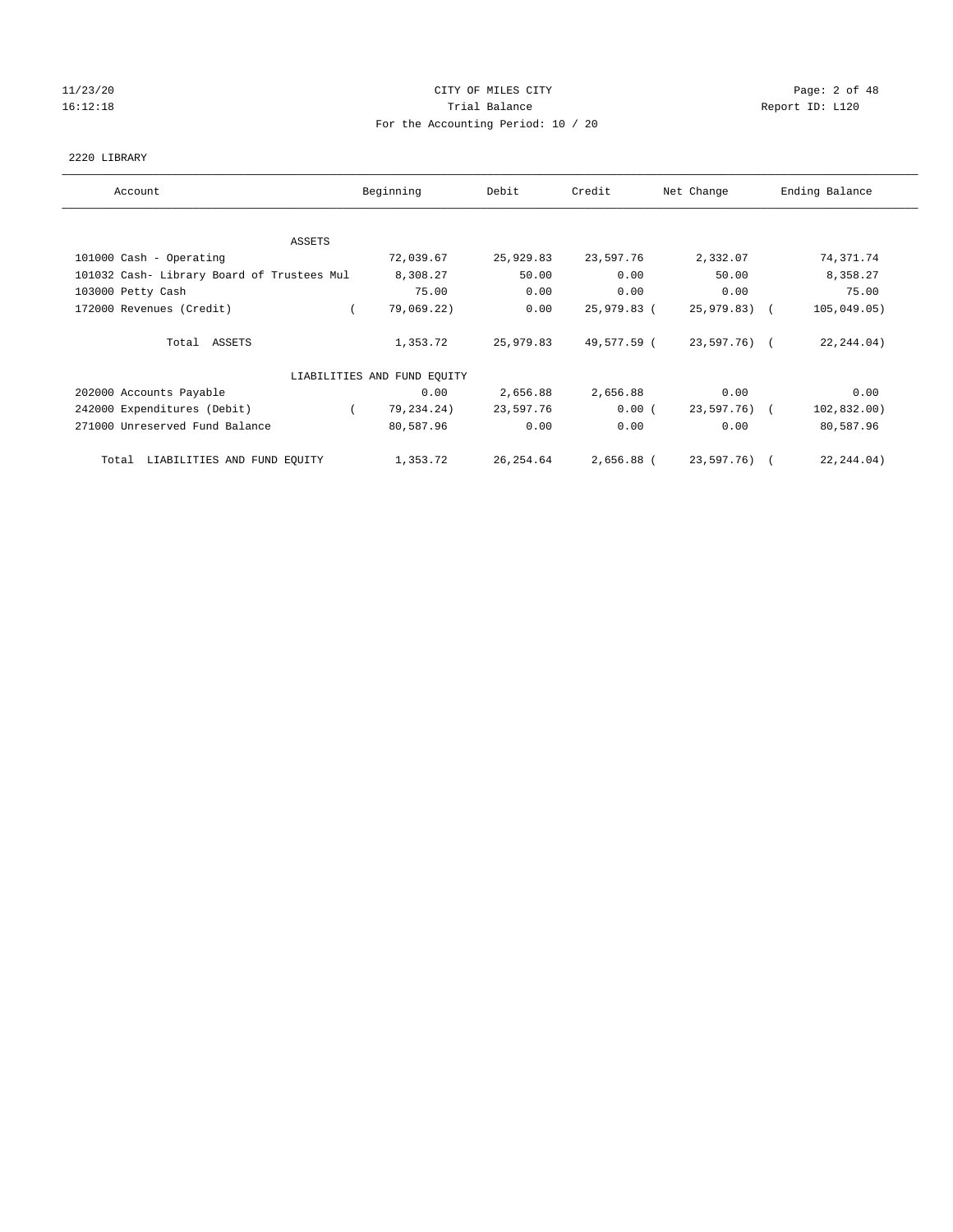#### 11/23/20 CITY OF MILES CITY Page: 3 of 48 16:12:18 Channel Balance Trial Balance Report ID: L120 For the Accounting Period: 10 / 20

#### 2260 EMERGENCY DISASTER

| Account                                     | Beginning                   | Debit         | Credit   | Net Change | Ending Balance                     |
|---------------------------------------------|-----------------------------|---------------|----------|------------|------------------------------------|
|                                             |                             |               |          |            |                                    |
| ASSETS                                      |                             |               |          |            |                                    |
| 101000 Cash - Operating                     | 285.00                      | 0.72          | 0.00     | 0.72       | 285.72                             |
| 113218 Tax Receivables real-2018            |                             | 3.48<br>0.00  | 0.00     | 0.00       | 3.48)                              |
| 172000 Revenues (Credit)                    | 15.24)                      | 0.00          | $0.72$ ( | 0.72)      | 15.96)<br>$\overline{\phantom{a}}$ |
| Total ASSETS                                | 266.28                      | 0.72          | 0.72     | 0.00       | 266.28                             |
|                                             | LIABILITIES AND FUND EQUITY |               |          |            |                                    |
| 223100 Deferred Revenue - Real Prop Taxes ( |                             | 3.48)<br>0.00 | 0.00     | 0.00       | 3.48)                              |
| 271000 Unreserved Fund Balance              | 269.76                      | 0.00          | 0.00     | 0.00       | 269.76                             |
| Total<br>LIABILITIES AND FUND EQUITY        | 266.28                      | 0.00          | 0.00     | 0.00       | 266.28                             |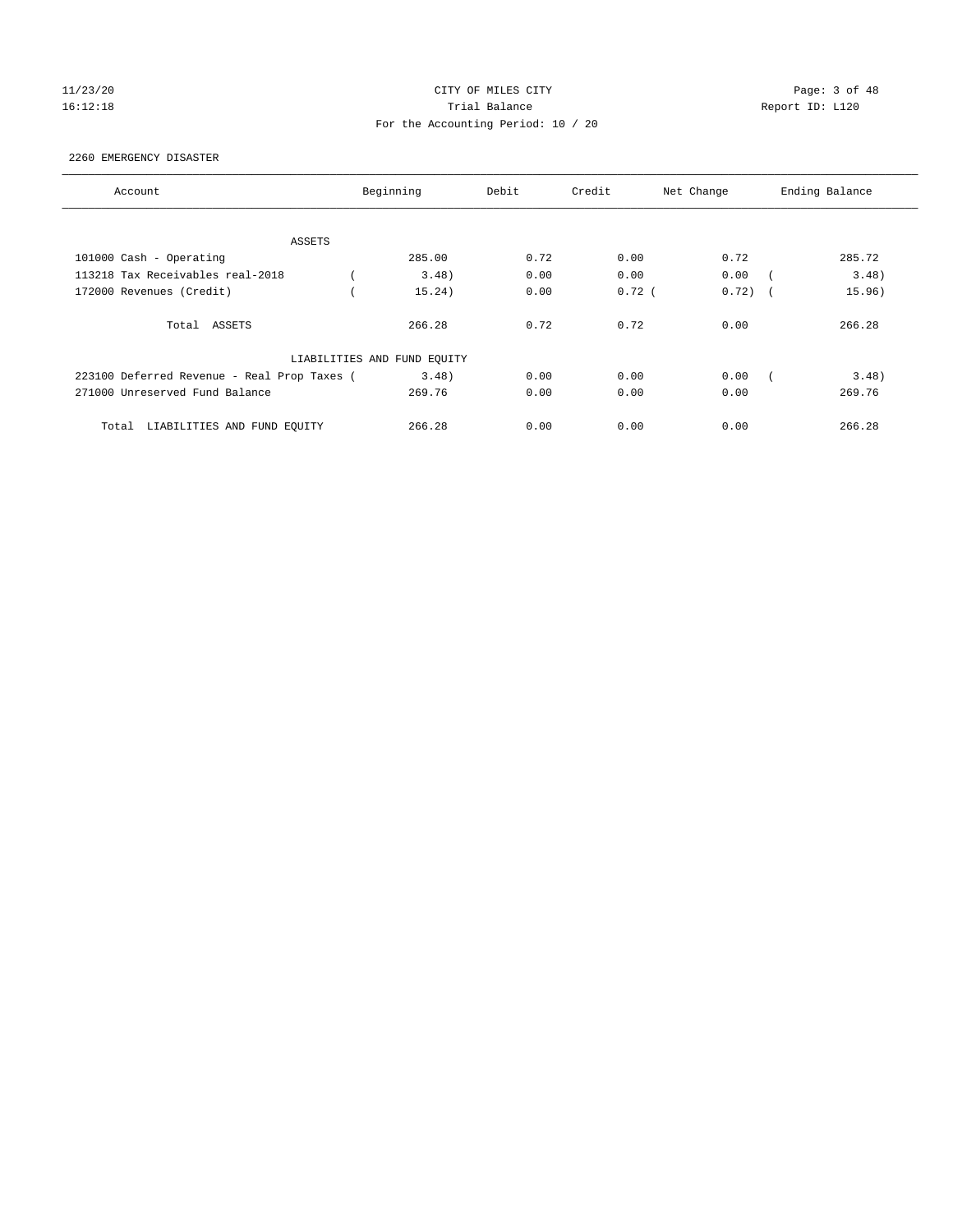# 11/23/20 Page: 4 of 48 16:12:18 Channel Balance Trial Balance Report ID: L120 For the Accounting Period: 10 / 20

#### 2270 Health

| Account                                   | Beginning                   | Debit     | Credit      | Net Change      | Ending Balance |
|-------------------------------------------|-----------------------------|-----------|-------------|-----------------|----------------|
|                                           |                             |           |             |                 |                |
| ASSETS                                    |                             |           |             |                 |                |
| 101000 Cash - Operating                   | 7,076.63                    | 17,914.33 | 0.00        | 17,914.33       | 24,990.96      |
| 113220 Tax receivables Real-2020          | 0.00                        | 0.00      | 17,914.33 ( | 17,914.33)      | 17,914.33)     |
| 172000 Revenues (Credit)                  | 0.00                        | 0.00      | 17,914.33 ( | $17,914.33)$ (  | 17,914.33)     |
| Total ASSETS                              | 7,076.63                    | 17,914.33 | 35,828.66 ( | $17,914.33$ ) ( | 10,837.70)     |
|                                           | LIABILITIES AND FUND EQUITY |           |             |                 |                |
| 223100 Deferred Revenue - Real Prop Taxes | 0.00                        | 17,914.33 | 0.00(       | $17,914.33)$ (  | 17,914.33)     |
| 271000 Unreserved Fund Balance            | 7,076.63                    | 0.00      | 0.00        | 0.00            | 7,076.63       |
| LIABILITIES AND FUND EQUITY<br>Total      | 7,076.63                    | 17,914.33 | 0.00(       | 17,914.33)      | 10,837.70)     |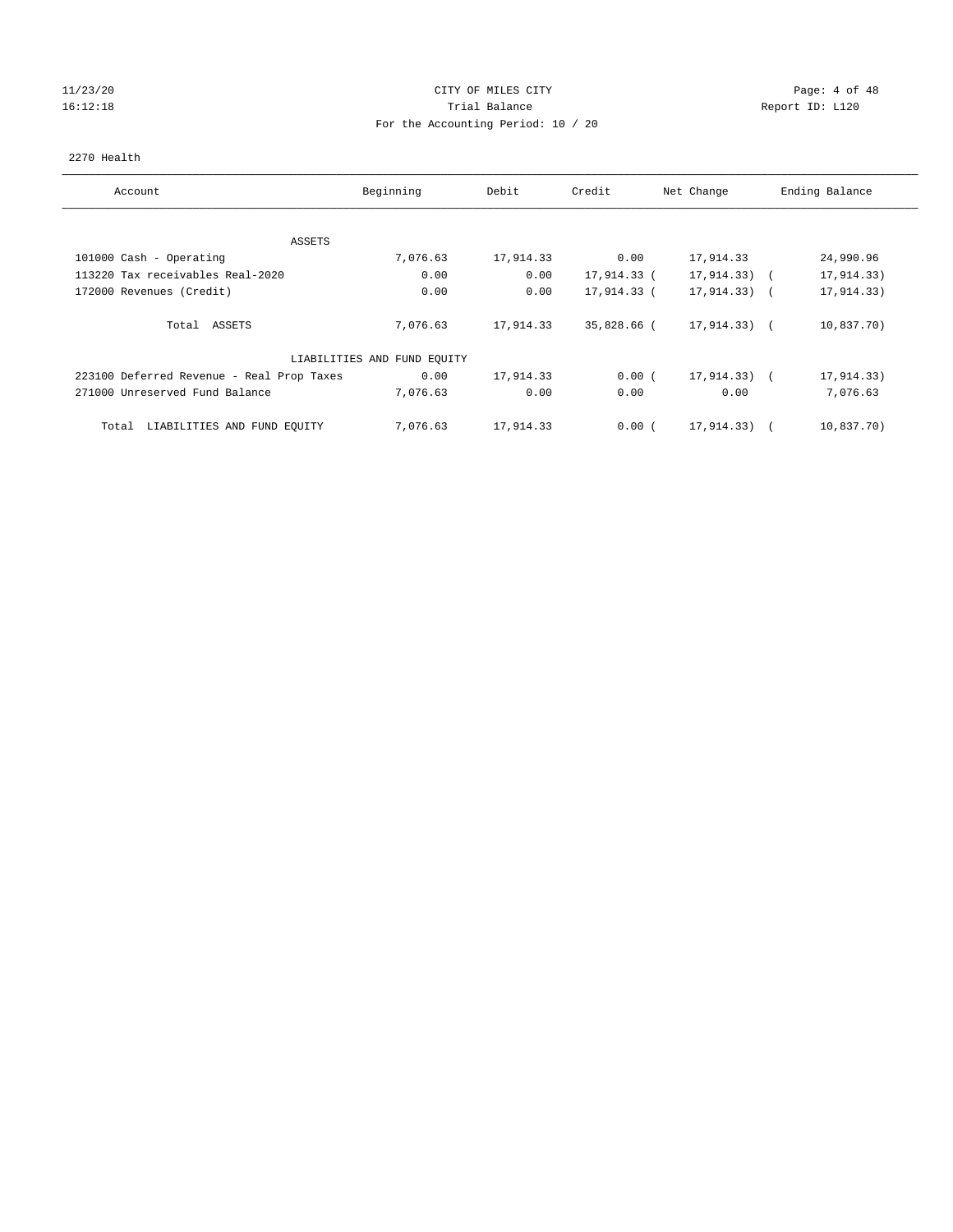# 11/23/20 Page: 5 of 48 16:12:18 Channel Report ID: L120 For the Accounting Period: 10 / 20

#### 2310 TIFD-Downtown

| Account                                   | Beginning                   | Debit    | Credit       | Net Change | Ending Balance |
|-------------------------------------------|-----------------------------|----------|--------------|------------|----------------|
|                                           |                             |          |              |            |                |
| <b>ASSETS</b><br>101000 Cash - Operating  | 149,527.71                  | 8,076.20 | 316.39       | 7,759.81   | 157, 287.52    |
| 113170 Deferred revenue                   | 79.85                       | 0.00     | 0.00         | 0.00       | 79.85          |
|                                           |                             |          |              |            |                |
| 113218 Tax Receivables real-2018          | 515.69                      | 0.00     | 0.00         | 0.00       | 515.69         |
| 113219 Tax receivables Real-2019          | 1,255.25                    | 0.00     | 0.00         | 0.00       | 1,255.25       |
| 115180 Deferred revenue-audit             | 1.46                        | 0.00     | 0.00         | 0.00       | 1.46           |
| 115219 Tax Receivable Personal-2019       | 6.99                        | 0.00     | 0.00         | 0.00       | 6.99           |
| 115220 Tax Receivable Personal-2020       | 488.73                      | 0.00     | 0.00         | 0.00       | 488.73         |
| 172000 Revenues (Credit)                  | 1,015.87)                   | 0.00     | $8,076.20$ ( | 8,076.20   | 9,092.07)      |
| Total ASSETS                              | 150,859.81                  | 8,076.20 | 8,392.59 (   | 316.39     | 150,543.42     |
|                                           | LIABILITIES AND FUND EQUITY |          |              |            |                |
| 202000 Accounts Payable                   | 0.00                        | 75.13    | 75.13        | 0.00       | 0.00           |
| 223100 Deferred Revenue - Real Prop Taxes | 1,850.79                    | 0.00     | 0.00         | 0.00       | 1,850.79       |
| 223200 Deferred Revenue - Pers Prop Taxes | 497.18                      | 0.00     | 0.00         | 0.00       | 497.18         |
| 242000 Expenditures (Debit)               | 1,006.76)                   | 316.39   | 0.00(        | 316.39)    | 1,323.15)      |
| 271000 Unreserved Fund Balance            | 149,518.60                  | 0.00     | 0.00         | 0.00       | 149,518.60     |
| Total LIABILITIES AND FUND EQUITY         | 150,859.81                  | 391.52   | 75.13(       | 316.39)    | 150,543.42     |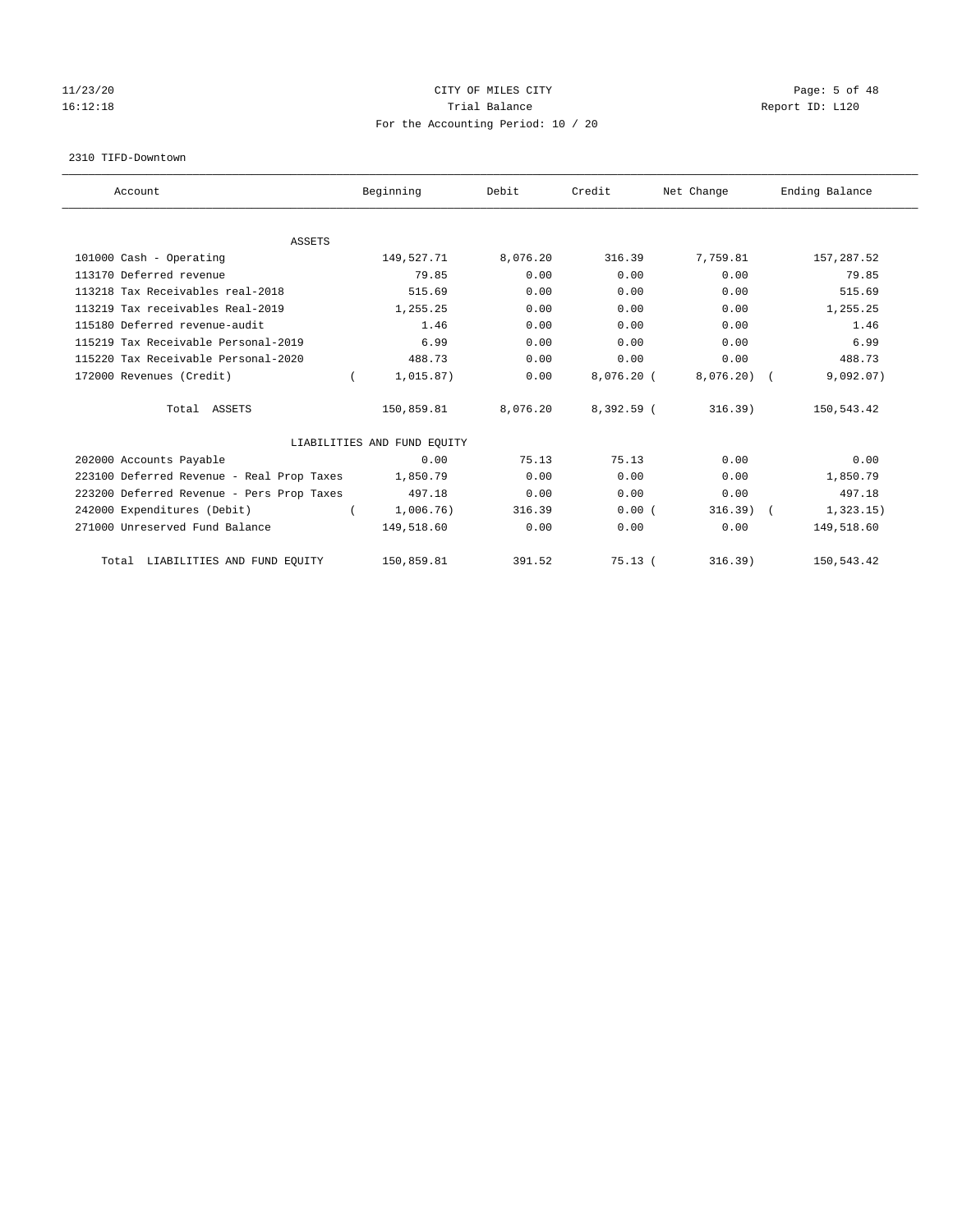# 11/23/20 Page: 6 of 48 16:12:18 Trial Balance Report ID: L120 For the Accounting Period: 10 / 20

2350 Local Government/Study Commission

| Account                              | Beginning                   | Debit | Credit | Net Change | Ending Balance |
|--------------------------------------|-----------------------------|-------|--------|------------|----------------|
| ASSETS                               |                             |       |        |            |                |
| 101000 Cash - Operating              | 0.47                        | 0.00  | 0.00   | 0.00       | 0.47           |
| ASSETS<br>Total                      | 0.47                        | 0.00  | 0.00   | 0.00       | 0.47           |
|                                      | LIABILITIES AND FUND EQUITY |       |        |            |                |
| 271000 Unreserved Fund Balance       | 0.47                        | 0.00  | 0.00   | 0.00       | 0.47           |
| LIABILITIES AND FUND EQUITY<br>Total | 0.47                        | 0.00  | 0.00   | 0.00       | 0.47           |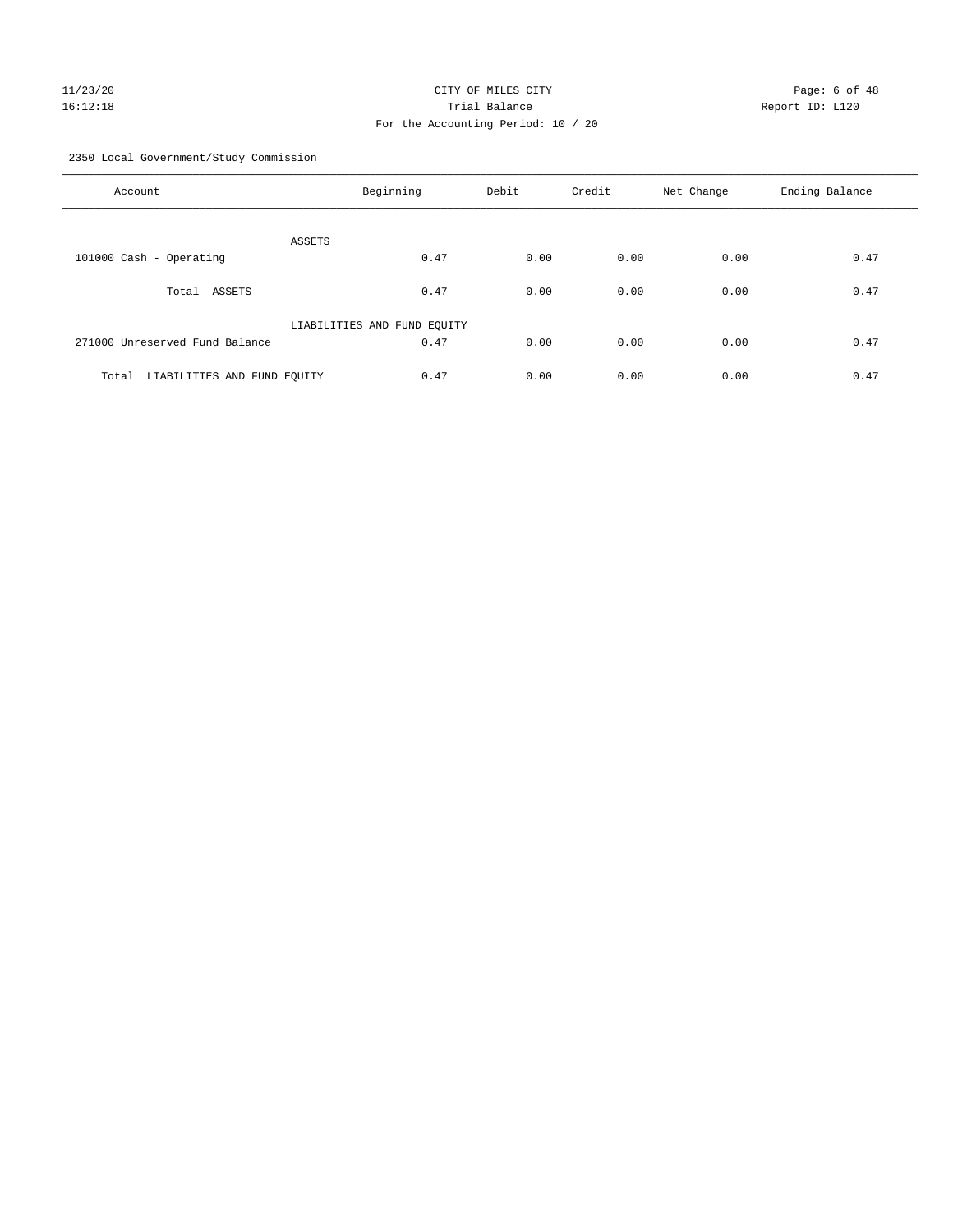# 11/23/20 Page: 7 of 48 16:12:18 Channel Balance Trial Balance Report ID: L120 For the Accounting Period: 10 / 20

2372 Permissive Medical Levy

| Account                                   | Beginning                   | Debit  | Credit     | Net Change | Ending Balance |
|-------------------------------------------|-----------------------------|--------|------------|------------|----------------|
|                                           |                             |        |            |            |                |
| ASSETS                                    |                             |        |            |            |                |
| 101000 Cash - Operating                   | 22,321.92                   | 146.34 | 0.00       | 146.34     | 22,468.26      |
| 113216 Tax Receivables real-2016          | 47.22                       | 0.00   | 0.00       | 0.00       | 47.22)         |
| 113217 Tax receivables real-2017          | $35.49$ )                   | 0.00   | 0.00       | 0.00       | $35.49$ )      |
| 113218 Tax Receivables real-2018          | 1,089.20                    | 0.00   | 0.00       | 0.00       | 1,089.20       |
| 113219 Tax receivables Real-2019          | 1,311.35                    | 0.00   | $122.03$ ( | 122.03)    | 1,189.32       |
| 115219 Tax Receivable Personal-2019       | 80.30                       | 0.00   | 0.00       | 0.00       | 80.30          |
| 115220 Tax Receivable Personal-2020       | 259.52                      | 0.00   | $21.77$ (  | 21.77)     | 237.75         |
| 172000 Revenues (Credit)                  | 3,222.75)                   | 0.00   | 146.34 (   | 146.34)    | 3,369.09)      |
| Total ASSETS                              | 21,756.83                   | 146.34 | $290.14$ ( | 143.80)    | 21,613.03      |
|                                           | LIABILITIES AND FUND EQUITY |        |            |            |                |
| 223100 Deferred Revenue - Real Prop Taxes | 2,317.84                    | 122.03 | 0.00(      | 122.03)    | 2,195.81       |
| 223200 Deferred Revenue - Pers Prop Taxes | 339.82                      | 21.77  | 0.00(      | 21.77)     | 318.05         |
| 271000 Unreserved Fund Balance            | 19,099.17                   | 0.00   | 0.00       | 0.00       | 19,099.17      |
| LIABILITIES AND FUND EQUITY<br>Total      | 21,756.83                   | 143.80 | 0.00(      | 143.80)    | 21,613.03      |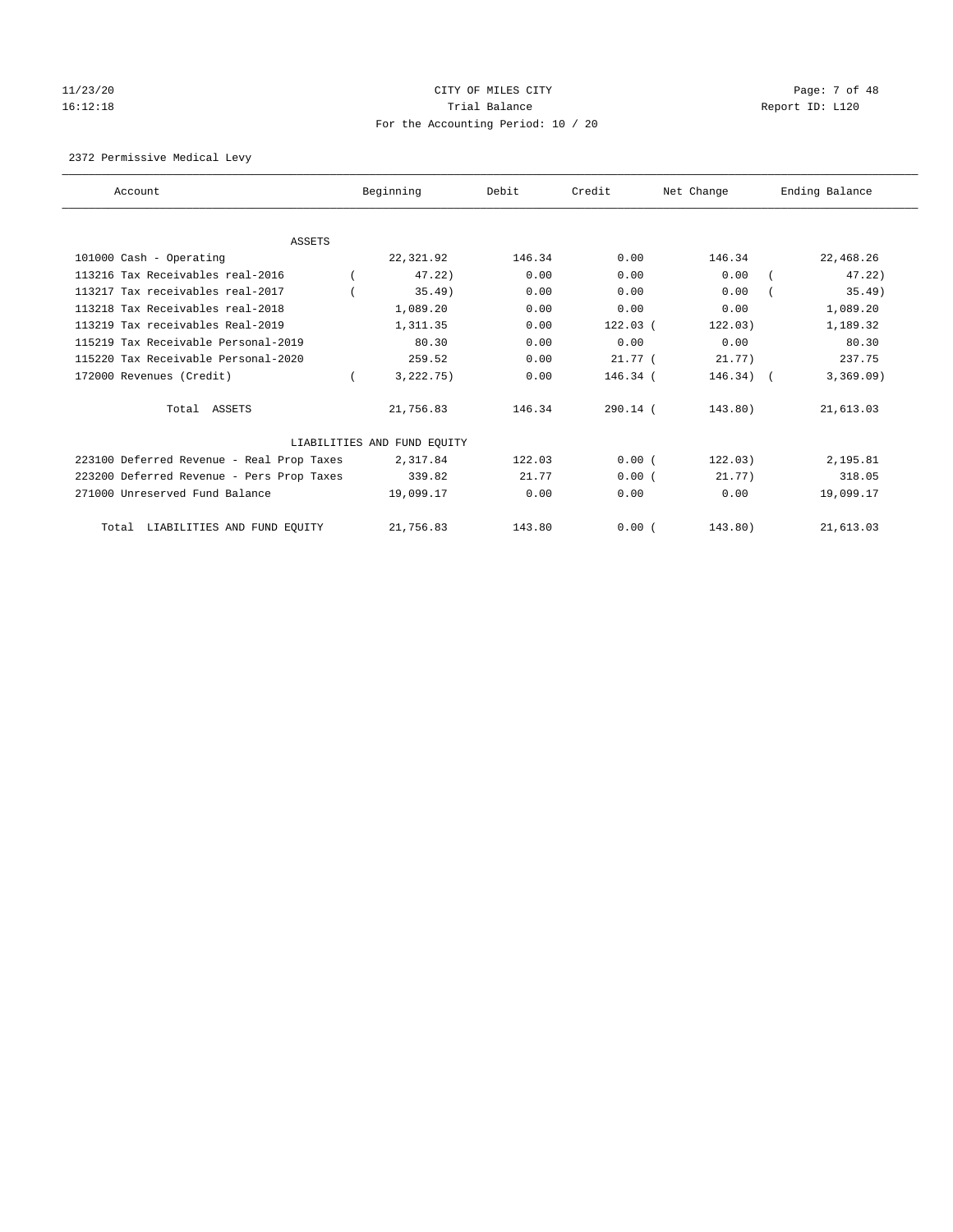# 11/23/20 Page: 8 of 48 16:12:18 Trial Balance Report ID: L120 For the Accounting Period: 10 / 20

#### 2390 DRUG FORFEITURE

| Account                              | Beginning                   | Debit | Credit | Net Change | Ending Balance |
|--------------------------------------|-----------------------------|-------|--------|------------|----------------|
|                                      |                             |       |        |            |                |
|                                      |                             |       |        |            |                |
| ASSETS                               |                             |       |        |            |                |
| 101000 Cash - Operating              | 4,552.42                    | 0.00  | 0.00   | 0.00       | 4,552.42       |
| 172000 Revenues (Credit)             | 2,152,42)                   | 0.00  | 0.00   | 0.00       | 2, 152, 42)    |
|                                      |                             |       |        |            |                |
| Total ASSETS                         | 2,400.00                    | 0.00  | 0.00   | 0.00       | 2,400.00       |
|                                      |                             |       |        |            |                |
|                                      | LIABILITIES AND FUND EQUITY |       |        |            |                |
| 271000 Unreserved Fund Balance       | 2,400.00                    | 0.00  | 0.00   | 0.00       | 2,400.00       |
|                                      |                             |       |        |            |                |
| LIABILITIES AND FUND EQUITY<br>Total | 2,400.00                    | 0.00  | 0.00   | 0.00       | 2,400.00       |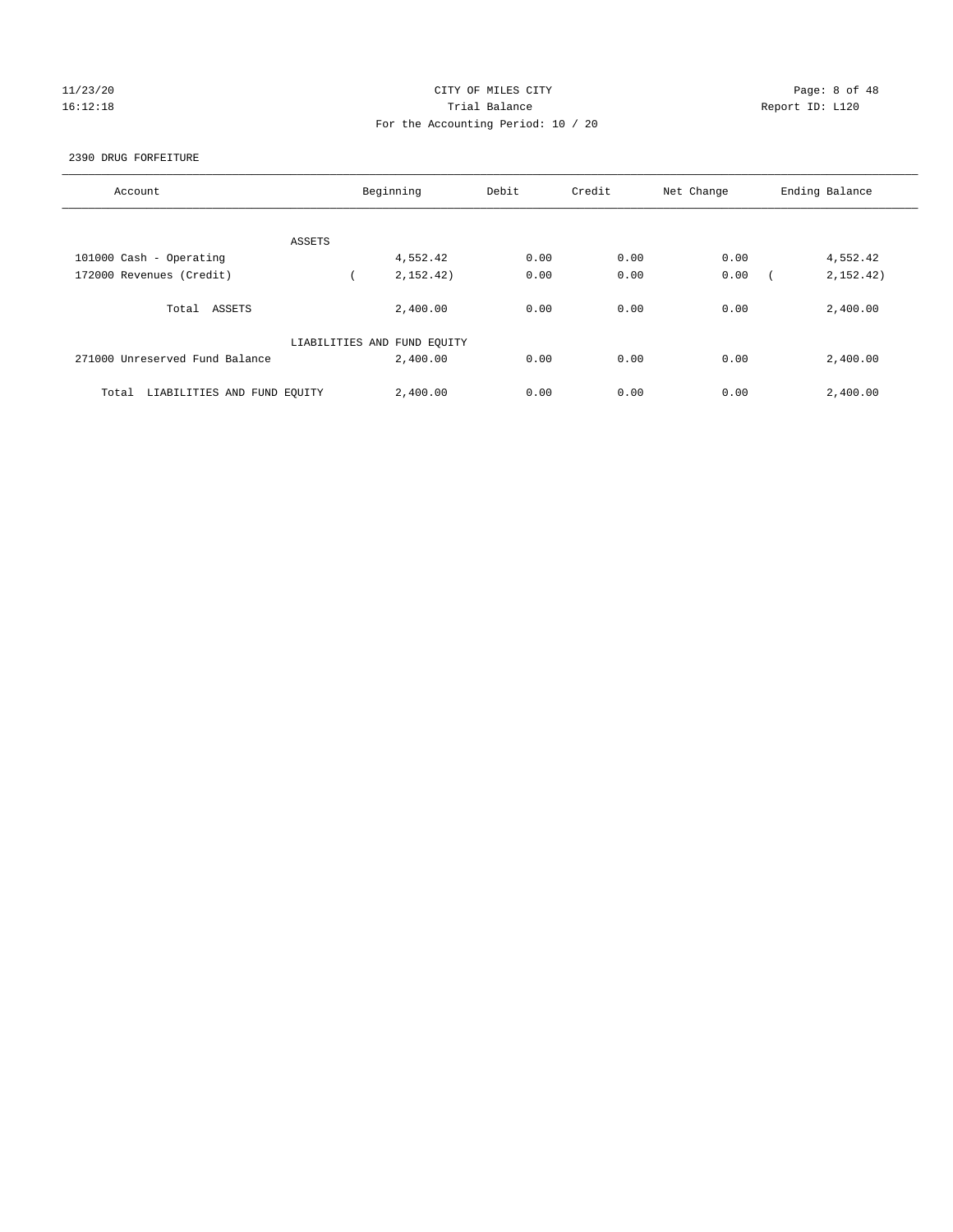#### 11/23/20 CITY OF MILES CITY Page: 9 of 48 16:12:18 Trial Balance Report ID: L120 For the Accounting Period: 10 / 20

#### 2394 BUILDING CODE ENFORCEMENT

| Account                              |        | Beginning                   | Debit     | Credit       | Net Change     | Ending Balance |
|--------------------------------------|--------|-----------------------------|-----------|--------------|----------------|----------------|
|                                      |        |                             |           |              |                |                |
|                                      | ASSETS |                             |           |              |                |                |
| 101000 Cash - Operating              |        | 96,498.91                   | 5,654.50  | $6,263.78$ ( | 609.28)        | 95,889.63      |
| 172000 Revenues (Credit)             |        | 27, 179. 74)                | 0.00      | $5,654.50$ ( | $5,654.50$ (   | 32,834.24)     |
| Total ASSETS                         |        | 69,319.17                   | 5,654.50  | 11,918.28 (  | 6, 263, 78)    | 63,055.39      |
|                                      |        | LIABILITIES AND FUND EQUITY |           |              |                |                |
| 202000 Accounts Payable              |        | 0.00                        | 4,032.86  | 4,032.86     | 0.00           | 0.00           |
| 242000 Expenditures (Debit)          |        | 41,101.04)                  | 6,263.78  | 0.00(        | $6, 263, 78$ ( | 47, 364.82)    |
| 271000 Unreserved Fund Balance       |        | 110,420.21                  | 0.00      | 0.00         | 0.00           | 110,420.21     |
| LIABILITIES AND FUND EQUITY<br>Total |        | 69,319.17                   | 10,296.64 | $4.032.86$ ( | 6, 263, 78)    | 63,055.39      |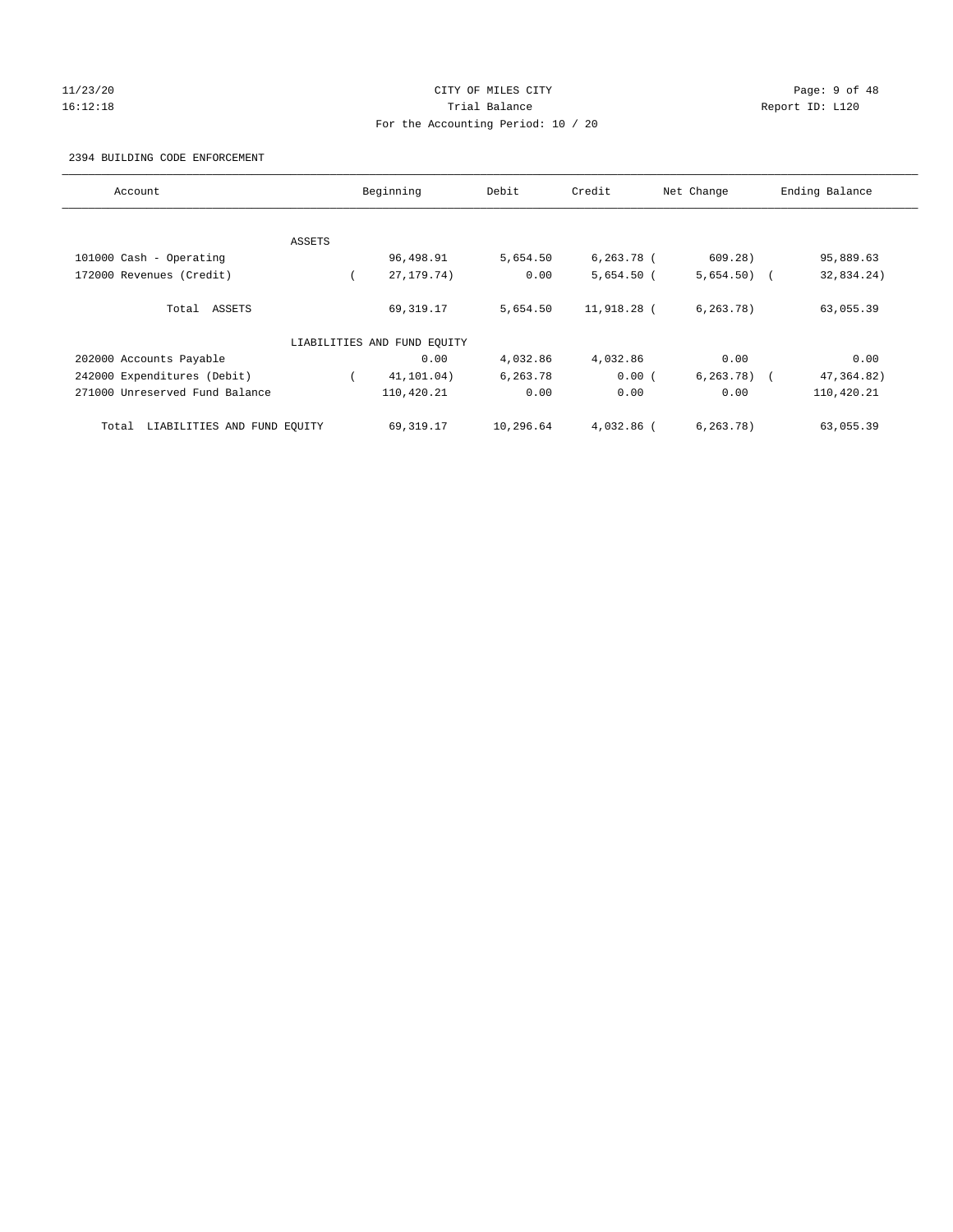# 11/23/20 Page: 10 of 48 16:12:18 Channel Balance Trial Balance Report ID: L120 For the Accounting Period: 10 / 20

2400 LTG M D#165-(Gen City)

| Account                                    | Beginning                   | Debit       | Credit      | Net Change      | Ending Balance |
|--------------------------------------------|-----------------------------|-------------|-------------|-----------------|----------------|
|                                            |                             |             |             |                 |                |
| <b>ASSETS</b>                              |                             |             |             |                 |                |
| 101000 Cash - Operating                    | 48,436.79                   | 18,017.51   | 12,639.44   | 5,378.07        | 53,814.86      |
| 118140 Special Assessments Receivables-201 | 39.03                       | 0.00        | 0.00        | 0.00            | 39.03          |
| 118150 Special Assessments Receivables-201 | 40.74                       | 0.00        | 0.00        | 0.00            | 40.74          |
| 118160 Special Assessments Receivables-201 | 85.14                       | 0.00        | 0.00        | 0.00            | 85.14          |
| 118170 Special Assessments Receivables-201 | 709.11                      | 0.00        | 0.00        | 0.00            | 709.11         |
| 118180 Special Assessments Received-2018   | 1,748.17                    | 0.00        | 0.00        | 0.00            | 1,748.17       |
| 118190 Special Assessments Receivables-201 | 1,603.98                    | 0.00        | $41.11$ (   | 41.11)          | 1,562.87       |
| 118200 Special Assmts Receivable 2000      | 163,169.91                  | 0.00        | 17,972.80 ( | 17,972.80)      | 145, 197. 11   |
| 172000 Revenues (Credit)                   | 3, 275.29<br>$\left($       | 0.00        | 18,017.51 ( | 18,017.51) (    | 21, 292, 80)   |
| Total ASSETS                               | 212,557.58                  | 18,017.51   | 48,670.86 ( | 30,653.35)      | 181,904.23     |
|                                            | LIABILITIES AND FUND EQUITY |             |             |                 |                |
| 202000 Accounts Payable                    | 0.00                        | 12,639.44   | 12,639.44   | 0.00            | 0.00           |
| 223000 Deferred Revenue/Uncollected Taxes  | 167,396.08                  | 18,013.91   | 0.00(       | 18,013.91)      | 149,382.17     |
| 242000 Expenditures (Debit)                | 39,620.02)                  | 12,639.44   | 0.00(       | $12,639.44$ ) ( | 52, 259.46)    |
| 271000 Unreserved Fund Balance             | 84,781.52                   | 0.00        | 0.00        | 0.00            | 84,781.52      |
| Total LIABILITIES AND FUND EQUITY          | 212,557.58                  | 43, 292. 79 | 12,639.44 ( | 30,653.35)      | 181,904.23     |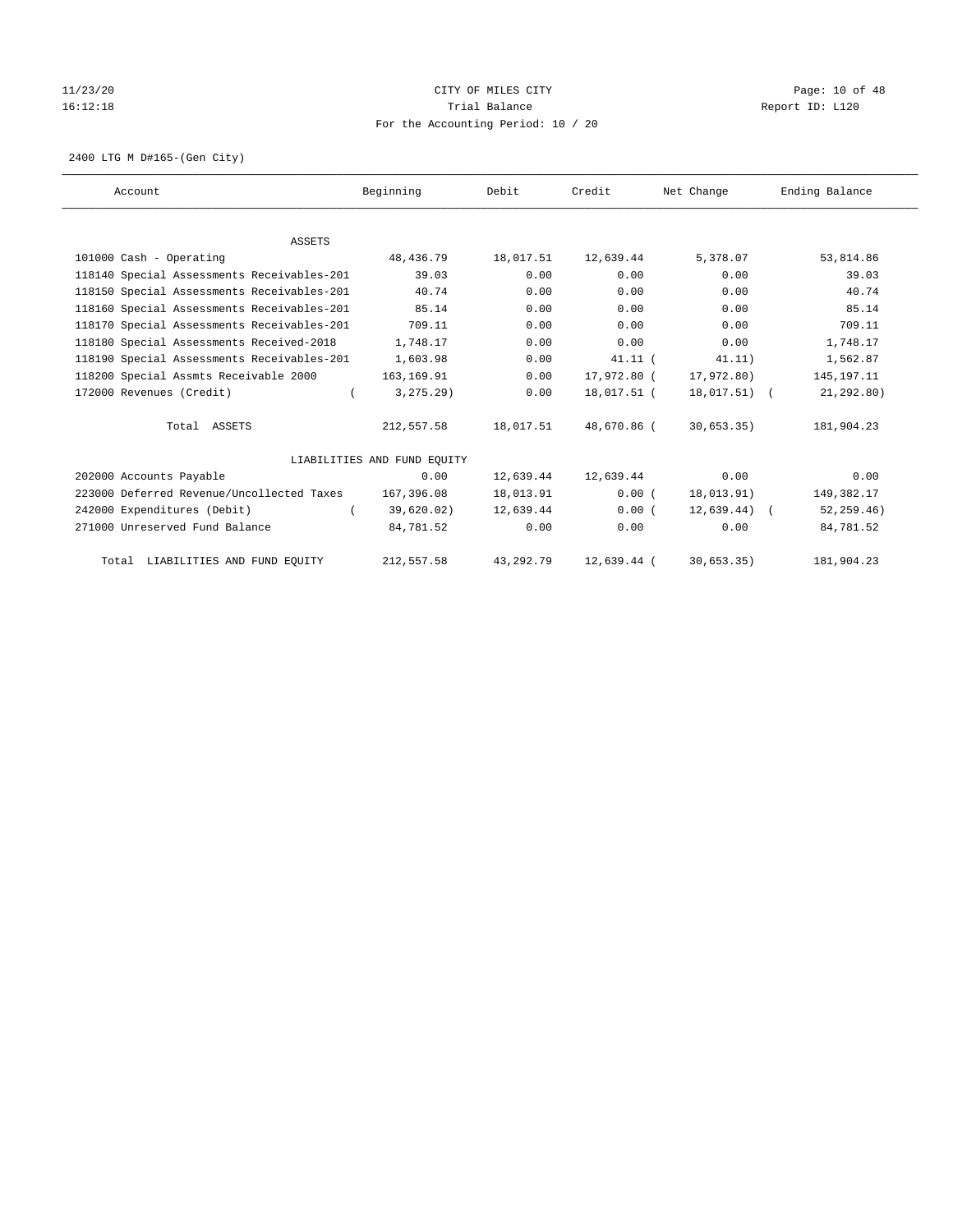# 11/23/20 Page: 11 of 48 16:12:18 Channel Balance Trial Balance Report ID: L120 For the Accounting Period: 10 / 20

#### 2420 LTG M D#167-(MilesAddn Etc)

| Account                                    | Beginning                   | Debit    | Credit       | Net Change    | Ending Balance |
|--------------------------------------------|-----------------------------|----------|--------------|---------------|----------------|
|                                            |                             |          |              |               |                |
| <b>ASSETS</b>                              |                             |          |              |               |                |
| 101000 Cash - Operating                    | 16,130.95                   | 1,187.91 | 1,591.47 (   | 403.56)       | 15,727.39      |
| 118170 Special Assessments Receivables-201 | 0.04                        | 0.00     | 0.00         | 0.00          | 0.04           |
| 118180 Special Assessments Received-2018   | 329.30                      | 0.00     | 0.00         | 0.00          | 329.30         |
| 118190 Special Assessments Receivables-201 | 229.05                      | 0.00     | 39.25(       | 39.25)        | 189.80         |
| 118200 Special Assmts Receivable 2000      | 15,777.44                   | 0.00     | 1,145.23 (   | 1, 145.23)    | 14,632.21      |
| 172000 Revenues (Credit)                   | 282.49)                     | 0.00     | 1,187.91 (   | $1,187.91)$ ( | 1,470.40)      |
| Total ASSETS                               | 32,184.29                   | 1,187.91 | 3,963.86 (   | 2,775.95)     | 29,408.34      |
|                                            | LIABILITIES AND FUND EOUITY |          |              |               |                |
| 202000 Accounts Payable                    | 0.00                        | 1,591.47 | 1,591.47     | 0.00          | 0.00           |
| 223000 Deferred Revenue/Uncollected Taxes  | 16,335.83                   | 1,184.48 | 0.00(        | 1, 184.48)    | 15, 151.35     |
| 242000 Expenditures (Debit)                | 5,873.20                    | 1,591.47 | 0.00(        | $1.591.47$ (  | 7,464.67)      |
| 271000 Unreserved Fund Balance             | 21,721.66                   | 0.00     | 0.00         | 0.00          | 21,721.66      |
| Total LIABILITIES AND FUND EQUITY          | 32, 184. 29                 | 4,367.42 | $1,591.47$ ( | 2,775.95)     | 29,408.34      |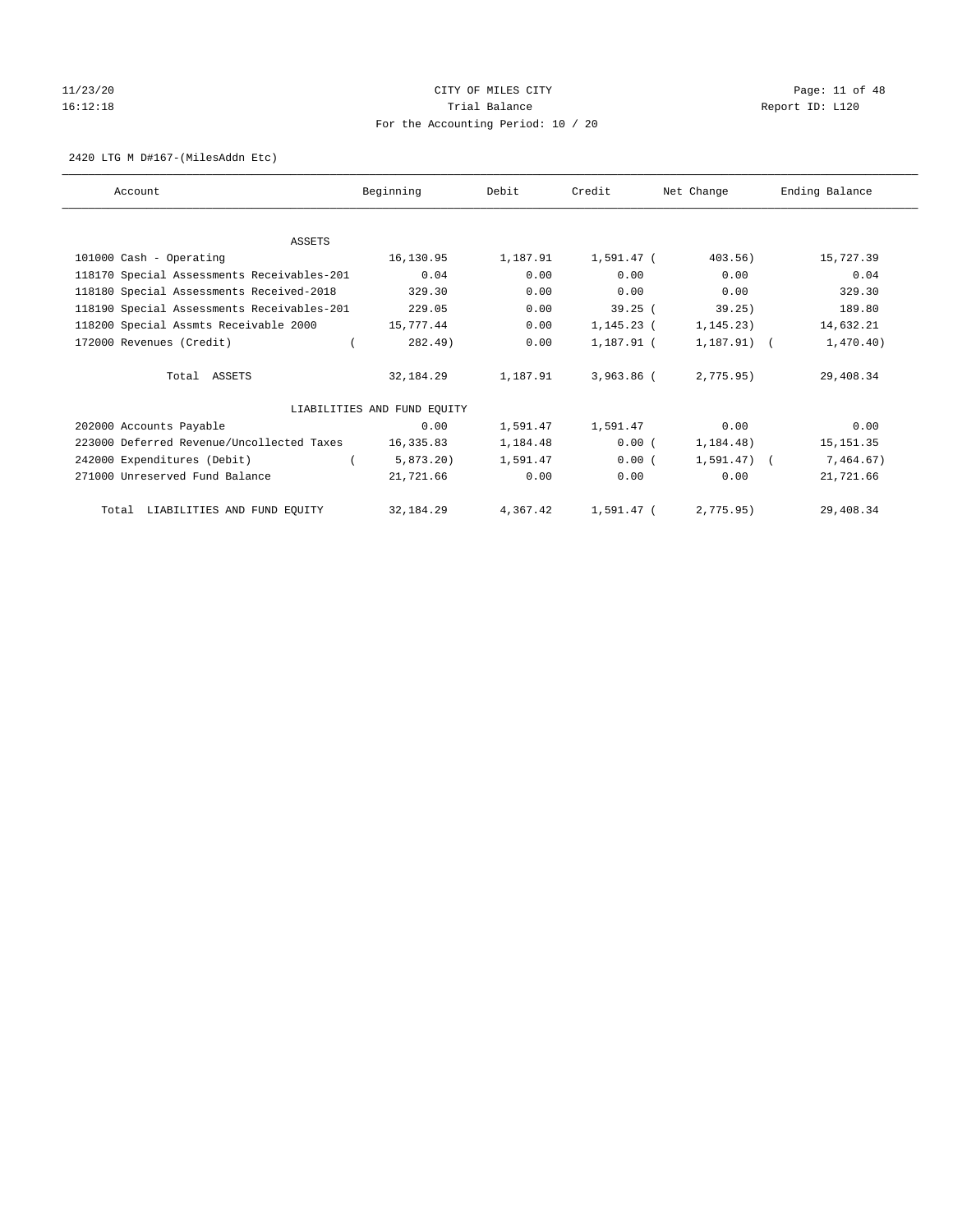# 11/23/20 Page: 12 of 48 16:12:18 Channel Balance Trial Balance Report ID: L120 For the Accounting Period: 10 / 20

2430 LTG M D#171-(Balsam Est)

| Account                                   | Beginning                   | Debit  | Credit     | Net Change   | Ending Balance        |
|-------------------------------------------|-----------------------------|--------|------------|--------------|-----------------------|
| ASSETS                                    |                             |        |            |              |                       |
| 101000 Cash - Operating                   | 390.25)                     | 356.62 | 157.64     | 198.98       | 191.27)               |
| 118200 Special Assmts Receivable 2000     | 4,734.00                    | 0.00   | $356.62$ ( | 356.62)      | 4,377.38              |
| 172000 Revenues (Credit)                  | 0.00                        | 0.00   | $356.62$ ( | 356.62)      | 356.62)<br>$\sqrt{2}$ |
| Total ASSETS                              | 4,343.75                    | 356.62 | 870.88 (   | 514.26)      | 3,829.49              |
|                                           | LIABILITIES AND FUND EQUITY |        |            |              |                       |
| 202000 Accounts Payable                   | 0.00                        | 157.64 | 157.64     | 0.00         | 0.00                  |
| 223000 Deferred Revenue/Uncollected Taxes | 4,734.00                    | 356.62 | 0.00(      | 356.62)      | 4,377.38              |
| 242000 Expenditures (Debit)               | 4,656.55)                   | 157.64 | 0.00(      | $157.64$ ) ( | $4,814.19$ )          |
| 271000 Unreserved Fund Balance            | 4,266.30                    | 0.00   | 0.00       | 0.00         | 4,266.30              |
| LIABILITIES AND FUND EQUITY<br>Total      | 4,343.75                    | 671.90 | 157.64 (   | 514.26)      | 3,829.49              |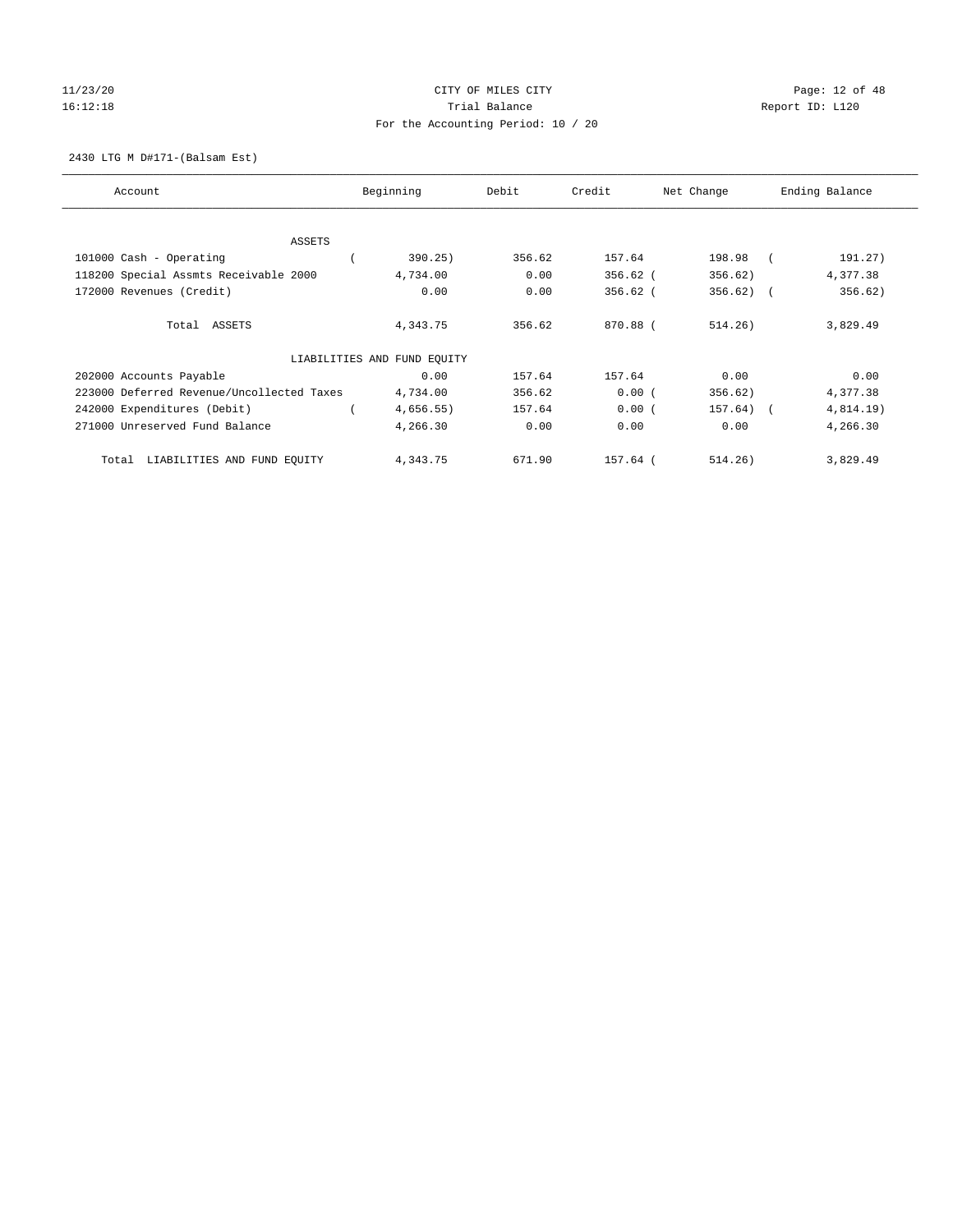# 11/23/20 Page: 13 of 48 16:12:18 Channel Balance Trial Balance Report ID: L120 For the Accounting Period: 10 / 20

2440 LTG M D#172-(Main Str)

| Account                                   | Beginning                   | Debit     | Credit       | Net Change   | Ending Balance |
|-------------------------------------------|-----------------------------|-----------|--------------|--------------|----------------|
| ASSETS                                    |                             |           |              |              |                |
| 101000 Cash - Operating                   | 3,382.78                    | 4,388.05  | 5,874.22 (   | 1,486.17)    | 1,896.61       |
| 118200 Special Assmts Receivable 2000     | 30,533.11                   | 0.00      | $4,388.05$ ( | 4,388.05)    | 26, 145.06     |
| 172000 Revenues (Credit)                  | 290.13)                     | 0.00      | $4,388.05$ ( | $4,388.05$ ( | 4,678.18)      |
| Total ASSETS                              | 33,625.76                   | 4,388.05  | 14,650.32 (  | 10,262.27)   | 23, 363.49     |
|                                           | LIABILITIES AND FUND EQUITY |           |              |              |                |
| 202000 Accounts Payable                   | 0.00                        | 5,874.22  | 5,874.22     | 0.00         | 0.00           |
| 223000 Deferred Revenue/Uncollected Taxes | 30,533.11                   | 4,388.05  | 0.00(        | 4,388.05)    | 26,145.06      |
| 242000 Expenditures (Debit)               | 6, 274.81)                  | 5,874.22  | 0.00(        | $5,874.22$ ( | 12, 149.03)    |
| 271000 Unreserved Fund Balance            | 9,367.46                    | 0.00      | 0.00         | 0.00         | 9,367.46       |
| LIABILITIES AND FUND EQUITY<br>Total      | 33,625.76                   | 16,136.49 | 5,874.22 (   | 10,262.27)   | 23, 363.49     |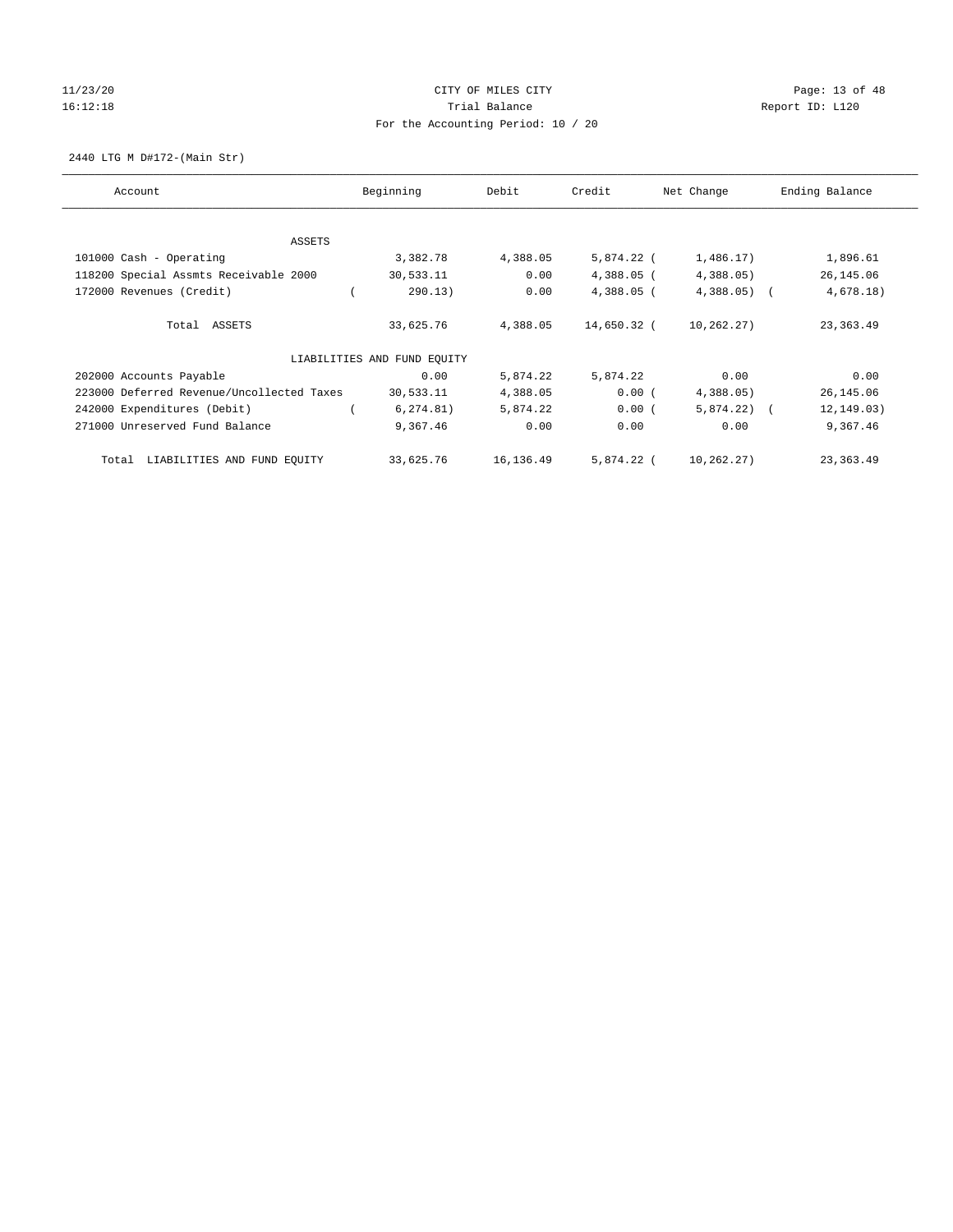# 11/23/20 Page: 14 of 48 16:12:18 Channel Balance Trial Balance Report ID: L120 For the Accounting Period: 10 / 20

2450 LTG M D#195-(SG-Trico)

| Account                                   | Beginning                   | Debit    | Credit     | Net Change | Ending Balance |
|-------------------------------------------|-----------------------------|----------|------------|------------|----------------|
| ASSETS                                    |                             |          |            |            |                |
| 101000 Cash - Operating                   | 2,803.06                    | 345.28   | $525.00$ ( | 179.72)    | 2,623.34       |
| 118200 Special Assmts Receivable 2000     | 3,171.81                    | 0.00     | 345.28 (   | 345.28)    | 2,826.53       |
| 172000 Revenues (Credit)                  | 27.35)                      | 0.00     | 345.28 (   | $345.28$ ( | 372.63)        |
| Total ASSETS                              | 5,947.52                    | 345.28   | 1,215.56 ( | 870.28)    | 5,077.24       |
|                                           | LIABILITIES AND FUND EQUITY |          |            |            |                |
| 202000 Accounts Payable                   | 0.00                        | 525.00   | 525.00     | 0.00       | 0.00           |
| 223000 Deferred Revenue/Uncollected Taxes | 3,171.81                    | 345.28   | 0.00(      | 345.28)    | 2,826.53       |
| 242000 Expenditures (Debit)               | 2,451.84)                   | 525.00   | 0.00(      | $525.00$ ( | 2,976.84)      |
| 271000 Unreserved Fund Balance            | 5,227.55                    | 0.00     | 0.00       | 0.00       | 5,227.55       |
| LIABILITIES AND FUND EQUITY<br>Total      | 5,947.52                    | 1,395.28 | $525.00$ ( | 870.28)    | 5,077.24       |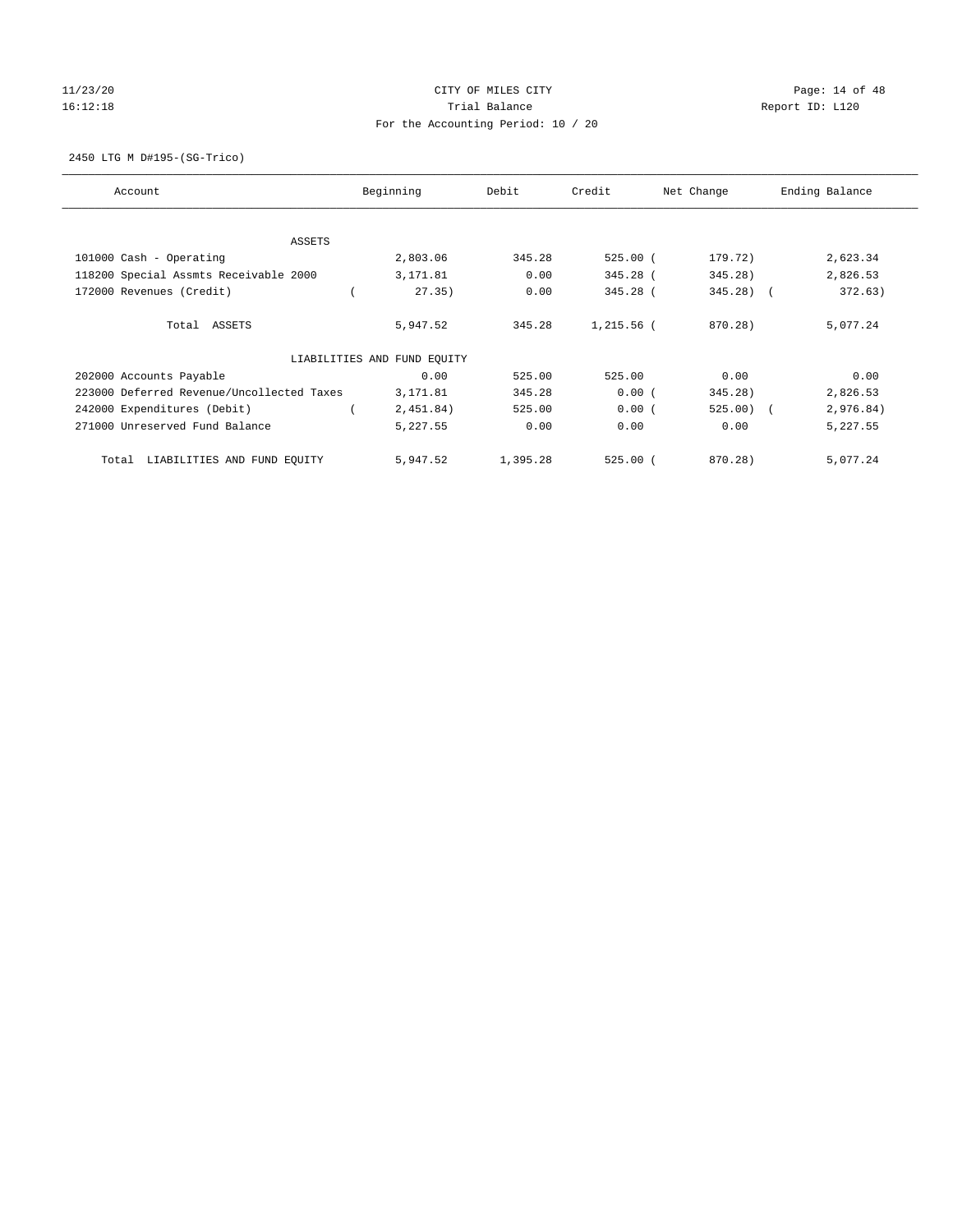# 11/23/20 Page: 15 of 48 16:12:18 Channel Balance Trial Balance Report ID: L120 For the Accounting Period: 10 / 20

2470 LTG M D#202-(SG-MDU&NV)

| Account                                    | Beginning                   | Debit    | Credit       | Net Change | Ending Balance |
|--------------------------------------------|-----------------------------|----------|--------------|------------|----------------|
|                                            |                             |          |              |            |                |
| <b>ASSETS</b><br>101000 Cash - Operating   | 2,989.26                    | 419.79   | 437.22 (     | 17.43)     | 2,971.83       |
|                                            | 131.04                      | 0.00     | 0.00         | 0.00       | 131.04         |
| 118180 Special Assessments Received-2018   |                             |          |              |            |                |
| 118190 Special Assessments Receivables-201 | 314.75                      | 0.00     | $102.53$ (   | 102.53)    | 212.22         |
| 118200 Special Assmts Receivable 2000      | 5,542.21                    | 0.00     | $308.29$ (   | $308.29$ ) | 5,233.92       |
| 172000 Revenues (Credit)                   | 223.25)                     | 0.00     | 419.79 (     | 419.79) (  | 643.04)        |
| Total ASSETS                               | 8,754.01                    | 419.79   | $1,267.83$ ( | 848.04)    | 7,905.97       |
|                                            | LIABILITIES AND FUND EQUITY |          |              |            |                |
| 202000 Accounts Payable                    | 0.00                        | 437.22   | 437.22       | 0.00       | 0.00           |
| 223000 Deferred Revenue/Uncollected Taxes  | 5,988.00                    | 410.82   | 0.00(        | 410.82)    | 5,577.18       |
| 242000 Expenditures (Debit)                | $2,332.18$ )                | 437.22   | 0.00(        | 437.22) (  | 2,769.40)      |
| 271000 Unreserved Fund Balance             | 5,098.19                    | 0.00     | 0.00         | 0.00       | 5,098.19       |
| LIABILITIES AND FUND EQUITY<br>Total       | 8,754.01                    | 1,285.26 | $437.22$ (   | 848.04)    | 7,905.97       |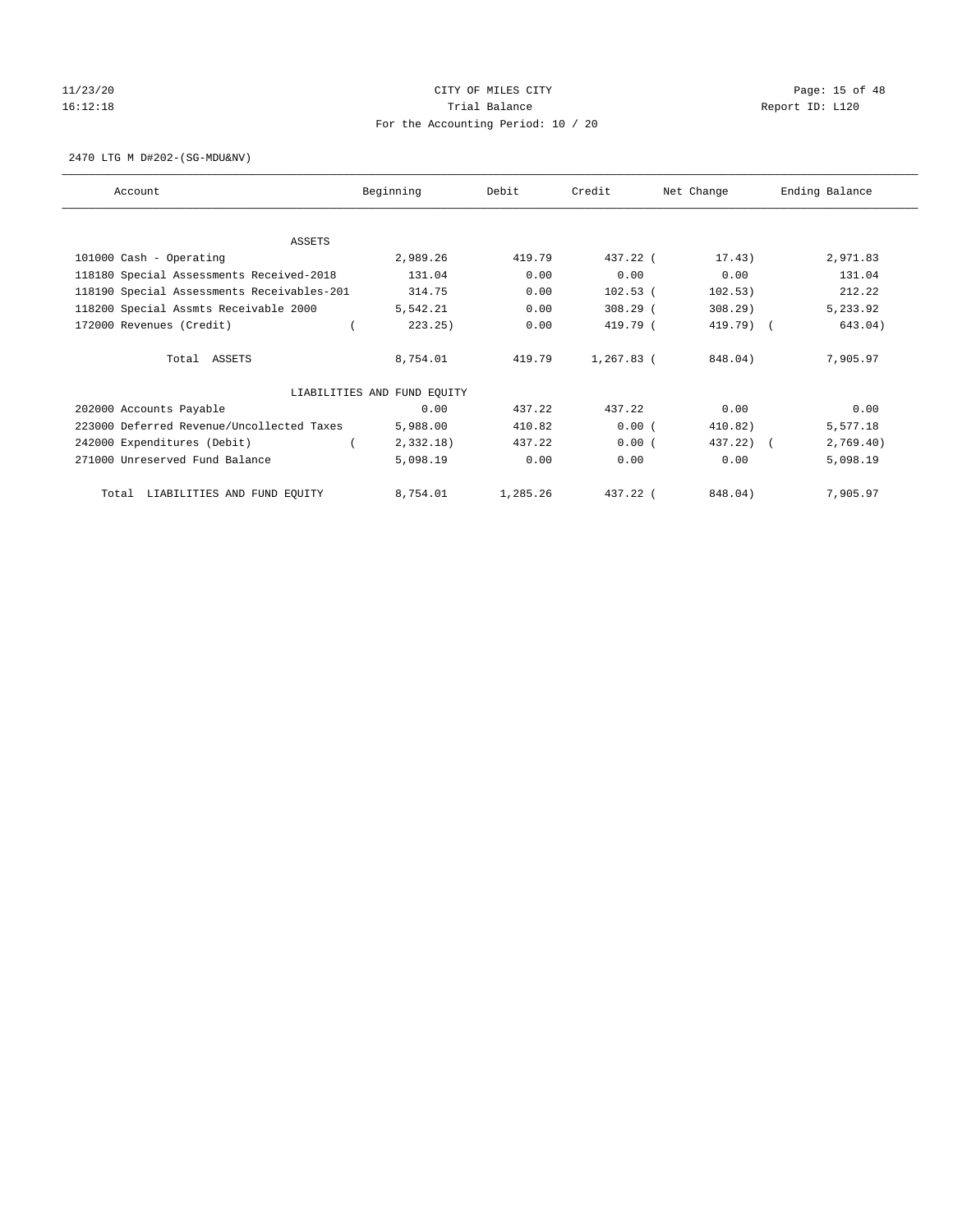# 11/23/20 Page: 16 of 48 16:12:18 Channel Balance Trial Balance Report ID: L120 For the Accounting Period: 10 / 20

#### 2480 LTG M M#173-(Milestown Estates)

| Account                                   | Beginning                   | Debit    | Credit       | Net Change      | Ending Balance |
|-------------------------------------------|-----------------------------|----------|--------------|-----------------|----------------|
| ASSETS                                    |                             |          |              |                 |                |
| 101000 Cash - Operating                   | 433.34                      | 181.88   | $1,130.43$ ( | 948.55) (       | 515.21)        |
| 118200 Special Assmts Receivable 2000     | 3,276.00                    | 0.00     | 181.88 (     | 181.88)         | 3,094.12       |
| 172000 Revenues (Credit)                  | 0.00                        | 0.00     | 181.88 (     | $181.88$ ) (    | 181.88)        |
| Total ASSETS                              | 3,709.34                    | 181.88   | 1,494.19 (   | 1,312.31)       | 2,397.03       |
|                                           | LIABILITIES AND FUND EQUITY |          |              |                 |                |
| 202000 Accounts Payable                   | 0.00                        | 1,130.43 | 1,130.43     | 0.00            | 0.00           |
| 223000 Deferred Revenue/Uncollected Taxes | 3,276.00                    | 181.88   | 0.00(        | 181.88)         | 3,094.12       |
| 242000 Expenditures (Debit)               | 674.74)                     | 1,130.43 | 0.00(        | $1, 130.43$ ) ( | 1,805.17)      |
| 271000 Unreserved Fund Balance            | 1,108.08                    | 0.00     | 0.00         | 0.00            | 1,108.08       |
| LIABILITIES AND FUND EQUITY<br>Total      | 3,709.34                    | 2,442.74 | 1,130.43 (   | 1,312.31)       | 2,397.03       |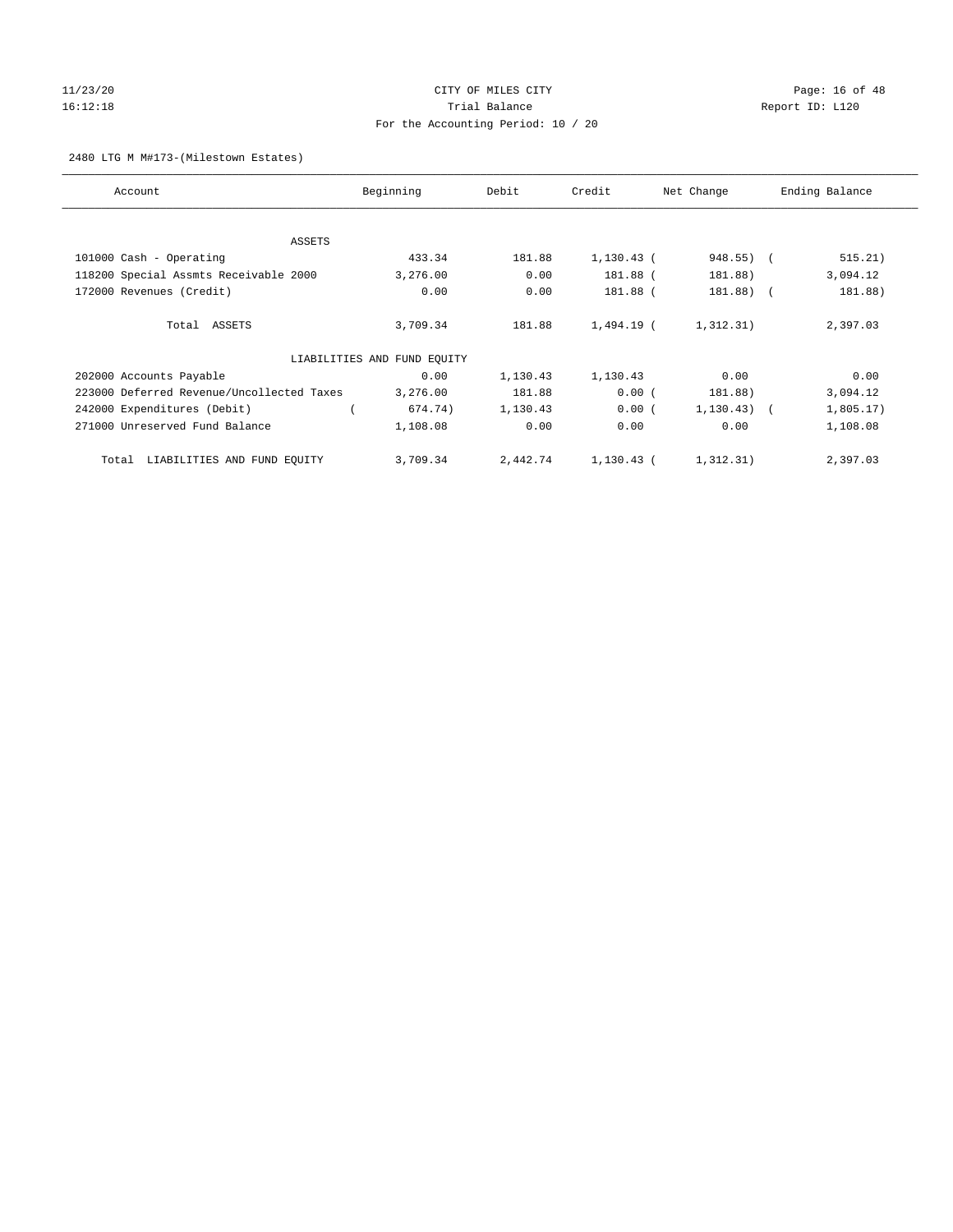# 11/23/20 Page: 17 of 48 16:12:18 Trial Balance Report ID: L120 For the Accounting Period: 10 / 20

2510 STR MAINT DIST #204

| Account                                    | Beginning                   | Debit        | Credit       | Net Change       | Ending Balance |
|--------------------------------------------|-----------------------------|--------------|--------------|------------------|----------------|
|                                            |                             |              |              |                  |                |
| <b>ASSETS</b>                              |                             |              |              |                  |                |
| 101000 Cash - Operating                    | 396,586.52)<br>$\left($     | 177,661.02   | 643,792.59 ( | 466,131.57) (    | 862,718.09)    |
| 118130 Special Assessments Receivable 2013 | 32.59                       | 0.00         | 0.00         | 0.00             | 32.59          |
| 118140 Special Assessments Receivables-201 | 31.99                       | 0.00         | 0.00         | 0.00             | 31.99          |
| 118150 Special Assessments Receivables-201 | 34.52                       | 0.00         | 0.00         | 0.00             | 34.52          |
| 118160 Special Assessments Receivables-201 | 180.96                      | 0.00         | 0.00         | 0.00             | 180.96         |
| 118170 Special Assessments Receivables-201 | 1,686.22                    | 0.00         | 0.00         | 0.00             | 1,686.22       |
| 118180 Special Assessments Received-2018   | 9,415.59                    | 0.00         | 0.00         | 0.00             | 9,415.59       |
| 118190 Special Assessments Receivables-201 | 14, 315.53                  | 0.00         | $1.087.33$ ( | 1.087.33)        | 13,228.20      |
| 118200 Special Assmts Receivable 2000      | 1,803,512.62                | 0.00         | 176,473.59 ( | 176,473.59)      | 1,627,039.03   |
| 172000 Revenues (Credit)                   | 32,772.52)<br>$\left($      | 0.00         | 177,656.02 ( | $177,656.02$ ) ( | 210, 428.54)   |
| Total ASSETS                               | 1,399,850.98                | 177,661.02   | 999,009.53 ( | 821, 348.51)     | 578,502.47     |
|                                            | LIABILITIES AND FUND EQUITY |              |              |                  |                |
| 202000 Accounts Payable                    | 19,756.75                   | 604, 435.48  | 604,435.48   | 0.00             | 19,756.75      |
| 223000 Deferred Revenue/Uncollected Taxes  | 1,829,210.03                | 177,560.92   | 0.00(        | 177,560.92)      | 1,651,649.11   |
| 242000 Expenditures (Debit)                | 872,381.38)<br>$\sqrt{2}$   | 643,792.59   | 5.00(        | 643,787.59) (    | 1,516,168.97)  |
| 271000 Unreserved Fund Balance             | 423, 265.58                 | 0.00         | 0.00         | 0.00             | 423, 265.58    |
| Total LIABILITIES AND FUND EOUITY          | 1,399,850.98                | 1,425,788.99 | 604,440.48 ( | 821, 348.51)     | 578,502.47     |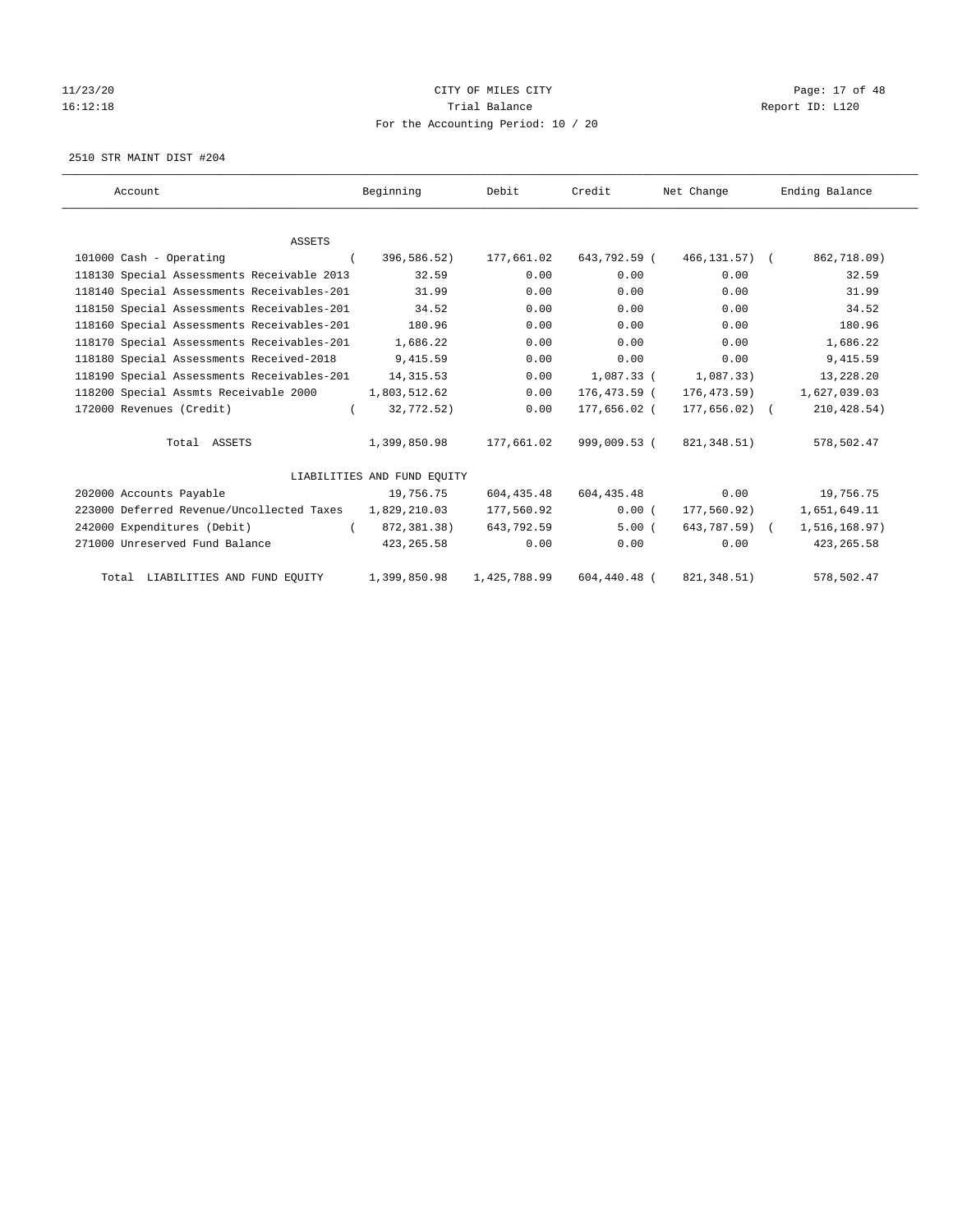# 11/23/20 Page: 18 of 48 16:12:18 Channel Balance Trial Balance Report ID: L120 For the Accounting Period: 10 / 20

2520 STR MAINT DIST #205

| Account                                    | Beginning                   | Debit     | Credit      | Net Change     | Ending Balance |
|--------------------------------------------|-----------------------------|-----------|-------------|----------------|----------------|
|                                            |                             |           |             |                |                |
| <b>ASSETS</b>                              |                             |           |             |                |                |
| 101000 Cash - Operating                    | 192,670.20                  | 25,013.47 | 13,019.91   | 11,993.56      | 204,663.76     |
| 118140 Special Assessments Receivables-201 | 214.50                      | 0.00      | 0.00        | 0.00           | 214.50         |
| 118150 Special Assessments Receivables-201 | 210.08                      | 0.00      | 0.00        | 0.00           | 210.08         |
| 118160 Special Assessments Receivables-201 | 317.14                      | 0.00      | 0.00        | 0.00           | 317.14         |
| 118170 Special Assessments Receivables-201 | 1,646.90                    | 0.00      | 0.00        | 0.00           | 1,646.90       |
| 118180 Special Assessments Received-2018   | 4,516.35                    | 0.00      | 0.00        | 0.00           | 4,516.35       |
| 118190 Special Assessments Receivables-201 | 1,902.58                    | 0.00      | 0.00        | 0.00           | 1,902.58       |
| 118200 Special Assmts Receivable 2000      | 207, 363.59                 | 0.00      | 25,008.48 ( | 25,008.48)     | 182, 355.11    |
| 172000 Revenues (Credit)                   | 6, 391.15)<br>$\left($      | 0.00      | 25,008.48 ( | $25,008.48$ (  | 31, 399.63)    |
| Total ASSETS                               | 402,450.19                  | 25,013.47 | 63,036.87 ( | 38,023.40)     | 364, 426.79    |
|                                            | LIABILITIES AND FUND EQUITY |           |             |                |                |
| 202000 Accounts Payable                    | 0.00                        | 1,739.40  | 1,739.40    | 0.00           | 0.00           |
| 223000 Deferred Revenue/Uncollected Taxes  | 216,170.98                  | 25,008.48 | 0.00(       | 25,008.48)     | 191,162.50     |
| 242000 Expenditures (Debit)                | 49,608.40)                  | 13,019.91 | 4.99(       | $13,014.92)$ ( | 62, 623.32)    |
| 271000 Unreserved Fund Balance             | 235,887.61                  | 0.00      | 0.00        | 0.00           | 235,887.61     |
| Total LIABILITIES AND FUND EQUITY          | 402,450.19                  | 39,767.79 | 1,744.39 (  | 38,023.40)     | 364, 426.79    |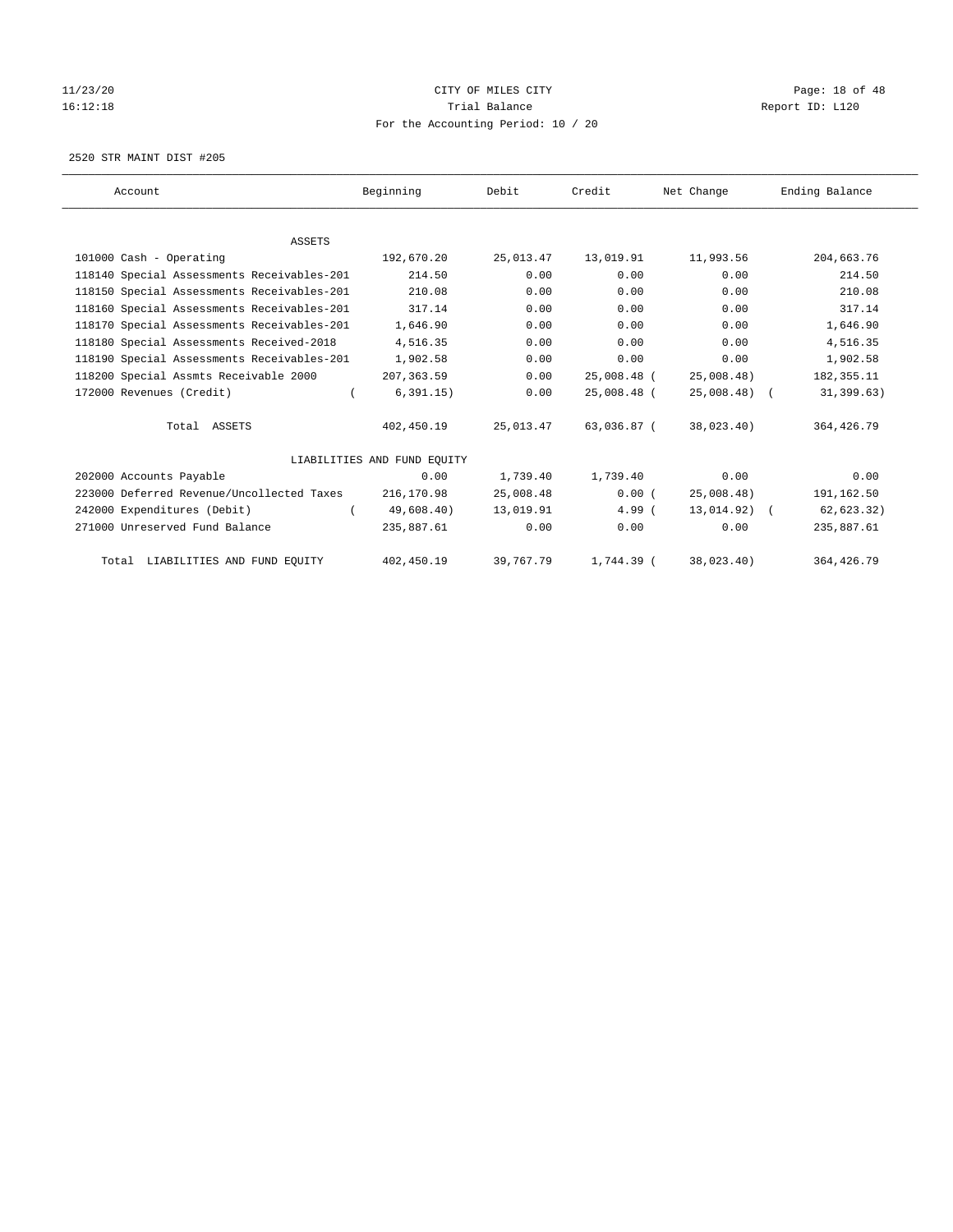# $11/23/20$  Page: 19 of 48 16:12:18 Channel Balance Trial Balance Report ID: L120 For the Accounting Period: 10 / 20

#### 2540 STR MAINT DIST#207-(MILESTOWN ESTATES)

| Account                                   | Beginning                   | Debit  | Credit   | Net Change | Ending Balance |
|-------------------------------------------|-----------------------------|--------|----------|------------|----------------|
|                                           |                             |        |          |            |                |
| ASSETS                                    |                             |        |          |            |                |
| 101000 Cash - Operating                   | 4,101.46                    | 242.18 | 439.93 ( | 197.75)    | 3,903.71       |
| 118200 Special Assmts Receivable 2000     | 4,620.01                    | 0.00   | 242.18 ( | 242.18)    | 4,377.83       |
| 172000 Revenues (Credit)                  | 0.00                        | 0.00   | 242.18 ( | $242.18$ ( | 242.18)        |
| Total ASSETS                              | 8,721.47                    | 242.18 | 924.29 ( | 682.11)    | 8,039.36       |
|                                           | LIABILITIES AND FUND EQUITY |        |          |            |                |
| 223000 Deferred Revenue/Uncollected Taxes | 4,620.01                    | 242.18 | 0.00(    | 242.18)    | 4,377.83       |
| 242000 Expenditures (Debit)               | 1,376.29)                   | 439.93 | 0.00(    | 439.93) (  | 1,816.22)      |
| 271000 Unreserved Fund Balance            | 5,477.75                    | 0.00   | 0.00     | 0.00       | 5,477.75       |
| LIABILITIES AND FUND EQUITY<br>Total      | 8,721.47                    | 682.11 | 0.00(    | 682.11)    | 8,039.36       |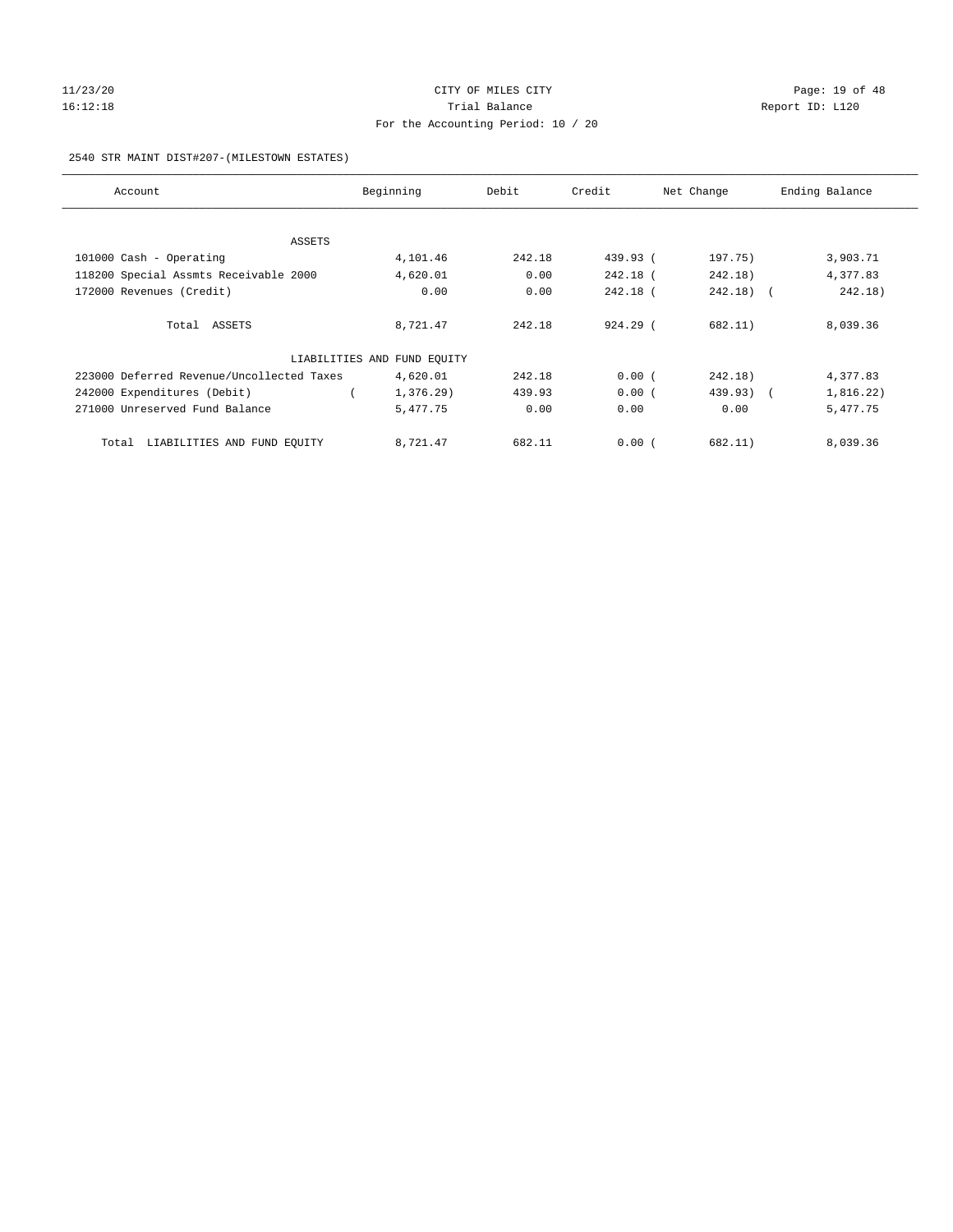# 11/23/20 Page: 20 of 48 16:12:18 Channel Balance Trial Balance Report ID: L120 For the Accounting Period: 10 / 20

#### 2701 Fire Grants

| Account                              | Beginning                   | Debit | Credit | Net Change | Ending Balance |
|--------------------------------------|-----------------------------|-------|--------|------------|----------------|
| ASSETS                               |                             |       |        |            |                |
| 101000 Cash - Operating              | 6,108.70                    | 0.00  | 0.00   | 0.00       | 6,108.70       |
| Total ASSETS                         | 6,108.70                    | 0.00  | 0.00   | 0.00       | 6,108.70       |
|                                      | LIABILITIES AND FUND EQUITY |       |        |            |                |
| 271000 Unreserved Fund Balance       | 6,108.70                    | 0.00  | 0.00   | 0.00       | 6,108.70       |
| LIABILITIES AND FUND EQUITY<br>Total | 6,108.70                    | 0.00  | 0.00   | 0.00       | 6,108.70       |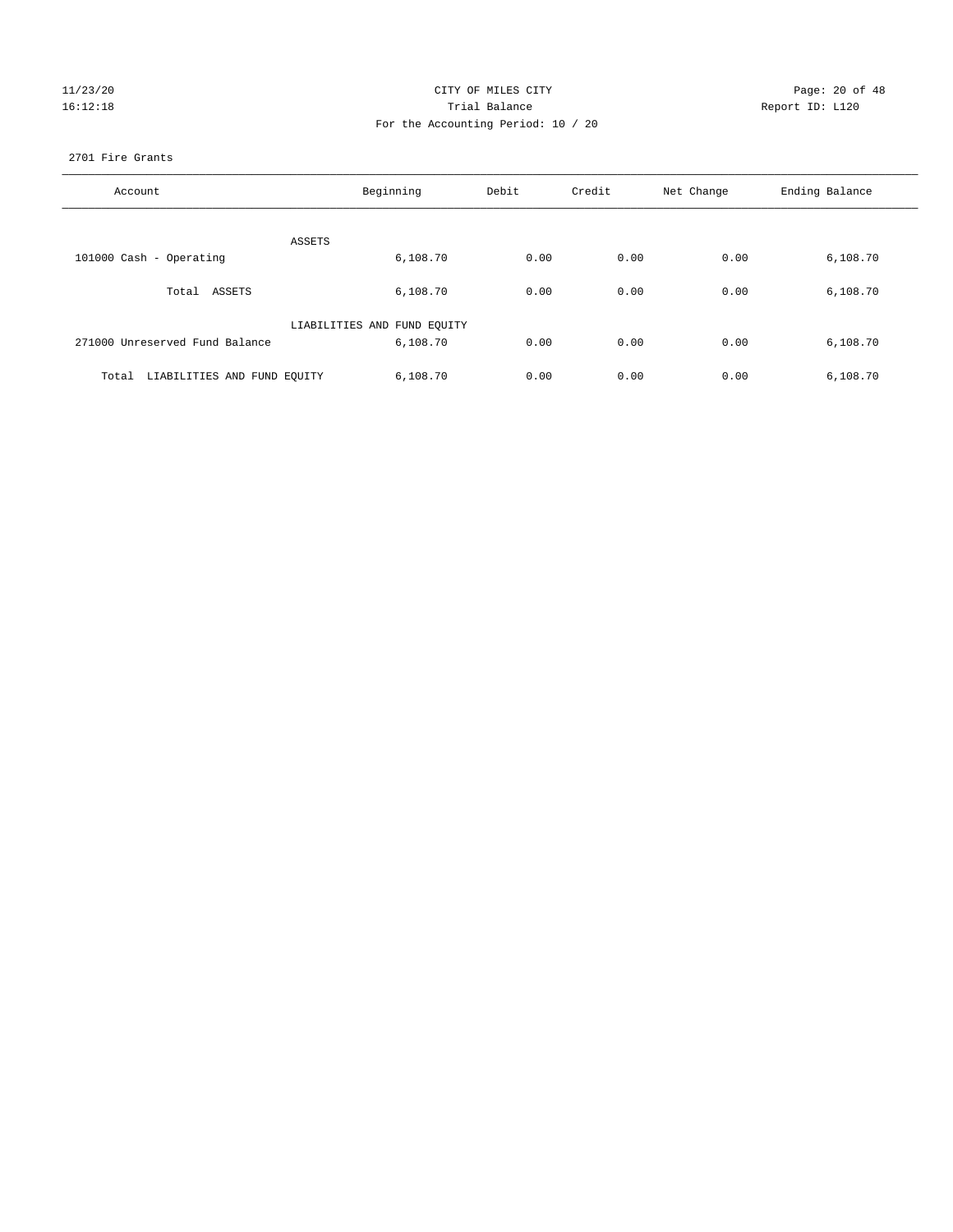# 11/23/20 Page: 21 of 48 16:12:18 Channel Balance Trial Balance Report ID: L120 For the Accounting Period: 10 / 20

#### 2820 GAS TAX

| Account                              | Beginning                   | Debit     | Credit      | Net Change     | Ending Balance    |  |
|--------------------------------------|-----------------------------|-----------|-------------|----------------|-------------------|--|
| ASSETS                               |                             |           |             |                |                   |  |
| 101000 Cash - Operating              | 41,939.24                   | 14,184.04 | 204.33      | 13,979.71      | 55,918.95         |  |
| 172000 Revenues (Credit)             | 42,552.07)                  | 0.00      | 14,184.04 ( | 14, 184.04)    | 56, 736.11)       |  |
| Total ASSETS                         | 612.83)                     | 14,184.04 | 14,388.37 ( | $204.33$ ) $($ | 817.16)           |  |
|                                      | LIABILITIES AND FUND EQUITY |           |             |                |                   |  |
| 242000 Expenditures (Debit)          | 612.99)                     | 204.33    | 0.00(       | $204.33)$ (    | 817.32)           |  |
| 271000 Unreserved Fund Balance       | 0.16                        | 0.00      | 0.00        | 0.00           | 0.16              |  |
| LIABILITIES AND FUND EQUITY<br>Total | 612.83)                     | 204.33    | 0.00(       | 204.33)        | 817.16)<br>$\sim$ |  |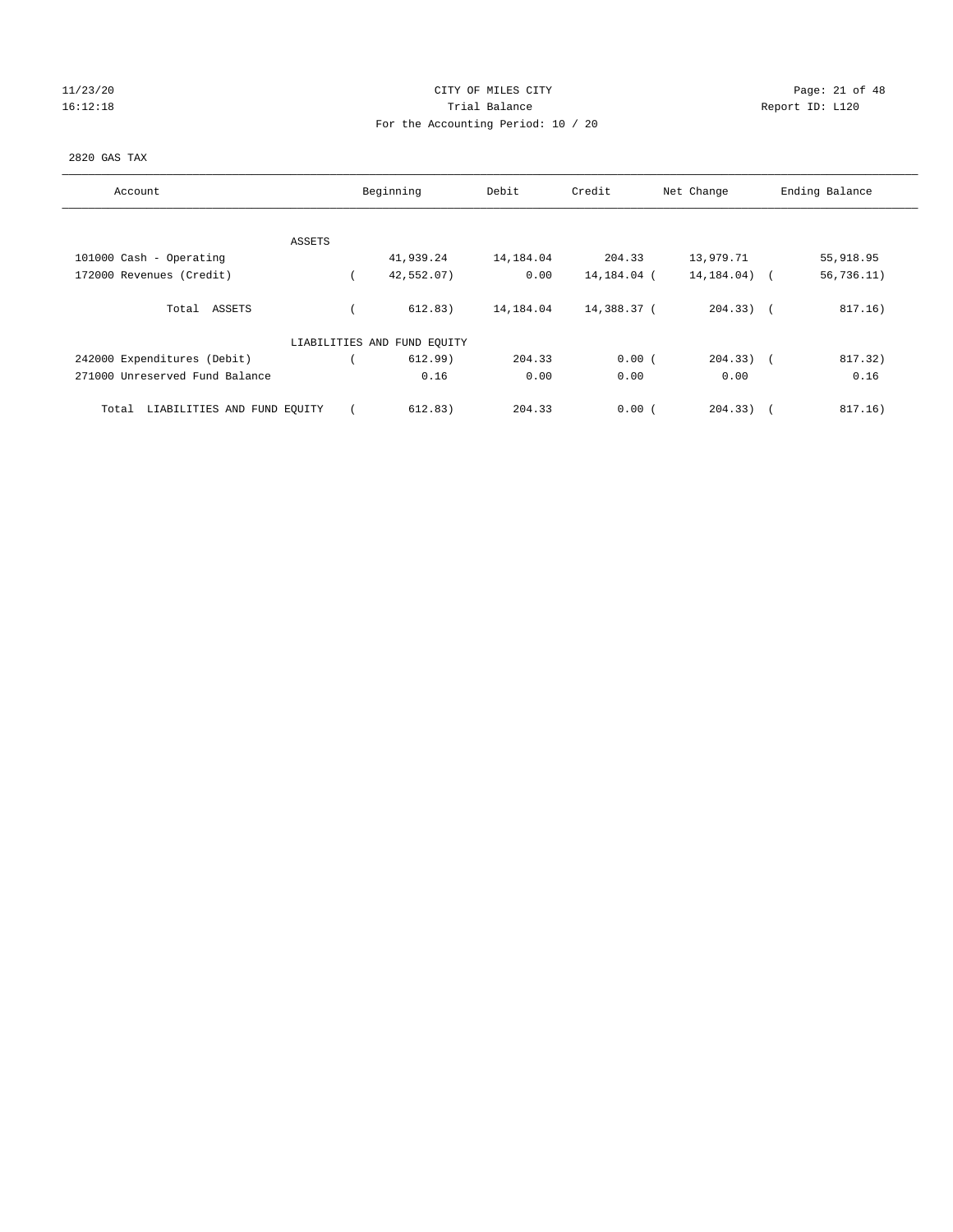# 11/23/20 Page: 22 of 48 16:12:18 Channel Balance Trial Balance Report ID: L120 For the Accounting Period: 10 / 20

2821 HB473- Fuel Tax

| Account                           | Beginning                   | Debit | Credit | Net Change | Ending Balance |
|-----------------------------------|-----------------------------|-------|--------|------------|----------------|
| ASSETS                            |                             |       |        |            |                |
| 102131 Restricted Cash- HB473     | 1.09                        | 0.00  | 0.00   | 0.00       | 1.09           |
| Total ASSETS                      | 1.09                        | 0.00  | 0.00   | 0.00       | 1.09           |
|                                   | LIABILITIES AND FUND EQUITY |       |        |            |                |
| 271000 Unreserved Fund Balance    | 1.09                        | 0.00  | 0.00   | 0.00       | 1.09           |
| Total LIABILITIES AND FUND EQUITY | 1.09                        | 0.00  | 0.00   | 0.00       | 1.09           |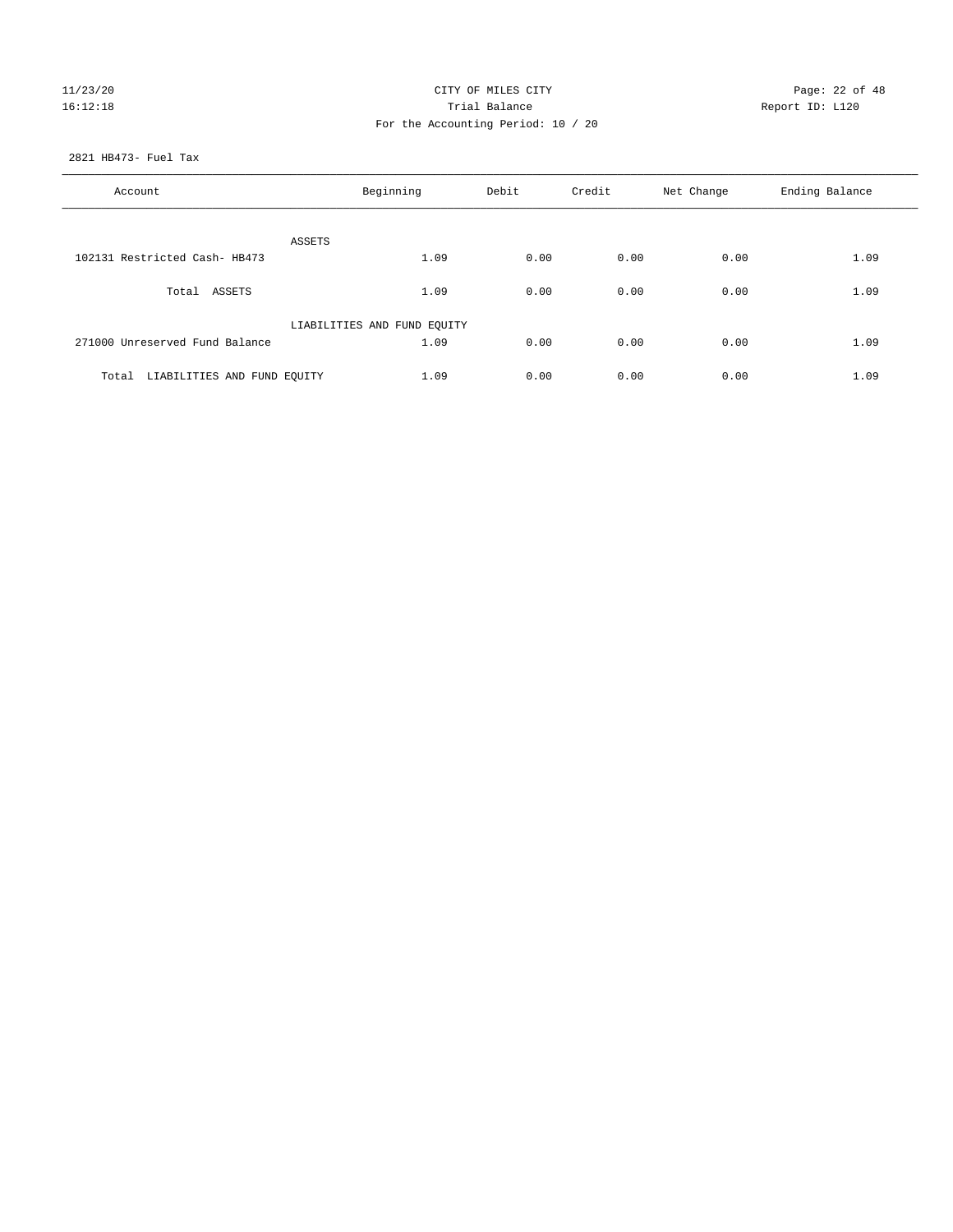#### 11/23/20 Page: 23 of 48 16:12:18 Trial Balance Report ID: L120 For the Accounting Period: 10 / 20

#### 2850 Southeastern Montana Dispatch-911

| Account                              |        | Beginning                   | Debit      | Credit       | Net Change     | Ending Balance |
|--------------------------------------|--------|-----------------------------|------------|--------------|----------------|----------------|
|                                      |        |                             |            |              |                |                |
|                                      | ASSETS |                             |            |              |                |                |
| 101000 Cash - Operating              |        | 159,872.62                  | 0.00       | 111,987.96 ( | 111,987.96)    | 47,884.66      |
| 172000 Revenues (Credit)             |        | 47,935.32)                  | 0.00       | 0.00         | 0.00           | 47,935.32)     |
| Total ASSETS                         |        | 111,937.30                  | 0.00       | 111,987.96 ( | 111,987.96) (  | 50.66)         |
|                                      |        | LIABILITIES AND FUND EQUITY |            |              |                |                |
| 202000 Accounts Payable              |        | 0.00                        | 111,987.96 | 111,987.96   | 0.00           | 0.00           |
| 242000 Expenditures (Debit)          |        | 34,339.57)                  | 111,987.96 | 0.00(        | 111,987.96) (  | 146,327.53)    |
| 271000 Unreserved Fund Balance       |        | 146,276.87                  | 0.00       | 0.00         | 0.00           | 146,276.87     |
| LIABILITIES AND FUND EQUITY<br>Total |        | 111,937.30                  | 223,975.92 | 111,987.96 ( | $111.987.96$ ( | 50.66)         |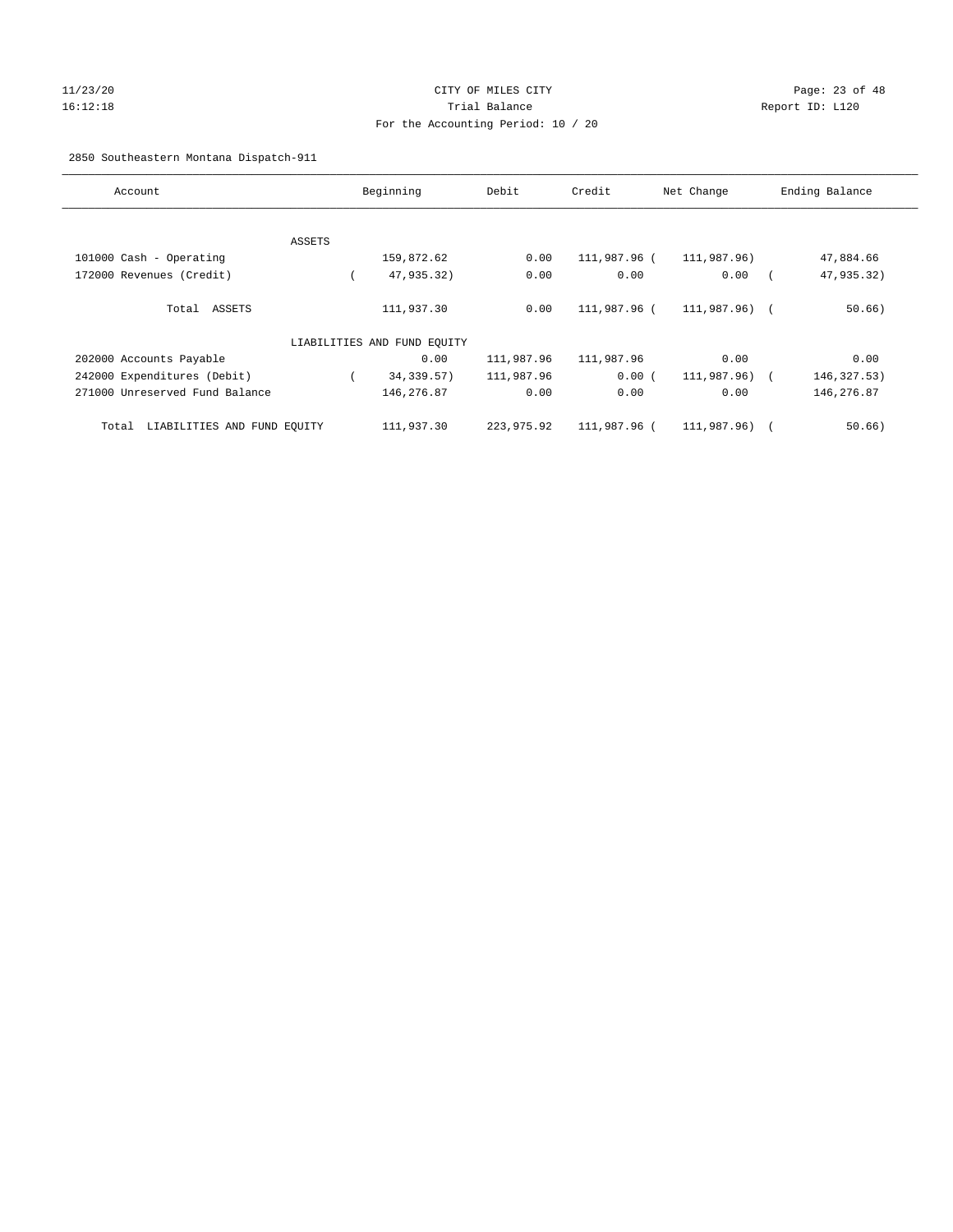#### $11/23/20$  Page: 24 of 48 16:12:18 Channel Balance Trial Balance Report ID: L120 For the Accounting Period: 10 / 20

#### 2880 LIBRARY GRANTS

| Account                                    | Beginning                   | Debit     | Credit       | Net Change       | Ending Balance |
|--------------------------------------------|-----------------------------|-----------|--------------|------------------|----------------|
|                                            |                             |           |              |                  |                |
| <b>ASSETS</b>                              |                             |           |              |                  |                |
| 101000 Cash - Operating                    | 413.00                      | 0.00      | 0.00         | 0.00             | 413.00         |
| 101003 Cash - per capita                   | 19,135.11                   | 5,398.69  | 2,004.89     | 3,393.80         | 22,528.91      |
| 101020 Cash - Partners Program             | 29,885.64                   | 0.00      | 265.50(      | 265.50)          | 29,620.14      |
| 101021 Cash-One Time Endowments            | 1,784.09                    | 0.00      | 0.00         | 0.00             | 1,784.09       |
| 101030 Cash - Sagebrush Fed/Base Grant     | 16,388.66                   | 5,756.23  | 0.00         | 5,756.23         | 22, 144.89     |
| 101032 Cash- Library Board of Trustees Mul | 84,050.97                   | 0.00      | 0.00         | 0.00             | 84,050.97      |
| 172000 Revenues (Credit)                   | 0.00                        | 0.00      | 11,154.92 (  | $11, 154.92$ ) ( | 11, 154.92)    |
| Total ASSETS                               | 151,657.47                  | 11,154.92 | 13,425.31 (  | 2, 270.39)       | 149,387.08     |
|                                            | LIABILITIES AND FUND EQUITY |           |              |                  |                |
| 202000 Accounts Payable                    | 0.00                        | 2,270.39  | 2,270.39     | 0.00             | 0.00           |
| 242000 Expenditures (Debit)                | $2,333.06$ )                | 2,270.39  | 0.00(        | $2, 270, 39$ (   | 4,603.45)      |
| 271000 Unreserved Fund Balance             | 153,990.53                  | 0.00      | 0.00         | 0.00             | 153,990.53     |
| LIABILITIES AND FUND EQUITY<br>Total       | 151,657.47                  | 4,540.78  | $2,270.39$ ( | 2, 270.39)       | 149,387.08     |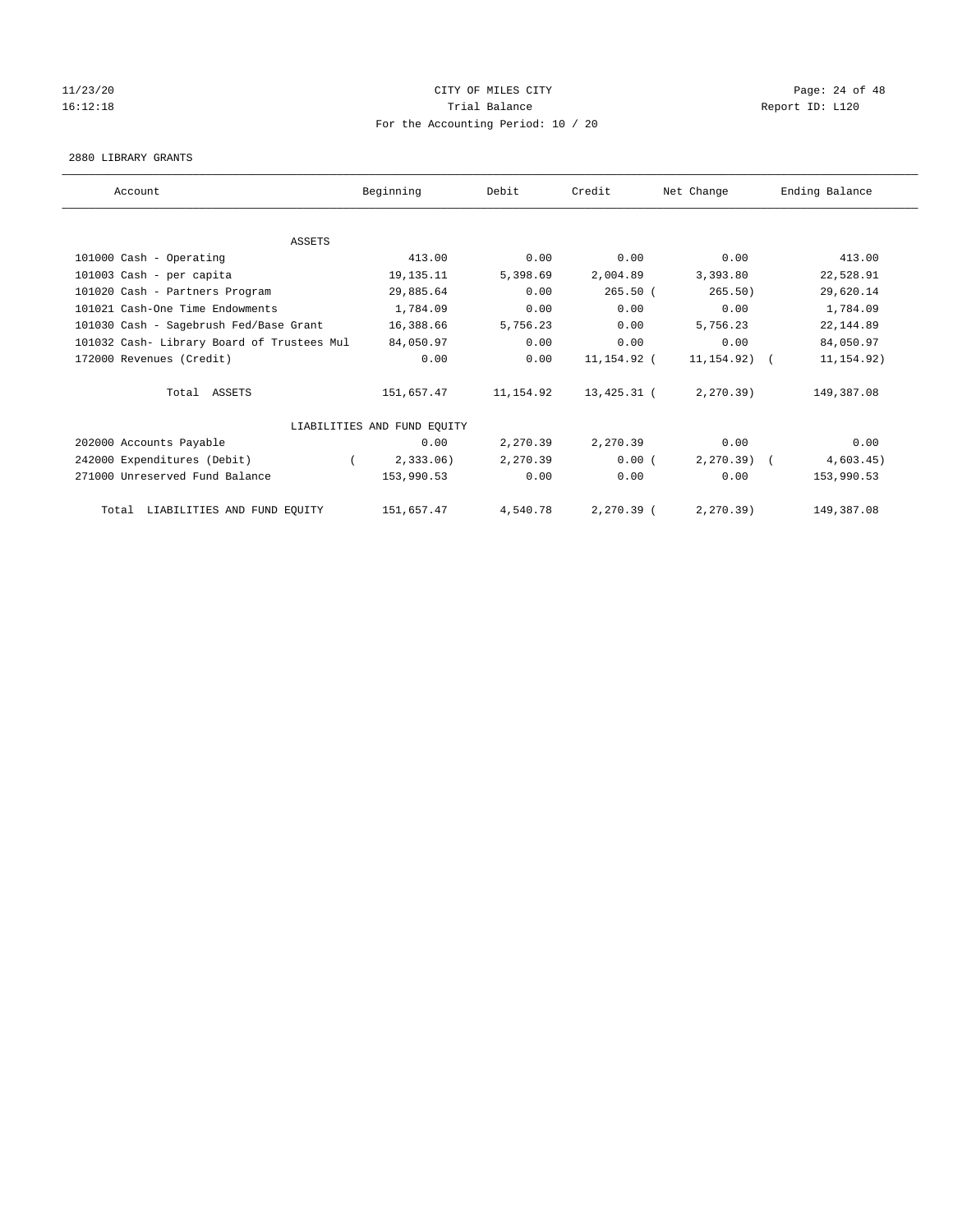# 11/23/20 Page: 25 of 48 16:12:18 Trial Balance Report ID: L120 For the Accounting Period: 10 / 20

#### 2935 Historic Preservation

| Account                              | Beginning                   | Debit  | Credit      | Net Change            | Ending Balance |
|--------------------------------------|-----------------------------|--------|-------------|-----------------------|----------------|
|                                      |                             |        |             |                       |                |
| ASSETS<br>101000 Cash - Operating    | 19,947.09                   | 0.00   | 254.22 (    | 254.22)               | 19,692.87      |
|                                      |                             |        |             |                       |                |
| Total<br>ASSETS                      | 19,947.09                   | 0.00   | $254.22$ (  | 254.22                | 19,692.87      |
|                                      | LIABILITIES AND FUND EQUITY |        |             |                       |                |
| 202000 Accounts Payable              | 0.00                        | 12.99  | 12.99       | 0.00                  | 0.00           |
| 242000 Expenditures (Debit)          | 791.20)                     | 254.22 | 0.00(       | 254.22)<br>$\sqrt{2}$ | 1,045.42)      |
| 271000 Unreserved Fund Balance       | 20,738.29                   | 0.00   | 0.00        | 0.00                  | 20,738.29      |
| LIABILITIES AND FUND EQUITY<br>Total | 19,947.09                   | 267.21 | $12.99$ $($ | 254.22                | 19,692.87      |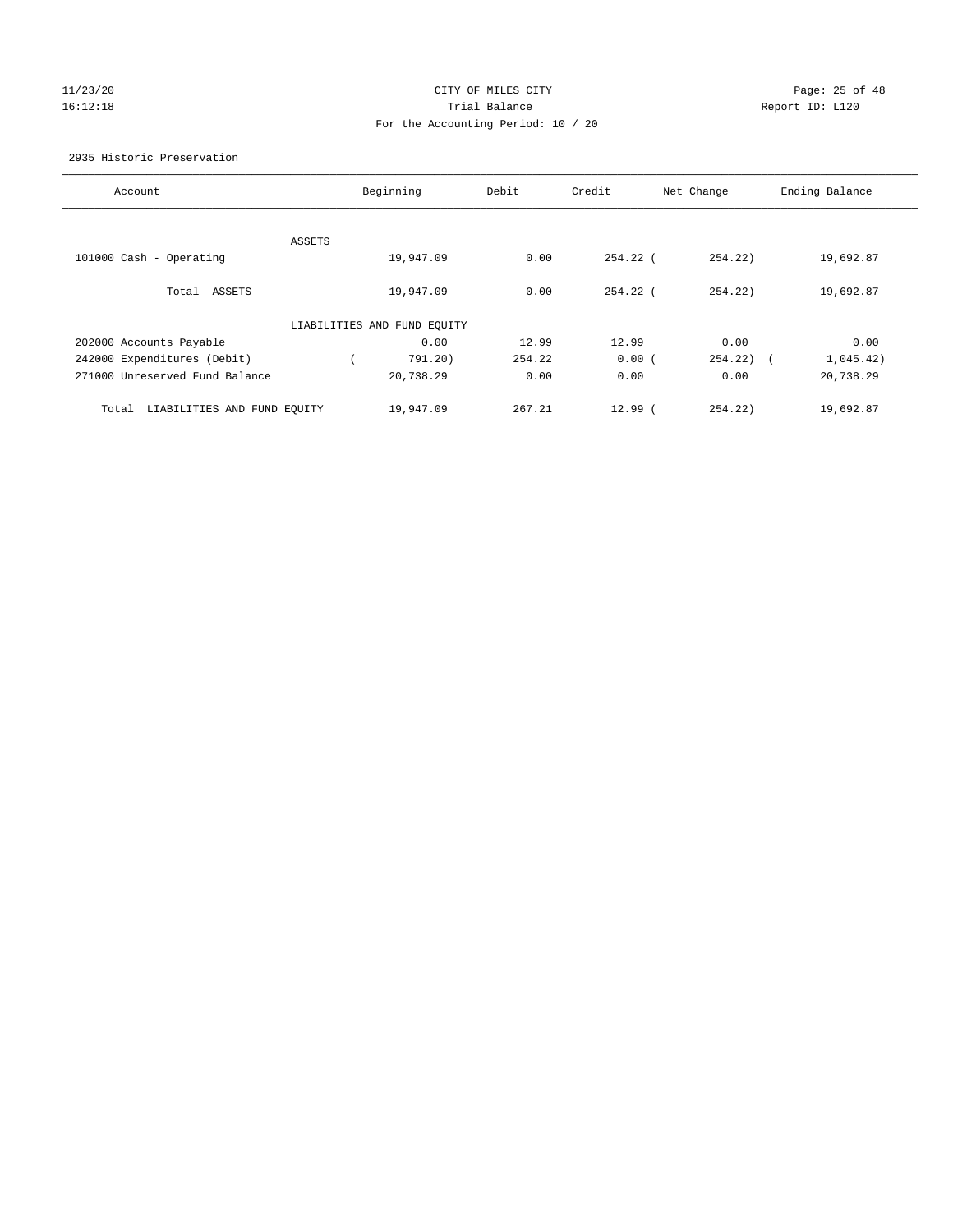# 11/23/20 Page: 26 of 48 16:12:18 Channel Balance Trial Balance Report ID: L120 For the Accounting Period: 10 / 20

2985 RETIRED SENIOR VOLUNTEER PROG (RSVP)

| Account                                    | Beginning                   | Debit    | Credit       | Net Change | Ending Balance |
|--------------------------------------------|-----------------------------|----------|--------------|------------|----------------|
|                                            |                             |          |              |            |                |
| <b>ASSETS</b><br>101000 Cash - Operating   | 7,863.38)                   | 6,553.95 | $6,671.50$ ( | 117.55)    | 7,980.93)      |
| 101004 RSVP Non-Federal Cash Operating-Cus | 11,923.59                   | 42.77    | 741.52 (     | 698.75)    | 11,224.84      |
|                                            |                             |          |              |            |                |
| 101008 RSVP- Custer Excess                 | 9,518.46                    | 0.00     | 0.00         | 0.00       | 9,518.46       |
| 103100 Petty Cash-                         | 200.00                      | 0.00     | 0.00         | 0.00       | 200.00         |
| 172000 Revenues (Credit)                   | 15,972.19)                  | 0.00     | $6,553.95$ ( | 6, 553.95) | 22, 526.14)    |
| Total ASSETS                               | 2, 193.52)                  | 6,596.72 | 13,966.97 (  | 7,370.25)  | 9,563.77)      |
|                                            | LIABILITIES AND FUND EQUITY |          |              |            |                |
| 202000 Accounts Payable                    | 0.00                        | 945.27   | 945.27       | 0.00       | 0.00           |
| 242000 Expenditures (Debit)                | 24,667.94)                  | 7,413.02 | 42.77 (      | 7,370.25)  | 32,038.19)     |
| 271000 Unreserved Fund Balance             | 22, 474.42                  | 0.00     | 0.00         | 0.00       | 22, 474.42     |
| LIABILITIES AND FUND EQUITY<br>Total       | 2, 193.52)                  | 8,358.29 | 988.04 (     | 7,370.25)  | 9, 563.77)     |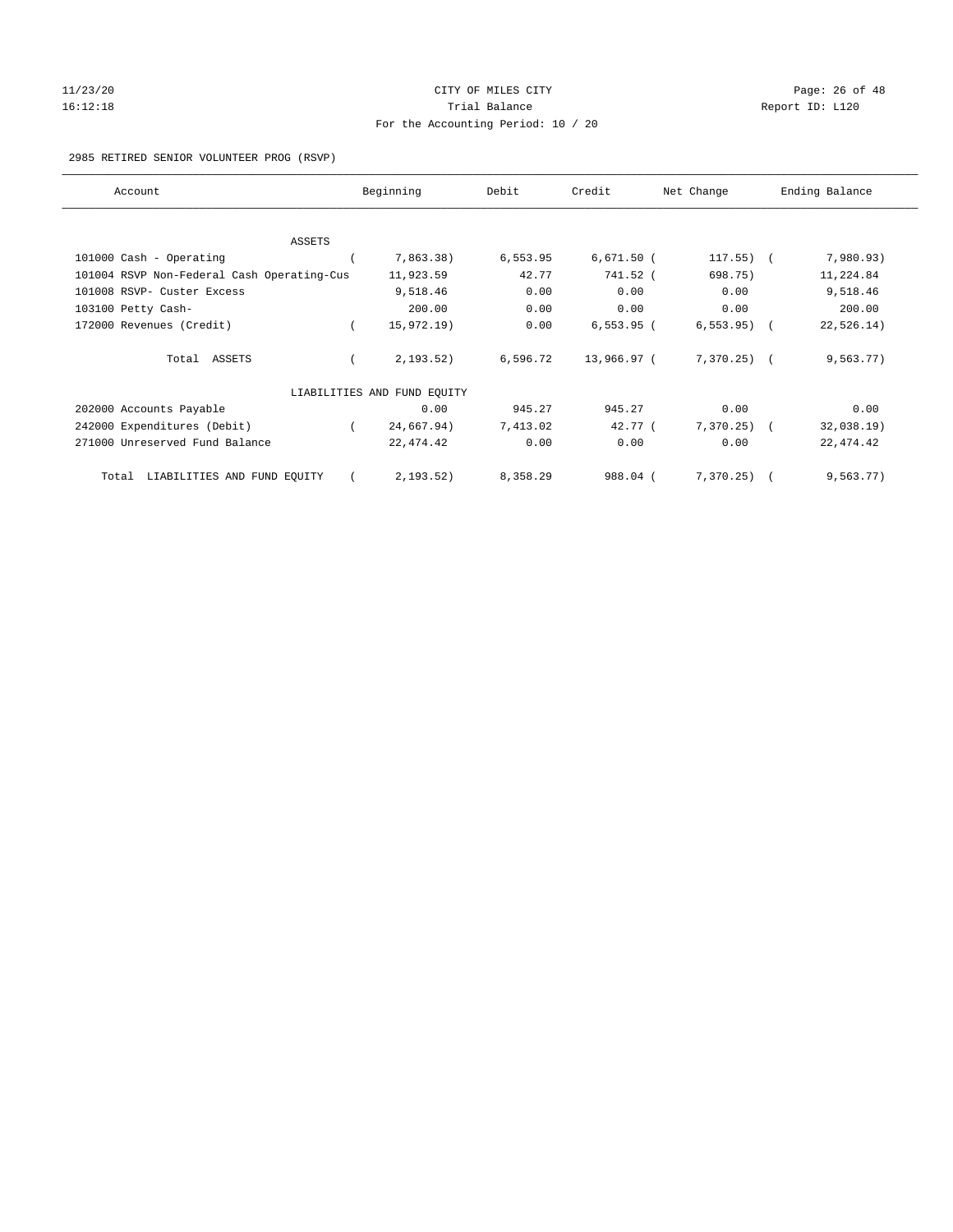#### 11/23/20 Page: 27 of 48 16:12:18 Trial Balance Report ID: L120 For the Accounting Period: 10 / 20

3301 Judgement Settlement/Southgate

| Account                                   | Beginning                   | Debit    | Credit       | Net Change     | Ending Balance          |
|-------------------------------------------|-----------------------------|----------|--------------|----------------|-------------------------|
|                                           |                             |          |              |                |                         |
| ASSETS                                    |                             |          |              |                |                         |
| 101000 Cash - Operating                   | 0.00                        | 6,342.55 | 0.00         | 6,342.55       | 6,342.55                |
| 113220 Tax receivables Real-2020          | 0.00                        | 0.00     | $6,342.55$ ( | 6,342.55)      | 6,342.55)<br>$\sqrt{2}$ |
| 172000 Revenues (Credit)                  | 0.00                        | 0.00     | $6,342.55$ ( | $6,342.55$ ) ( | 6, 342.55)              |
| Total ASSETS                              | 0.00                        | 6,342.55 | 12,685.10 (  | $6,342.55$ ) ( | 6,342.55)               |
|                                           | LIABILITIES AND FUND EQUITY |          |              |                |                         |
| 223100 Deferred Revenue - Real Prop Taxes | 0.00                        | 6,342.55 | 0.00(        | $6,342.55$ ) ( | 6,342.55)               |
| LIABILITIES AND FUND EOUITY<br>Total      | 0.00                        | 6,342.55 | 0.00(        | 6, 342.55)     | 6,342.55)               |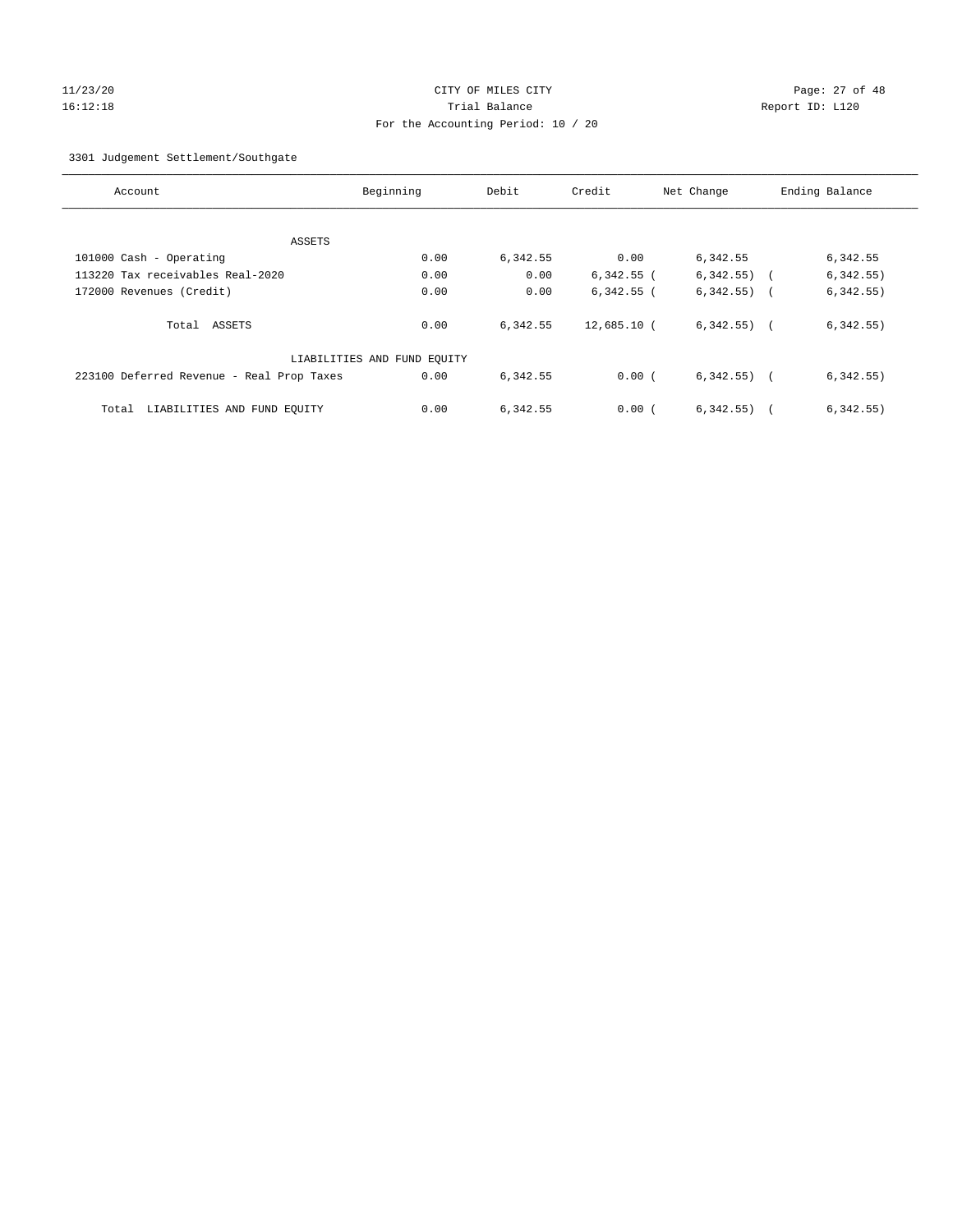# 11/23/20 Page: 28 of 48 16:12:18 Trial Balance Report ID: L120 For the Accounting Period: 10 / 20

3400 SID REVOLVING FUND

| Account                              | Beginning                   | Debit | Credit | Net Change | Ending Balance |
|--------------------------------------|-----------------------------|-------|--------|------------|----------------|
| ASSETS                               |                             |       |        |            |                |
| 101000 Cash - Operating              | 2,985.00                    | 0.00  | 0.00   | 0.00       | 2,985.00       |
| Total ASSETS                         | 2,985.00                    | 0.00  | 0.00   | 0.00       | 2,985.00       |
|                                      | LIABILITIES AND FUND EQUITY |       |        |            |                |
| 271000 Unreserved Fund Balance       | 2,985.00                    | 0.00  | 0.00   | 0.00       | 2,985.00       |
| LIABILITIES AND FUND EQUITY<br>Total | 2,985.00                    | 0.00  | 0.00   | 0.00       | 2,985.00       |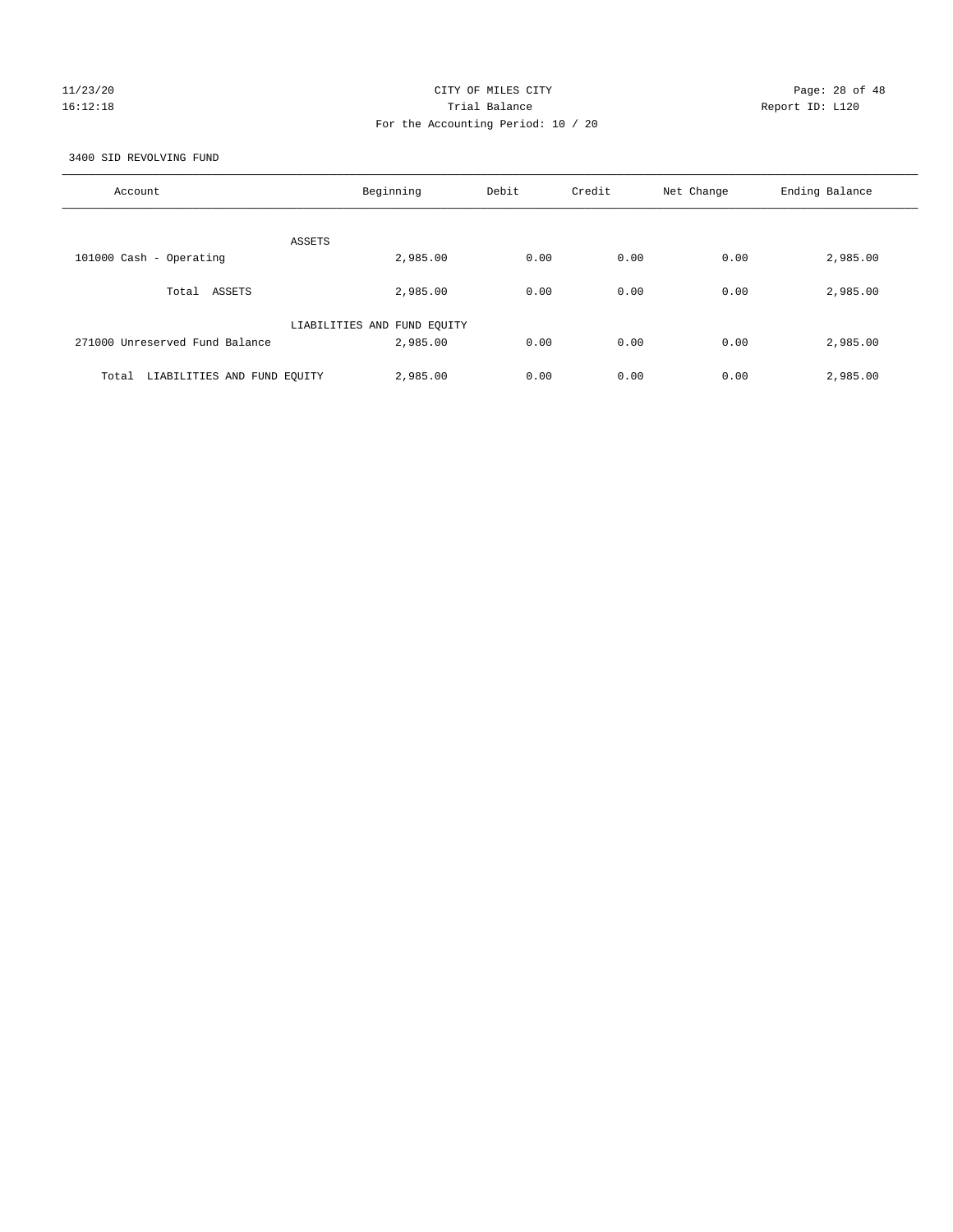# 11/23/20 Page: 29 of 48 16:12:18 Channel Balance Trial Balance Report ID: L120 For the Accounting Period: 10 / 20

#### 3670 SID 211

| Account                                   | Beginning                   | Debit  | Credit     | Net Change  | Ending Balance |
|-------------------------------------------|-----------------------------|--------|------------|-------------|----------------|
| ASSETS                                    |                             |        |            |             |                |
| 101000 Cash - Operating                   | 7,631.31                    | 231.53 | 0.00       | 231.53      | 7,862.84       |
| 118200 Special Assmts Receivable 2000     | 3,784.52                    | 0.00   | $231.53$ ( | 231.53)     | 3,552.99       |
| 119000 Special Assmt Recbl - Deferred     | 31,921.37                   | 0.00   | 0.00       | 0.00        | 31,921.37      |
| 172000 Revenues (Credit)                  | 0.00                        | 0.00   | $231.53$ ( | $231.53)$ ( | 231.53)        |
| Total ASSETS                              | 43,337.20                   | 231.53 | $463.06$ ( | 231.53)     | 43,105.67      |
|                                           | LIABILITIES AND FUND EQUITY |        |            |             |                |
| 223000 Deferred Revenue/Uncollected Taxes | 35,705.89                   | 231.53 | 0.00(      | 231.53)     | 35, 474.36     |
| 242000 Expenditures (Debit)               | 2, 135.39)                  | 0.00   | 0.00       | 0.00        | 2, 135.39)     |
| 271000 Unreserved Fund Balance            | 9,766.70                    | 0.00   | 0.00       | 0.00        | 9,766.70       |
| LIABILITIES AND FUND EQUITY<br>Total      | 43,337.20                   | 231.53 | 0.00(      | 231.53)     | 43,105.67      |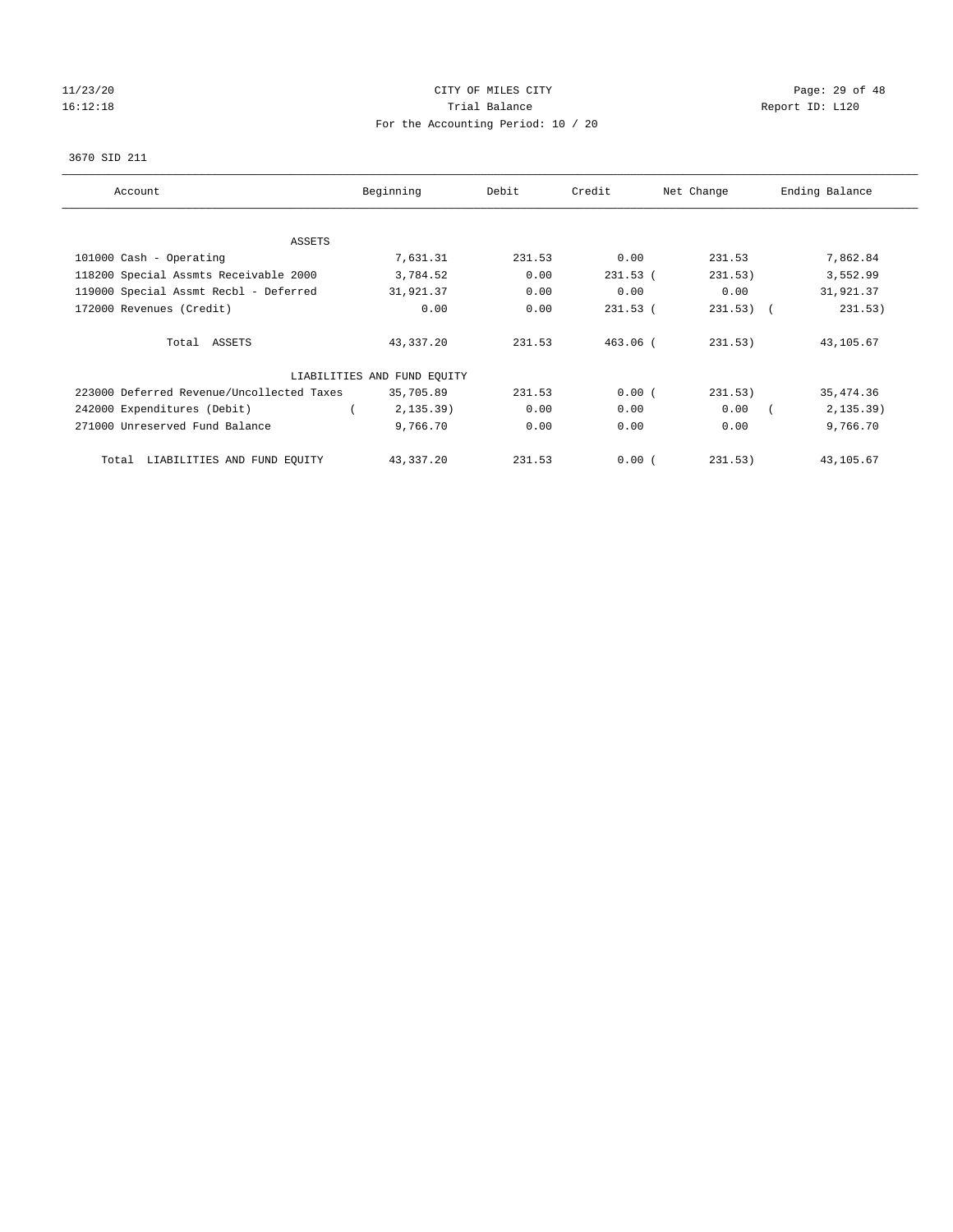# 11/23/20 Page: 30 of 48 16:12:18 Trial Balance Report ID: L120 For the Accounting Period: 10 / 20

4000 General Fund Capitol Improvement Fund

| Account                              | Beginning                   | Debit | Credit | Net Change | Ending Balance |
|--------------------------------------|-----------------------------|-------|--------|------------|----------------|
| ASSETS                               |                             |       |        |            |                |
| 101000 Cash - Operating              | 39,001.41                   | 0.00  | 0.00   | 0.00       | 39,001.41      |
| ASSETS<br>Total                      | 39,001.41                   | 0.00  | 0.00   | 0.00       | 39,001.41      |
|                                      | LIABILITIES AND FUND EQUITY |       |        |            |                |
| 271000 Unreserved Fund Balance       | 39,001.41                   | 0.00  | 0.00   | 0.00       | 39,001.41      |
| LIABILITIES AND FUND EQUITY<br>Total | 39,001.41                   | 0.00  | 0.00   | 0.00       | 39,001.41      |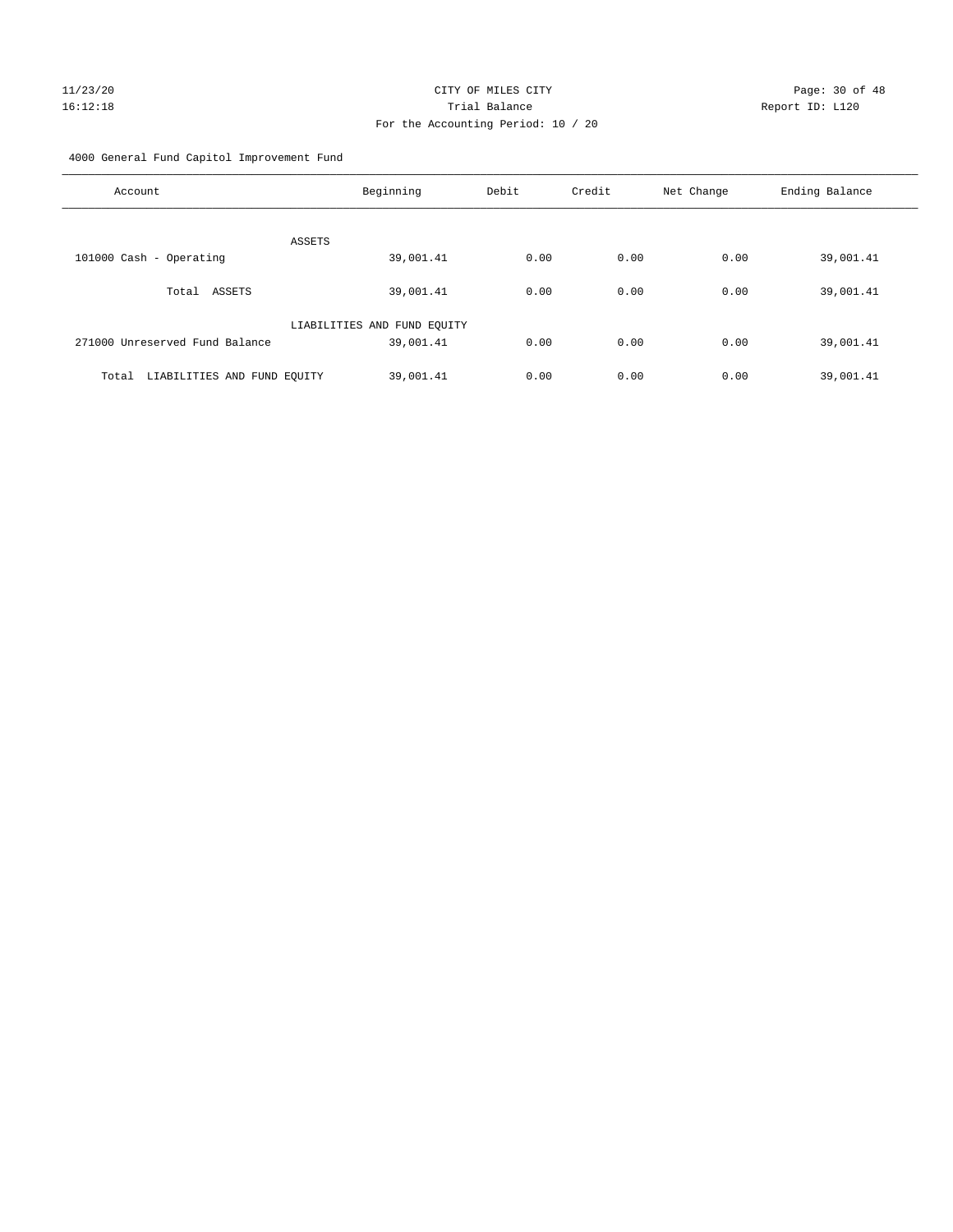# 11/23/20 Page: 31 of 48 16:12:18 Trial Balance Report ID: L120 For the Accounting Period: 10 / 20

4050 Ambulance Capital Improvement Fund

| Account                              | Beginning                   | Debit | Credit | Net Change | Ending Balance |
|--------------------------------------|-----------------------------|-------|--------|------------|----------------|
| ASSETS                               |                             |       |        |            |                |
| 101000 Cash - Operating              | 14,129.06                   | 0.00  | 0.00   | 0.00       | 14,129.06      |
| ASSETS<br>Total                      | 14,129.06                   | 0.00  | 0.00   | 0.00       | 14,129.06      |
|                                      | LIABILITIES AND FUND EQUITY |       |        |            |                |
| 271000 Unreserved Fund Balance       | 14,129.06                   | 0.00  | 0.00   | 0.00       | 14,129.06      |
| LIABILITIES AND FUND EQUITY<br>Total | 14,129.06                   | 0.00  | 0.00   | 0.00       | 14,129.06      |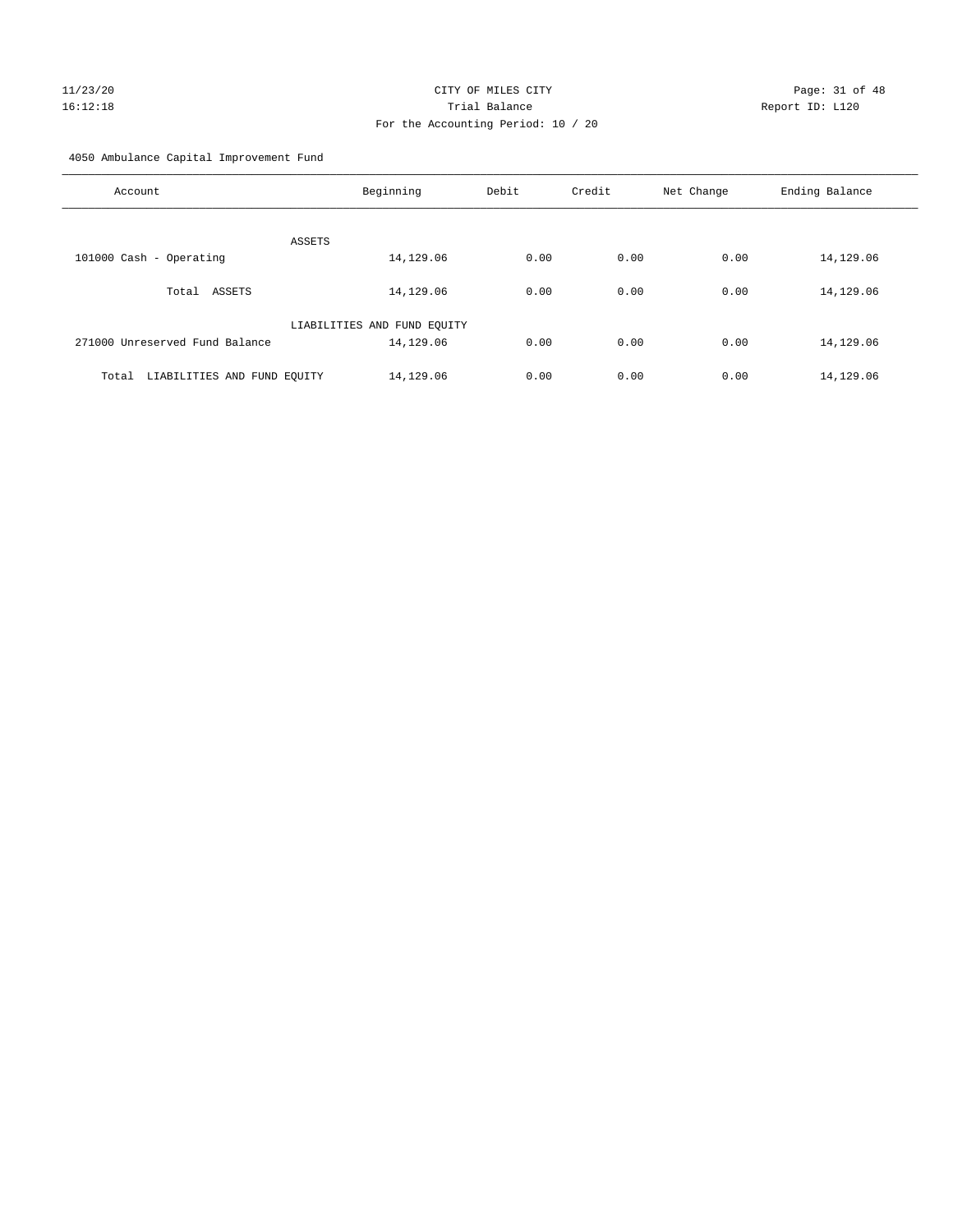# $11/23/20$  Page: 32 of 48 16:12:18 Channel Balance Trial Balance Report ID: L120 For the Accounting Period: 10 / 20

4060 CAPITAL IMPROV-PUBLIC WORKS

| Account                              |        | Beginning                   | Debit     | Credit        | Net Change | Ending Balance |
|--------------------------------------|--------|-----------------------------|-----------|---------------|------------|----------------|
|                                      |        |                             |           |               |            |                |
|                                      | ASSETS |                             |           |               |            |                |
| 101000 Cash - Operating              |        | 211, 227.65                 | 150.00    | $22,000.00$ ( | 21,850.00) | 189, 377.65    |
| 122000 Accounts Receivable           |        | 150.00                      | 0.00      | $150.00$ (    | 150.00)    | 0.00           |
| 172000 Revenues (Credit)             |        | 1,050.00)                   | 0.00      | 0.00          | 0.00       | 1,050.00)      |
| Total ASSETS                         |        | 210, 327.65                 | 150.00    | $22,150.00$ ( | 22,000.00) | 188, 327.65    |
|                                      |        | LIABILITIES AND FUND EQUITY |           |               |            |                |
| 202000 Accounts Payable              |        | 0.00                        | 22,000.00 | 22,000.00     | 0.00       | 0.00           |
| 242000 Expenditures (Debit)          |        | 0.00                        | 22,000.00 | 0.00(         | 22,000.00) | 22,000.00)     |
| 271000 Unreserved Fund Balance       |        | 210, 327.65                 | 0.00      | 0.00          | 0.00       | 210, 327.65    |
| LIABILITIES AND FUND EQUITY<br>Total |        | 210, 327.65                 | 44,000.00 | 22,000.00 (   | 22,000.00) | 188, 327.65    |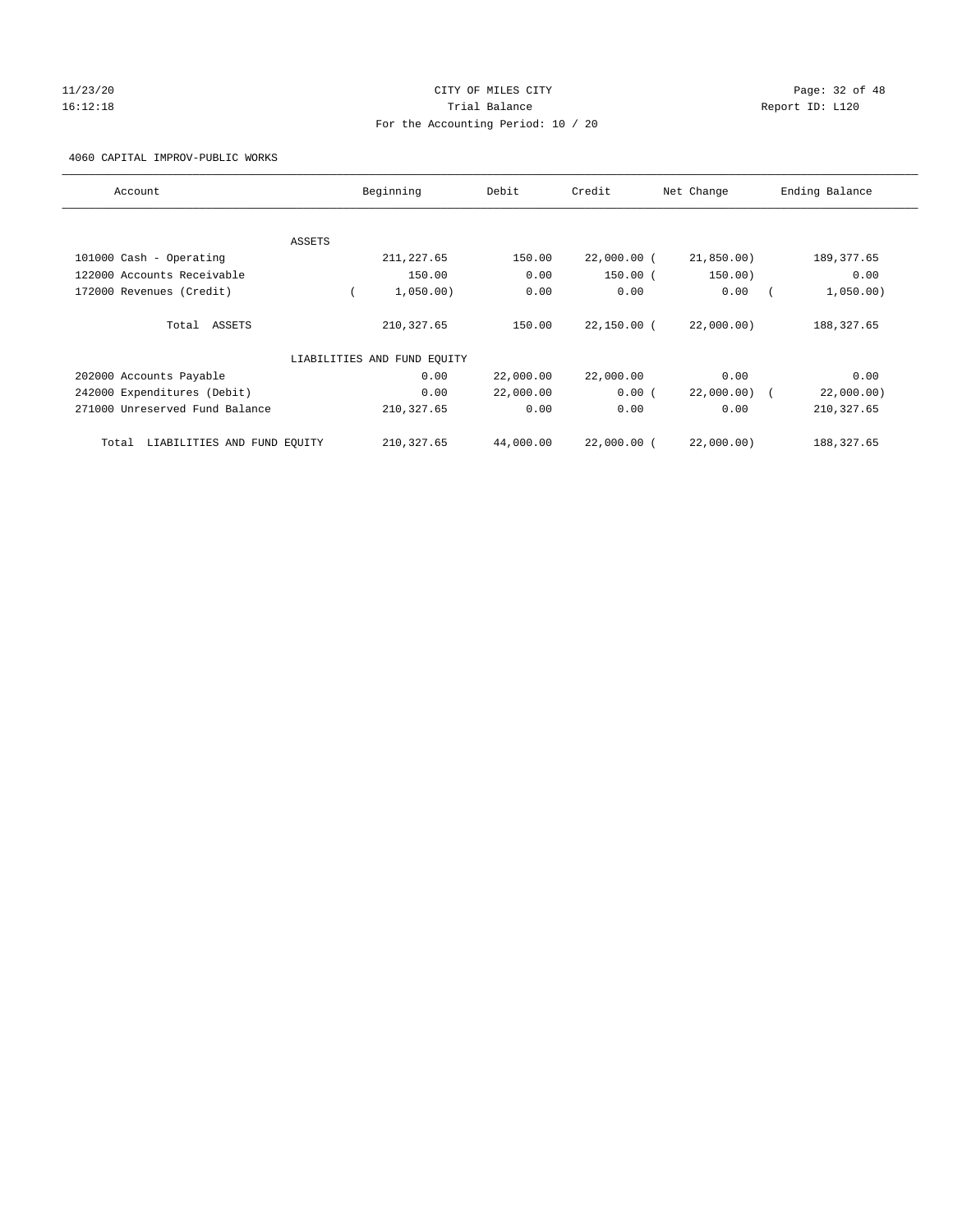#### 11/23/20 Page: 33 of 48 16:12:18 Trial Balance Report ID: L120 For the Accounting Period: 10 / 20

#### 5210 WATER UTILITY

| Account                                                   | Beginning                   | Debit      | Credit                          | Net Change   | Ending Balance              |
|-----------------------------------------------------------|-----------------------------|------------|---------------------------------|--------------|-----------------------------|
| ASSETS                                                    |                             |            |                                 |              |                             |
| 101000 Cash - Operating                                   | 2,094,548.61                | 305,530.14 | 383,240.82 (                    | 77,710.68)   | 2,016,837.93                |
| 101010 Deposit Cash                                       | 98,100.00                   | 4,900.00   | 3,550.00                        | 1,350.00     | 99,450.00                   |
| 102113 Cash - NE Water Line Proj                          | 0.00                        | 528,771.92 | 0.00                            | 528,771.92   | 528,771.92                  |
| 102240 Cash - Replacement & Depreciation                  | 1,489,589.35                | 0.00       | 0.00                            | 0.00         | 1,489,589.35                |
| 102250 Cash - System Devlopment Fees                      | 315,504.92                  | 35.00      | 0.00                            | 35.00        | 315,539.92                  |
| 102270 Cash - Curb Stop Replacement Fee                   | 396,925.43                  | 4,196.78   | 2,266.99                        | 1,929.79     | 398,855.22                  |
| 102312 RevBnd/CurYearDebt-DNRC/CarbonTank                 | 34,747.50                   | 11,582.50  | 0.00                            | 11,582.50    | 46,330.00                   |
| 102313 RevBnd/CurYearDebt-DNRC/NE WtrLine                 | 35, 312.49                  | 11,770.83  | 0.00                            | 11,770.83    | 47,083.32                   |
| 102315 RevBnd/CurYearDebt-ARRA/NE Water Li                | 4,545.30                    | 1,515.10   | 0.00                            | 1,515.10     | 6,060.40                    |
| 102322 RevBnd/Reserve-DNRC/CarbonTank                     | 153,009.00                  | 0.00       | 0.00                            | 0.00         | 153,009.00                  |
| 102323 RevBnd/Reserve-DNRC/NE WtrLine                     | 128,653.00                  | 0.00       | 0.00                            | 0.00         | 128,653.00                  |
| 102325 RevBnd/Reserve-ARRA B-NE Waterline                 | 18,245.00                   | 0.00       | 0.00                            | 0.00         | 18,245.00                   |
| 103000 Petty Cash                                         | 330.00                      | 0.00       | 0.00                            | 0.00         | 330.00                      |
| 122000 Accounts Receivable                                | 355,589.69                  | 213,558.31 | 328,465.50 (                    | 114,907.19)  | 240,682.50                  |
| 122020 Accounts Receivable-\$2.00 State Ass               | 10.00                       | 0.00       | $10.00$ (                       | 10.00)       | 0.00                        |
| 162000 Deferred outflows-GASB68                           | 93,363.00                   | 0.00       | 0.00                            | 0.00         | 93,363.00                   |
| 172000 Revenues (Credit)<br>$\left($                      | 769,915.88)                 | 19,633.54  | 735,305.58 (                    | 715,672.04)  | 1,485,587.92)<br>$\sqrt{2}$ |
| 181000 Land                                               | 41,844.00                   | 0.00       | 0.00                            | 0.00         | 41,844.00                   |
| 182000 Buildings                                          | 22,997.00                   | 0.00       | 0.00                            | 0.00         | 22,997.00                   |
| 182100 Allowance for Depr - Buildings (Cre(               | 22,997.00)                  | 0.00       | 0.00                            | 0.00         | 22,997.00)                  |
| 186000 Machinery and Equipment                            | 667,141.12                  | 0.00       | 0.00                            | 0.00         | 667, 141. 12                |
| 186100 Allowance for Depr - Machinery & Eq(               | 341,105.00)                 | 0.00       | 0.00                            | 0.00         | 341,105.00)                 |
| 188000 Const. Work in Progress-NE Wtr Line                | 353,548.81                  | 0.00       | 0.00                            | 0.00         | 353,548.81                  |
| 189100 Source of Supply                                   | 3,542,842.49                | 0.00       | 0.00                            | 0.00         | 3,542,842.49                |
| 189110 Allowance for Depreciation - Source(               | 845,708.00)                 | 0.00       | 0.00                            | 0.00         | 845,708.00)<br>$\left($     |
| 189300 Treatment Plant                                    | 3,740,287.07                | 0.00       | 0.00                            | 0.00         | 3,740,287.07                |
| 189310 Allowance for Depr - Treatment Plan(               | 2,126,050.00)               | 0.00       | 0.00                            | 0.00         | 2,126,050.00)<br>$\left($   |
| 189400 Transmission & Distribution                        | 15, 285, 414.57             | 0.00       | 0.00                            | 0.00         | 15, 285, 414.57             |
| 189410 Allowance for Depr - Trans & Distri( 4,745,415.00) |                             | 0.00       | 0.00                            | 0.00         | 4,745,415.00)               |
| Total ASSETS                                              | 20,021,357.47               |            | 1, 101, 494.12 1, 452, 838.89 ( | 351, 344.77) | 19,670,012.70               |
|                                                           | LIABILITIES AND FUND EQUITY |            |                                 |              |                             |
| 202000 Accounts Payable                                   | 14,805.29                   | 289,304.58 | 289,304.58                      | 0.00         | 14,805.29                   |
| 214000 Deposits Payable                                   | 98,100.00                   | 3,550.00   | 4,900.00                        | 1,350.00     | 99,450.00                   |
| 214010 Refunds Payable<br>$\left($                        | 334.32)                     | 618.51     | 618.51                          | 0.00         | 334.32)                     |
| 223899 Deferred inflows-GASB 68                           | 86,560.00                   | 0.00       | 0.00                            | 0.00         | 86,560.00                   |
| 231000 BONDS PAYABLE                                      | 3,970,000.00                | 0.00       | 0.00                            | 0.00         | 3,970,000.00                |
| 237000 Net Pension liability-GASB 68                      | 553,559.00                  | 0.00       | 0.00                            | 0.00         | 553,559.00                  |
| 238000 Other Post Employment Benefits                     | 144,330.00                  | 0.00       | 0.00                            | 0.00         | 144,330.00                  |
| 239000 Compensated Absences Payable                       | 101,042.00                  | 0.00       | 0.00                            | 0.00         | 101,042.00                  |
| 242000 Expenditures (Debit)                               | 814,582.21)                 | 352,694.77 | 0.00(                           | 352,694.77)  | 1,167,276.98)               |
| 250300 Reserve Revenue Bond - Current Debt                | 323, 303.85                 | 0.00       | 0.00                            | 0.00         | 323, 303.85                 |
| 250500 Reserve - System Dev Fees                          | 171,098.25                  | 0.00       | 0.00                            | 0.00         | 171,098.25                  |
| 250600 Reserve for Replacement & Depreciat                | 1,351,889.30                | 0.00       | 0.00                            | 0.00         | 1,351,889.30                |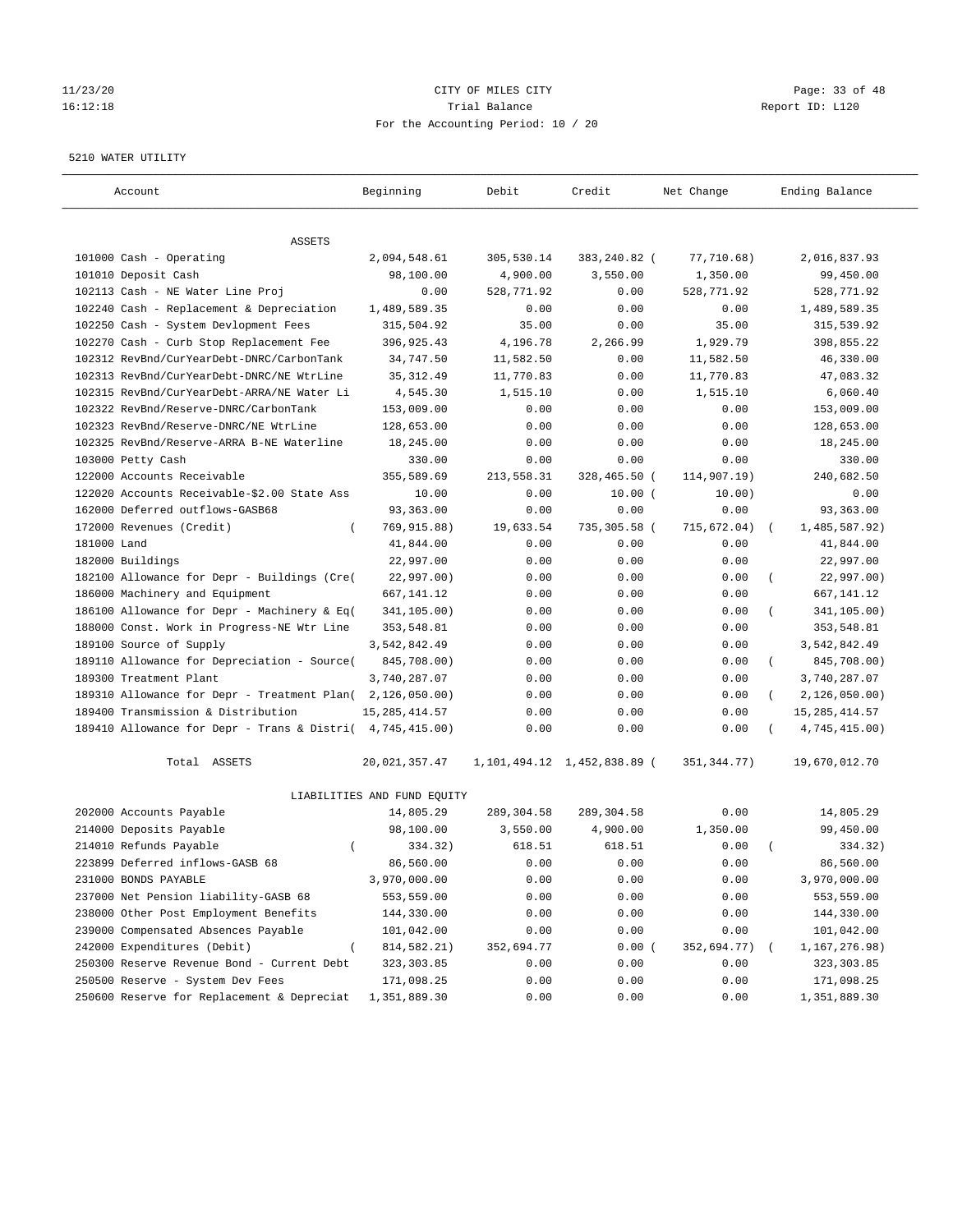# 11/23/20 Page: 34 of 48 16:12:18 Channel Balance Trial Balance Report ID: L120 For the Accounting Period: 10 / 20

5210 WATER UTILITY

| Account                                                               | Beginning                    | Debit        | Credit       | Net Change   | Ending Balance               |
|-----------------------------------------------------------------------|------------------------------|--------------|--------------|--------------|------------------------------|
| 271000 Unreserved Fund Balance<br>272000 Unreserved Retained Earnings | 518,467.93)<br>14,540,054.24 | 0.00<br>0.00 | 0.00<br>0.00 | 0.00<br>0.00 | 518,467.93)<br>14,540,054.24 |
|                                                                       |                              |              |              |              |                              |
| LIABILITIES AND FUND EQUITY<br>Total                                  | 20,021,357.47                | 646,167.86   | 294,823.09   | 351,344.77)  | 19,670,012.70                |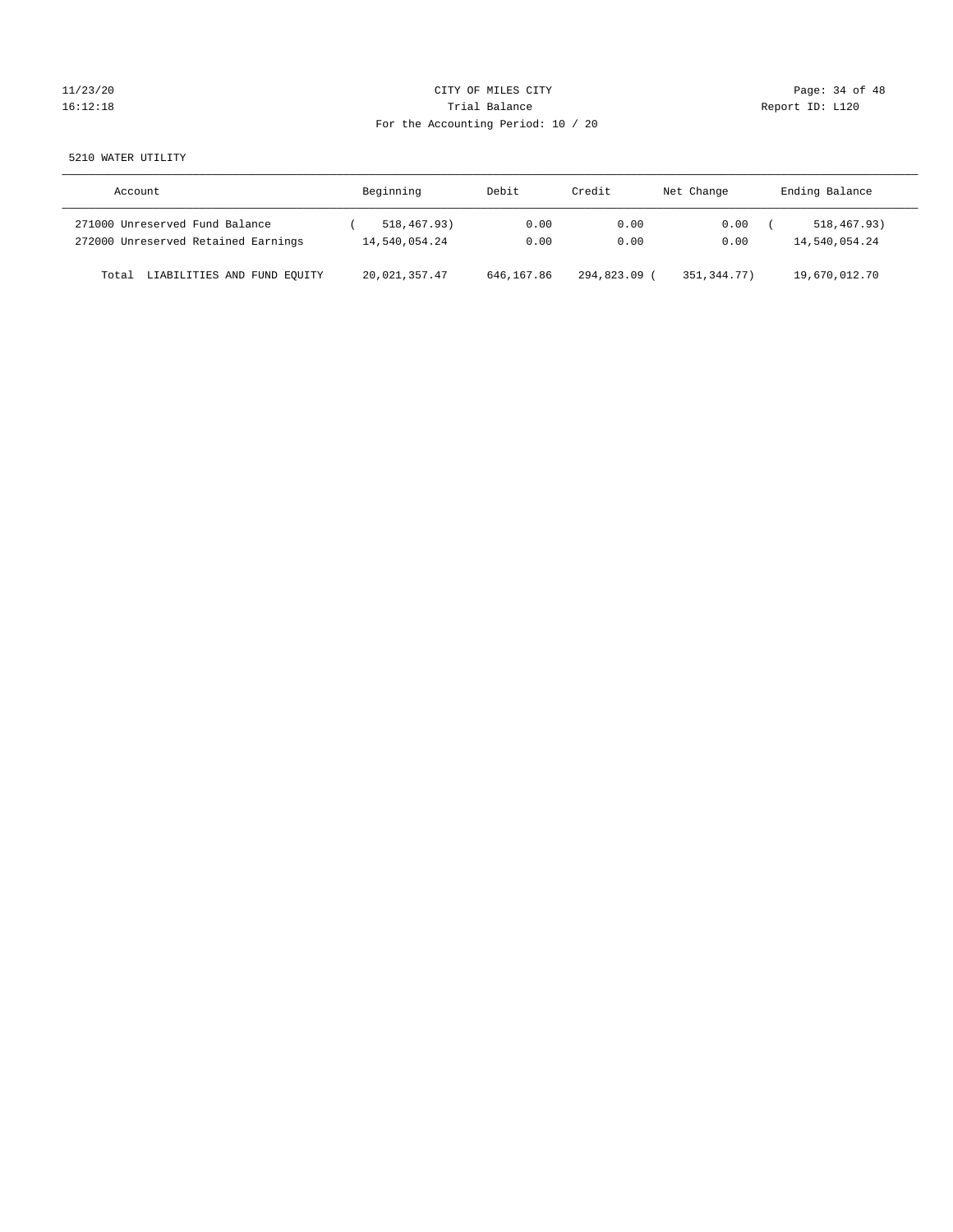# 11/23/20 Page: 35 of 48 16:12:18 Trial Balance Report ID: L120 For the Accounting Period: 10 / 20

#### 5310 SEWER UTILITY

| Account                                                   | Beginning                   | Debit       | Credit       | Net Change   | Ending Balance            |
|-----------------------------------------------------------|-----------------------------|-------------|--------------|--------------|---------------------------|
| <b>ASSETS</b>                                             |                             |             |              |              |                           |
| 101000 Cash - Operating                                   | 2,725,855.23                | 206, 331.80 | 167,831.35   | 38,500.45    | 2,764,355.68              |
| 102240 Cash - Replacement & Depreciation                  | 195,098.39                  | 0.00        | 0.00         | 0.00         | 195,098.39                |
| 102250 Cash - System Devlopment Fees                      | 150,360.91                  | 0.00        | 0.00         | 0.00         | 150,360.91                |
| 102279 WWtr Treatment Plant-Phase II Const                | 661,857.76                  | 0.00        | 0.00         | 0.00         | 661,857.76                |
| 102316 RevBnd/CurYearDebt-Phase 1 Haynes L                | 25, 201.26                  | 8,400.42    | 0.00         | 8,400.42     | 33,601.68                 |
| 102317 RevBnd/CurYearDebt-WWTP Phase II                   | 268,737.46                  | 16,552.24   | 0.00         | 16,552.24    | 285, 289. 70              |
| 102390 REV BOND/RESERVE-Sewer Phase 1                     | 101,735.00                  | 0.00        | 0.00         | 0.00         | 101,735.00                |
| 102396 REV BOND/RESERVE-SEWER PHASE II                    | 201,275.00                  | 0.00        | 0.00         | 0.00         | 201, 275.00               |
| 122000 Accounts Receivable                                | 235,036.42                  | 172,360.69  | 206,526.07 ( | 34, 165. 38) | 200,871.04                |
| 162000 Deferred outflows-GASB68                           | 75,324.00                   | 0.00        | 0.00         | 0.00         | 75,324.00                 |
| 172000 Revenues (Credit)<br>$\left($                      | 533,061.64)                 | 1,385.60    | 173,419.49 ( | 172,033.89)  | 705,095.53)               |
| 181000 Land                                               | 2.00                        | 0.00        | 0.00         | 0.00         | 2.00                      |
| 186000 Machinery and Equipment                            | 957,066.47                  | 0.00        | 0.00         | 0.00         | 957,066.47                |
| 186100 Allowance for Depr - Machinery & Eq(               | 553,287.00)                 | 0.00        | 0.00         | 0.00         | 553,287.00)<br>$\left($   |
| 188000 Const. Work in Progress-NE Wtr Line                | 25,954.45                   | 0.00        | 0.00         | 0.00         | 25,954.45                 |
| 189300 Treatment Plant                                    | 11,906,457.06               | 0.00        | 0.00         | 0.00         | 11,906,457.06             |
| 189310 Allowance for Depr - Treatment Plan( 1,872,248.00) |                             | 0.00        | 0.00         | 0.00         | 1,872,248.00)<br>$\left($ |
| 189400 Transmission & Distribution                        | 4, 263, 786.36              | 0.00        | 0.00         | 0.00         | 4, 263, 786.36            |
| 189410 Allowance for Depr - Trans & Distri( 1,794,238.00) |                             | 0.00        | 0.00         | 0.00         | 1,794,238.00)             |
| Total ASSETS                                              | 17,040,913.13               | 405,030.75  | 547,776.91 ( | 142,746.16)  | 16,898,166.97             |
|                                                           | LIABILITIES AND FUND EQUITY |             |              |              |                           |
| 202000 Accounts Payable                                   | 396.98                      | 90,858.86   | 90,858.86    | 0.00         | 396.98                    |
| 214010 Refunds Payable<br>$\left($                        | 46.84)                      | 0.00        | 0.00         | 0.00         | 46.84)<br>$\left($        |
| 223899 Deferred inflows-GASB 68                           | 69,835.00                   | 0.00        | 0.00         | 0.00         | 69,835.00                 |
| 231300 Bonds Pay 1979 Issue                               | 1,011,000.00                | 0.00        | 0.00         | 0.00         | 1,011,000.00              |
| 231301 WWTP #2 Bonds Pay                                  | 5,189,755.00                | 0.00        | 0.00         | 0.00         | 5,189,755.00              |
| 237000 Net Pension liability-GASB 68                      | 446,600.00                  | 0.00        | 0.00         | 0.00         | 446,600.00                |
| 238000 Other Post Employment Benefits                     | 108,247.00                  | 0.00        | 0.00         | 0.00         | 108,247.00                |
| 239000 Compensated Absences Payable                       | 77,550.00                   | 0.00        | 0.00         | 0.00         | 77,550.00                 |
| 242000 Expenditures (Debit)<br>$\left($                   | 493, 466. 63)               | 142,746.16  | 0.00(        | 142,746.16)  | 636, 212.79)              |
| 250500 Reserve - System Dev Fees                          | 82,925.91                   | 0.00        | 0.00         | 0.00         | 82,925.91                 |
| 250600 Reserve for Replacement & Depreciat                | 1,666,491.83                | 0.00        | 0.00         | 0.00         | 1,666,491.83              |
| 271000 Unreserved Fund Balance<br>$\left($                | 394,844.93)                 | 0.00        | 0.00         | 0.00         | 394,844.93)               |
| 272000 Unreserved Retained Earnings                       | 9,276,469.81                | 0.00        | 0.00         | 0.00         | 9,276,469.81              |
| LIABILITIES AND FUND EQUITY<br>Total                      | 17,040,913.13               | 233,605.02  | 90,858.86 (  | 142,746.16)  | 16,898,166.97             |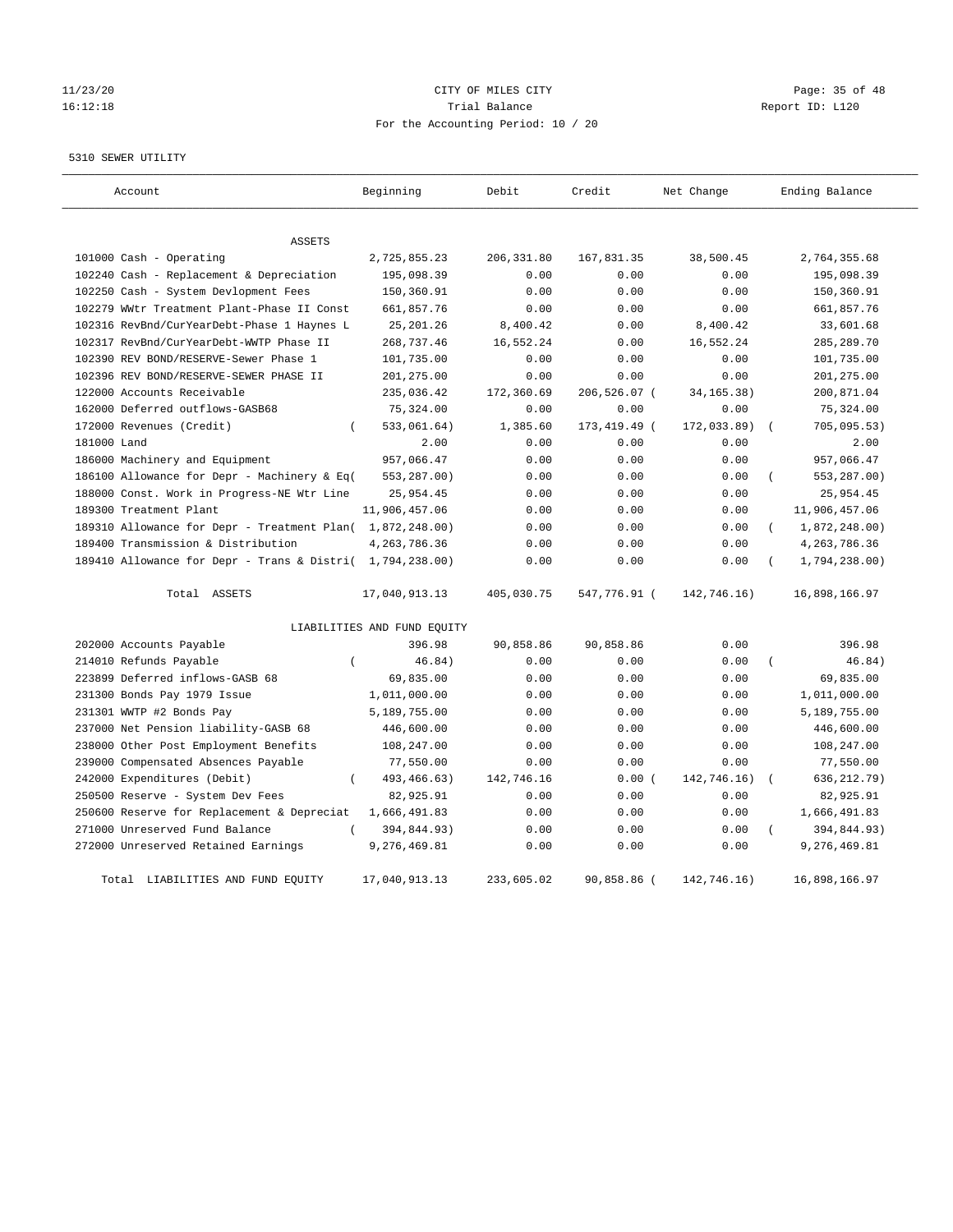#### 11/23/20 Page: 36 of 48 16:12:18 Trial Balance Report ID: L120 For the Accounting Period: 10 / 20

#### 5510 AMBULANCE FUND

| Account                                     | Beginning                   | Debit        | Credit       | Net Change      | Ending Balance |
|---------------------------------------------|-----------------------------|--------------|--------------|-----------------|----------------|
| ASSETS                                      |                             |              |              |                 |                |
| 101000 Cash - Operating                     | 97,048.26)                  | 54,824.68    | 74,092.17 (  | 19,267.49)      | 116, 315.75)   |
| 113216 Tax Receivables real-2016            | 2.10)                       | 0.00         | 0.00         | 0.00            | 2.10)          |
| 113217 Tax receivables real-2017            | 1.61)                       | 0.00         | 0.00         | 0.00            | 1.61)          |
| 113218 Tax Receivables real-2018            | 45.42                       | 0.00         | 0.00         | 0.00            | 45.42          |
| 113219 Tax receivables Real-2019            | 48.04                       | 0.00         | $4.47$ (     | 4.47)           | 43.57          |
| 113220 Tax receivables Real-2020            | 0.00                        | 0.00         | 592.15 (     | 592.15)         | 592.15)        |
| 115219 Tax Receivable Personal-2019         | 3.35                        | 0.00         | 0.00         | 0.00            | 3.35           |
| 115220 Tax Receivable Personal-2020         | 9.51                        | 0.00         | 0.79(        | $0.79$ )        | 8.72           |
| 122000 Accounts Receivable                  | 361,767.67                  | 98,553.27    | 110,413.66 ( | 11,860.39)      | 349,907.28     |
| 122100 Acct Receivable                      | 249, 257.86)                | 0.00         | 0.00         | 0.00            | 249, 257.86)   |
| 162000 Deferred outflows-GASB68             | 69,825.00                   | 0.00         | 0.00         | 0.00            | 69,825.00      |
| 172000 Revenues (Credit)<br>$\left($        | 304,900.59)                 | 26,009.09    | 99,671.99 (  | 73,662.90)      | 378,563.49)    |
| 186000 Machinery and Equipment              | 818, 326.11                 | 0.00         | 0.00         | 0.00            | 818, 326.11    |
| 186100 Allowance for Depr - Machinery & Eq( | 369,543.00)                 | 0.00         | 0.00         | 0.00            | 369,543.00)    |
| Total ASSETS                                | 229, 271.68                 | 179,387.04   | 284,775.23 ( | 105, 388.19)    | 123,883.49     |
|                                             | LIABILITIES AND FUND EQUITY |              |              |                 |                |
| 202000 Accounts Payable                     | 0.00                        | 24,588.00    | 24,588.00    | 0.00            | 0.00           |
| 223100 Deferred Revenue - Real Prop Taxes ( | 99.69)                      | 596.62       | 0.00(        | 596.62)         | 696.31)        |
| 223200 Deferred Revenue - Pers Prop Taxes ( | 17.78)                      | 0.79         | 0.00(        | 0.79)           | 18.57)         |
| 223899 Deferred inflows-GASB 68             | 2,532.00                    | 0.00         | 0.00         | 0.00            | 2,532.00       |
| 235000 CONTRACTS/NOTES/LOANS PAYABLE        | 0.01)                       | 0.00         | 0.00         | 0.00            | 0.01)          |
| 237000 Net Pension liability-GASB 68        | 165, 435.00                 | 0.00         | 0.00         | 0.00            | 165,435.00     |
| 238000 Other Post Employment Benefits       | 72,165.00                   | 0.00         | 0.00         | 0.00            | 72,165.00      |
| 239000 Compensated Absences Payable         | 50,499.00                   | 0.00         | 0.00         | 0.00            | 50,499.00      |
| 242000 Expenditures (Debit)<br>$\left($     | 325,708.24)                 | 105, 257. 18 | 466.40 (     | 104,790.78)     | 430,499.02)    |
| 271000 Unreserved Fund Balance              | 139,528.00)                 | 0.00         | 0.00         | 0.00            | 139,528.00)    |
| 272000 Unreserved Retained Earnings         | 403,994.40                  | 0.00         | 0.00         | 0.00            | 403,994.40     |
| LIABILITIES AND FUND EQUITY<br>Total        | 229, 271.68                 | 130,442.59   | 25,054.40 (  | $105, 388.19$ ) | 123,883.49     |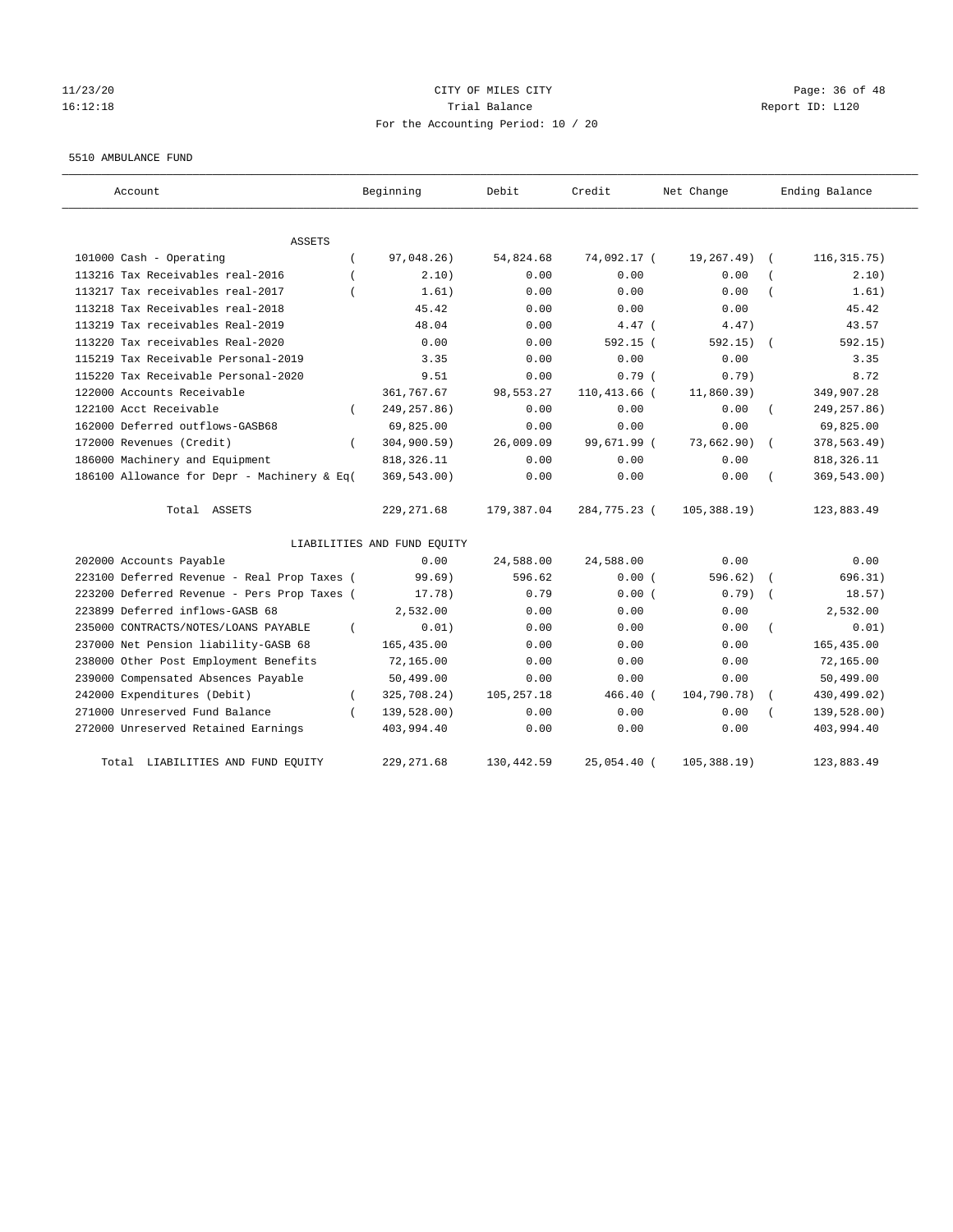# 11/23/20 **CITY OF MILES CITY CITY CITY Page: 37 of 48** 16:12:18 Channel Balance Trial Balance Report ID: L120 For the Accounting Period: 10 / 20

#### 5610 AIRPORT OPERATING

| Account                                            | Beginning                   | Debit       | Credit       | Net Change  | Ending Balance                  |
|----------------------------------------------------|-----------------------------|-------------|--------------|-------------|---------------------------------|
|                                                    |                             |             |              |             |                                 |
| ASSETS                                             |                             |             |              |             |                                 |
| 101000 Cash - Operating                            | 344,656.96                  | 92,083.26   | 57, 141.42   | 34,941.84   | 379,598.80                      |
| 102117 Airport Improvement                         | 73,570.80                   | 0.00        | 0.00         | 0.00        | 73,570.80                       |
| 102230 Cash - Surplus/Credit Card Acct             | 100.00                      | 32, 113. 31 | 32, 113. 31  | 0.00        | 100.00                          |
| 103000 Petty Cash                                  | 100.00                      | 0.00        | 0.00         | 0.00        | 100.00                          |
| 113216 Tax Receivables real-2016<br>$\overline{ }$ | 3.16)                       | 0.00        | 0.00         | 0.00        | 3.16)                           |
| 113217 Tax receivables real-2017<br>$\left($       | 2.42)                       | 0.00        | 0.00         | 0.00        | 2.42)<br>$\overline{ }$         |
| 113218 Tax Receivables real-2018                   | 68.13                       | 0.00        | 0.00         | 0.00        | 68.13                           |
| 113219 Tax receivables Real-2019                   | 72.07                       | 0.00        | 6.71(        | 6.71)       | 65.36                           |
| 113220 Tax receivables Real-2020                   | 0.00                        | 0.00        | 888.36 (     | 888.36)     | 888.36)                         |
| 115219 Tax Receivable Personal-2019                | 5.03                        | 0.00        | 0.00         | 0.00        | 5.03                            |
| 115220 Tax Receivable Personal-2020                | 14.27                       | 0.00        | 1.20(        | 1.20)       | 13.07                           |
| 141000 Prepaid Expense                             | 4,875.00                    | 0.00        | 0.00         | 0.00        | 4,875.00                        |
| 162000 Deferred outflows-GASB68                    | 20,835.00                   | 0.00        | 0.00         | 0.00        | 20,835.00                       |
| 172000 Revenues (Credit)<br>$\overline{(\ }$       | 475,617.04)                 | 775.00      | 92,858.26 (  | 92,083.26)  | 567,700.30)                     |
| 181000 Land                                        | 19,983.00                   | 0.00        | 0.00         | 0.00        | 19,983.00                       |
| 182000 Buildings                                   | 677,537.00                  | 0.00        | 0.00         | 0.00        | 677,537.00                      |
| 182100 Allowance for Depr - Buildings (Cre(        | 400,200.00)                 | 0.00        | 0.00         | 0.00        | 400,200.00)<br>$\overline{(\ }$ |
| 184000 Improvements Other Than Buildings           | 13,017,833.11               | 0.00        | 0.00         | 0.00        | 13,017,833.11                   |
| 184100 Allowance for Depr - Imp Other Than(        | 3,697,303.00)               | 0.00        | 0.00         | 0.00        | 3,697,303.00)                   |
| 186000 Machinery and Equipment                     | 1,001,946.58                | 0.00        | 0.00         | 0.00        | 1,001,946.58                    |
| 186100 Allowance for Depr - Machinery & Eq(        | 555, 300.00)                | 0.00        | 0.00         | 0.00        | 555, 300.00)                    |
| 188000 Const. Work in Progress-NE Wtr Line         | 299,160.00                  | 0.00        | 0.00         | 0.00        | 299,160.00                      |
| Total ASSETS                                       | 10, 332, 331.33             | 124, 971.57 | 183,009.26 ( | 58,037.69)  | 10, 274, 293.64                 |
|                                                    | LIABILITIES AND FUND EQUITY |             |              |             |                                 |
| 202000 Accounts Payable                            | 0.00                        | 44,199.01   | 44,199.01    | 0.00        | 0.00                            |
| 223100 Deferred Revenue - Real Prop Taxes (        | 149.56)                     | 895.07      | 0.00(        | 895.07)     | 1,044.63)                       |
| 223200 Deferred Revenue - Pers Prop Taxes (        | 26.67)                      | 1.20        | 0.00(        | 1.20)       | 27.87)                          |
| 223899 Deferred inflows-GASB 68                    | 19,317.00                   | 0.00        | 0.00         | 0.00        | 19,317.00                       |
| 235160 LTrm Pay/MT Aeronautics (2)                 | 81,765.00                   | 0.00        | 0.00         | 0.00        | 81,765.00                       |
| 237000 Net Pension liability-GASB 68               | 123,534.00                  | 0.00        | 0.00         | 0.00        | 123,534.00                      |
| 238000 Other Post Employment Benefits              | 24,055.00                   | 0.00        | 0.00         | 0.00        | 24,055.00                       |
| 239000 Compensated Absences Payable                | 12,591.00                   | 0.00        | 0.00         | 0.00        | 12,591.00                       |
| 242000 Expenditures (Debit)<br>$\left($            | 198,970.14)                 | 57, 141.42  | 0.00(        | 57, 141.42) | 256, 111.56)<br>$\left($        |
| 250600 Reserve for Replacement & Depreciat         | 18,913.67                   | 0.00        | 0.00         | 0.00        | 18,913.67                       |
| 271000 Unreserved Fund Balance                     | 90, 992.00)                 | 0.00        | 0.00         | 0.00        | 90, 992.00)                     |
| 272000 Unreserved Retained Earnings                | 10, 342, 294.03             | 0.00        | 0.00         | 0.00        | 10, 342, 294.03                 |
| Total LIABILITIES AND FUND EQUITY                  | 10, 332, 331.33             | 102,236.70  | 44,199.01 (  | 58,037.69)  | 10, 274, 293.64                 |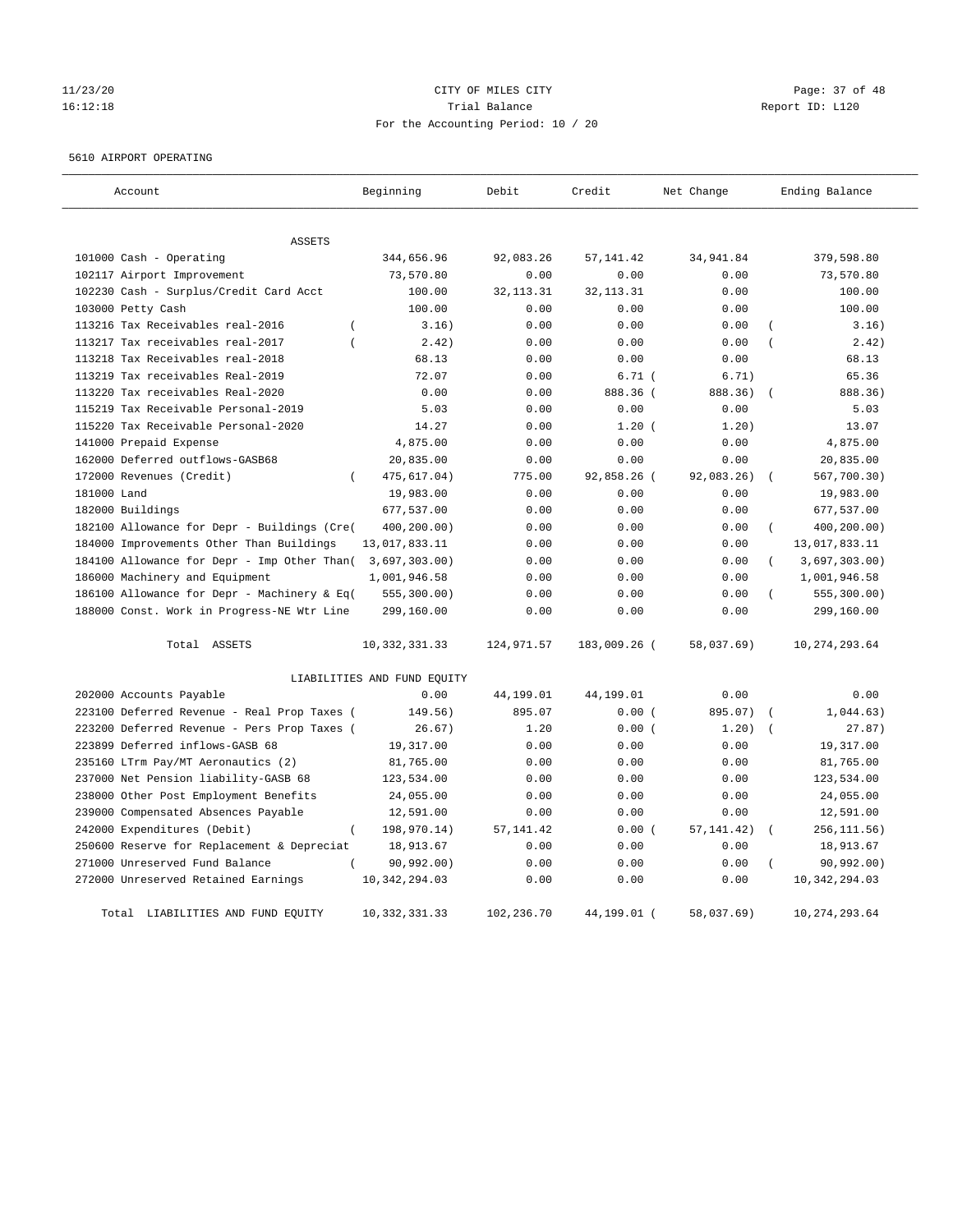#### $11/23/20$  Page: 38 of 48 16:12:18 Channel Balance Trial Balance Report ID: L120 For the Accounting Period: 10 / 20

#### 6040 PUBLIC WORKS

| Account                              | Beginning                   | Debit    | Credit       | Net Change    | Ending Balance |  |
|--------------------------------------|-----------------------------|----------|--------------|---------------|----------------|--|
|                                      |                             |          |              |               |                |  |
| <b>ASSETS</b>                        |                             |          |              |               |                |  |
| 101000 Cash - Operating              | 58,198.50                   | 4,000.00 | 7,579.96 (   | 3,579.96)     | 54,618.54      |  |
| 172000 Revenues (Credit)             | 29,032.50)                  | 0.00     | $4,000.00$ ( | $4,000.00)$ ( | 33,032.50)     |  |
| Total ASSETS                         | 29,166.00                   | 4,000.00 | 11,579.96 (  | 7,579.96)     | 21,586.04      |  |
|                                      | LIABILITIES AND FUND EQUITY |          |              |               |                |  |
| 202000 Accounts Payable              | 0.00                        | 1,021.76 | 1,021.76     | 0.00          | 0.00           |  |
| 239000 Compensated Absences Payable  | 5,215.00                    | 0.00     | 0.00         | 0.00          | 5,215.00       |  |
| 242000 Expenditures (Debit)          | 26,970.52)                  | 7,579.96 | 0.00(        | $7,579.96$ (  | 34,550.48)     |  |
| 271000 Unreserved Fund Balance       | 45,813.93)                  | 0.00     | 0.00         | 0.00          | 45,813.93)     |  |
| 272000 Unreserved Retained Earnings  | 96,735.45                   | 0.00     | 0.00         | 0.00          | 96,735.45      |  |
| LIABILITIES AND FUND EQUITY<br>Total | 29,166.00                   | 8,601.72 | 1,021.76 (   | 7,579.96)     | 21,586.04      |  |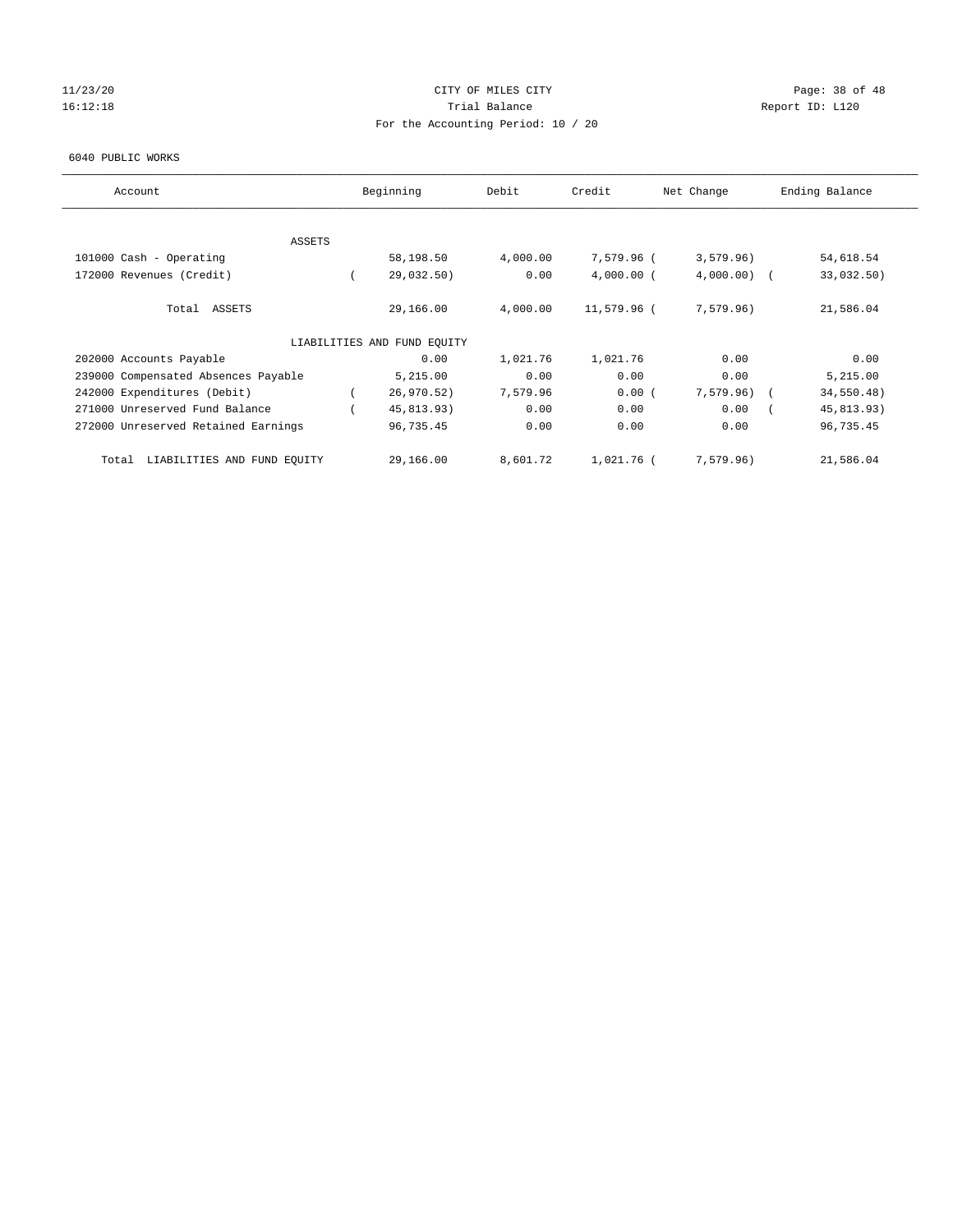#### 11/23/20 Page: 39 of 48 16:12:18 Trial Balance Report ID: L120 For the Accounting Period: 10 / 20

# 7370 TBID

| Account                              | Beginning                   | Debit    | Credit   | Net Change | Ending Balance |
|--------------------------------------|-----------------------------|----------|----------|------------|----------------|
|                                      |                             |          |          |            |                |
|                                      | ASSETS                      |          |          |            |                |
| 101000 Cash - Operating              | 0.00                        | 2,174.00 | 2,174.00 | 0.00       | 0.00           |
| Total ASSETS                         | 0.00                        | 2,174.00 | 2,174.00 | 0.00       | 0.00           |
|                                      | LIABILITIES AND FUND EQUITY |          |          |            |                |
| 202000 Accounts Payable              | 0.00                        | 2,174.00 | 2,174.00 | 0.00       | 0.00           |
| 212500 Due to Others                 | 0.00                        | 2,174.00 | 2,174.00 | 0.00       | 0.00           |
| LIABILITIES AND FUND EQUITY<br>Total | 0.00                        | 4,348.00 | 4,348.00 | 0.00       | 0.00           |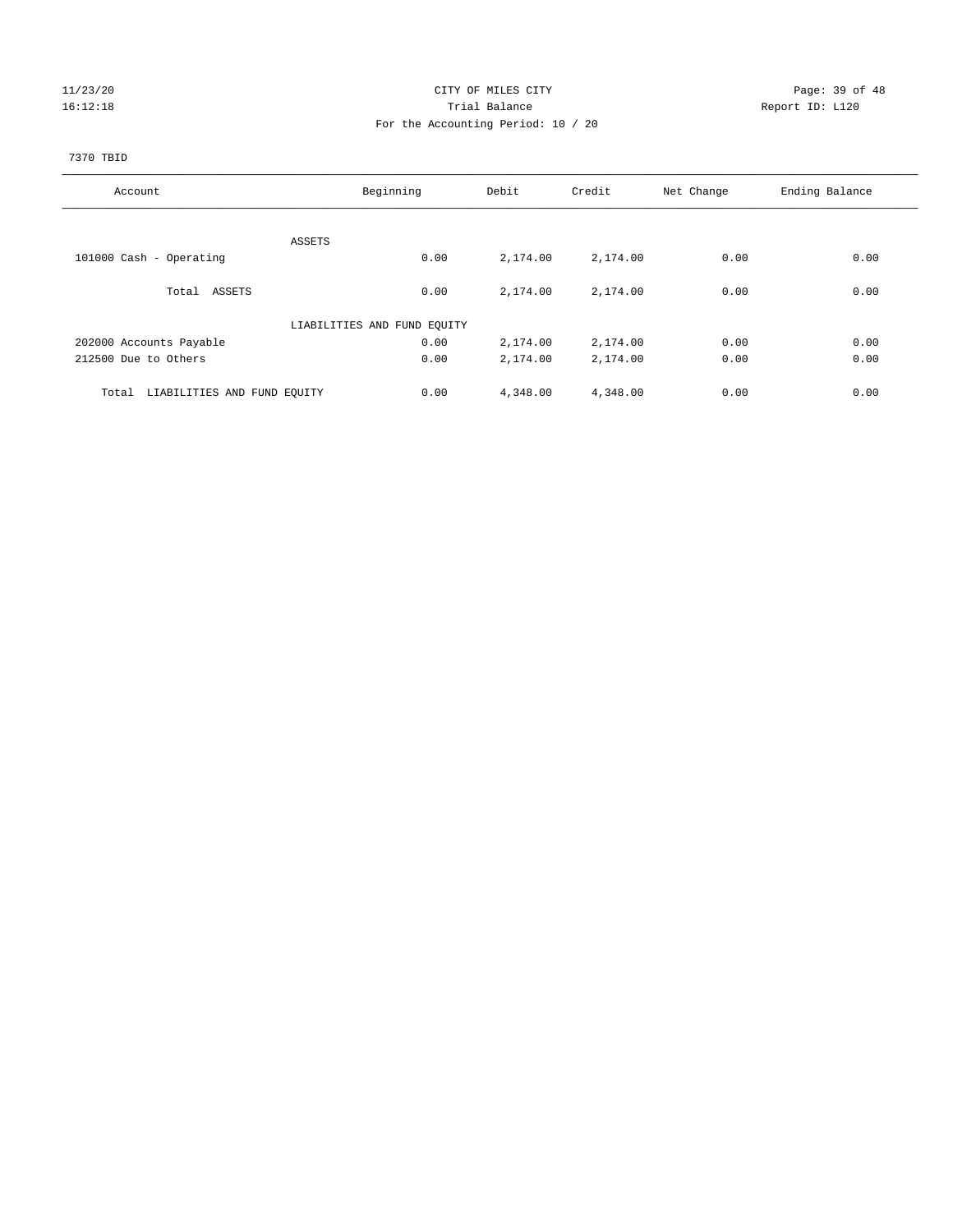#### 11/23/20 Page: 40 of 48 16:12:18 Trial Balance Report ID: L120 For the Accounting Period: 10 / 20

7458 Court Technology Surcharge

| Account                                   |                             | Beginning | Debit | Credit | Net Change | Ending Balance |
|-------------------------------------------|-----------------------------|-----------|-------|--------|------------|----------------|
|                                           |                             |           |       |        |            |                |
|                                           | <b>ASSETS</b>               |           |       |        |            |                |
| 101000 Cash - Operating                   |                             | 1,665.64  | 0.00  | 0.00   | 0.00       | 1,665.64       |
| ASSETS<br>Total                           |                             | 1,665.64  | 0.00  | 0.00   | 0.00       | 1,665.64       |
|                                           | LIABILITIES AND FUND EQUITY |           |       |        |            |                |
| 212000 Due to Government                  |                             | 395.00)   | 0.00  | 0.00   | 0.00       | 395.00)        |
| 212200 Due to Federal, Soc Sec & Medicare |                             | 2,060.64  | 0.00  | 0.00   | 0.00       | 2,060.64       |
| LIABILITIES AND FUND EQUITY<br>Total      |                             | 1,665.64  | 0.00  | 0.00   | 0.00       | 1,665.64       |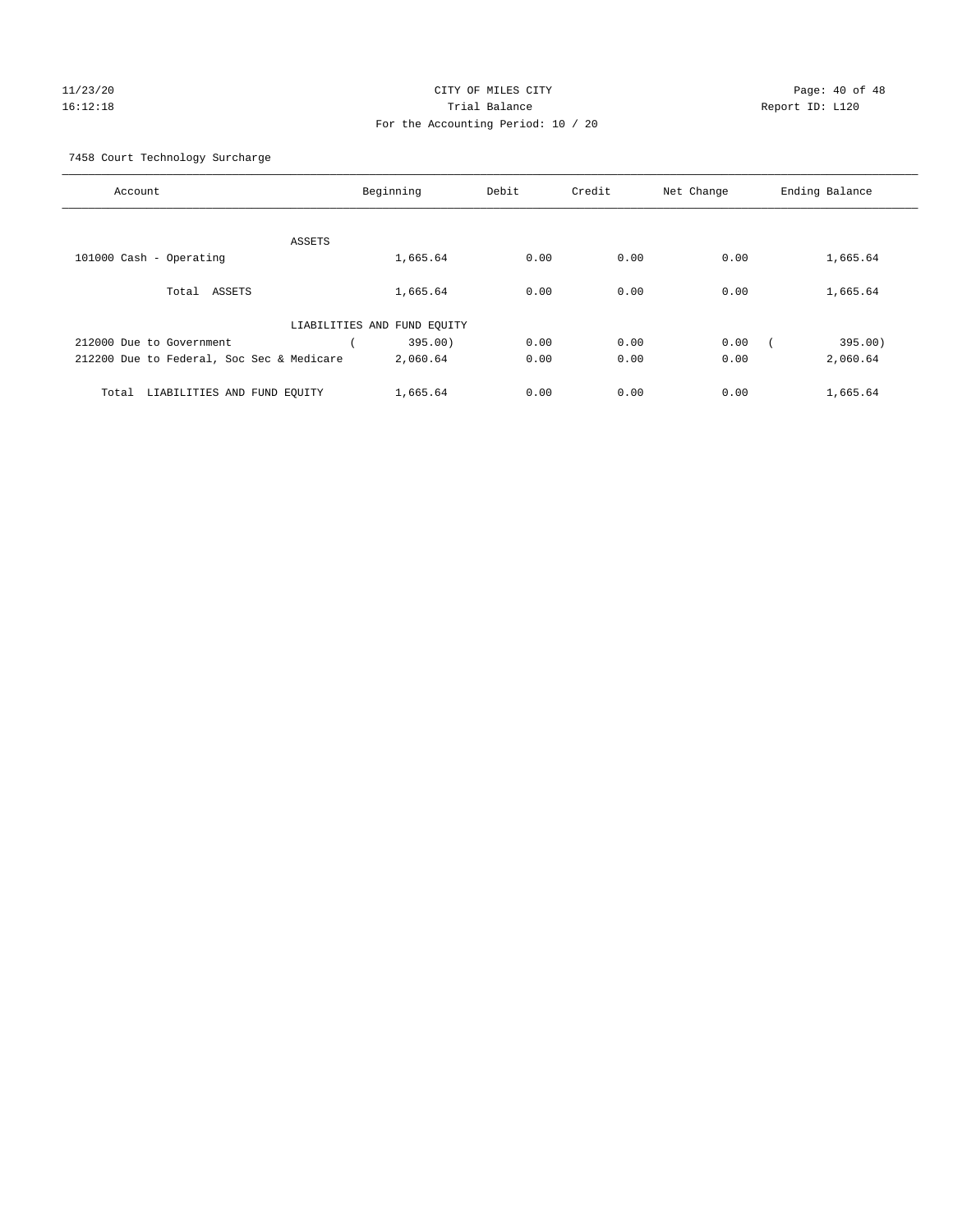# $11/23/20$  Page: 41 of 48 16:12:18 Trial Balance Report ID: L120 For the Accounting Period: 10 / 20

7467 Law Enforcement Academy Surcharge

| Account                                   | Beginning                   | Debit  | Credit | Net Change | Ending Balance |
|-------------------------------------------|-----------------------------|--------|--------|------------|----------------|
| ASSETS                                    |                             |        |        |            |                |
| 101000 Cash - Operating                   | 0.00                        | 210.00 | 0.00   | 210.00     | 210.00         |
| Total ASSETS                              | 0.00                        | 210.00 | 0.00   | 210.00     | 210.00         |
|                                           | LIABILITIES AND FUND EQUITY |        |        |            |                |
| 212200 Due to Federal, Soc Sec & Medicare | 0.00                        | 0.00   | 210.00 | 210.00     | 210.00         |
| LIABILITIES AND FUND EQUITY<br>Total      | 0.00                        | 0.00   | 210.00 | 210.00     | 210.00         |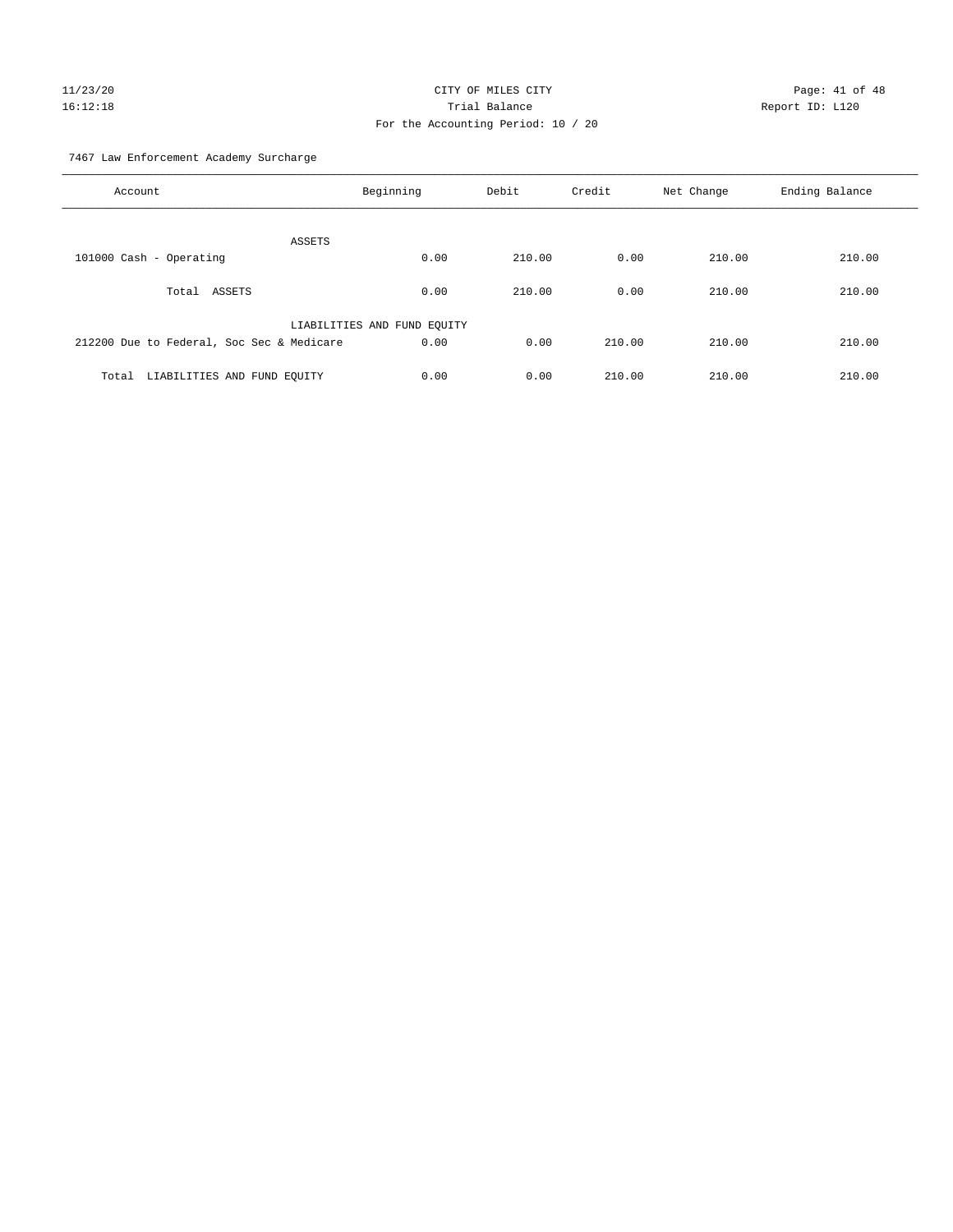# For the Accounting Period: 10 / 20

#### 7471 CIVIL LEGAL ASSIST/VICTIM DOM VIOLENCE PROG

| Account                              | Beginning                   | Debit | Credit | Net Change | Ending Balance |
|--------------------------------------|-----------------------------|-------|--------|------------|----------------|
|                                      |                             |       |        |            |                |
| 101000 Cash - Operating              | ASSETS<br>0.00              | 11.00 | 0.00   | 11.00      | 11.00          |
| Total ASSETS                         | 0.00                        | 11.00 | 0.00   | 11.00      | 11.00          |
|                                      | LIABILITIES AND FUND EQUITY |       |        |            |                |
| 212500 Due to Others                 | 0.00                        | 0.00  | 11.00  | 11.00      | 11.00          |
| LIABILITIES AND FUND EQUITY<br>Total | 0.00                        | 0.00  | 11.00  | 11.00      | 11.00          |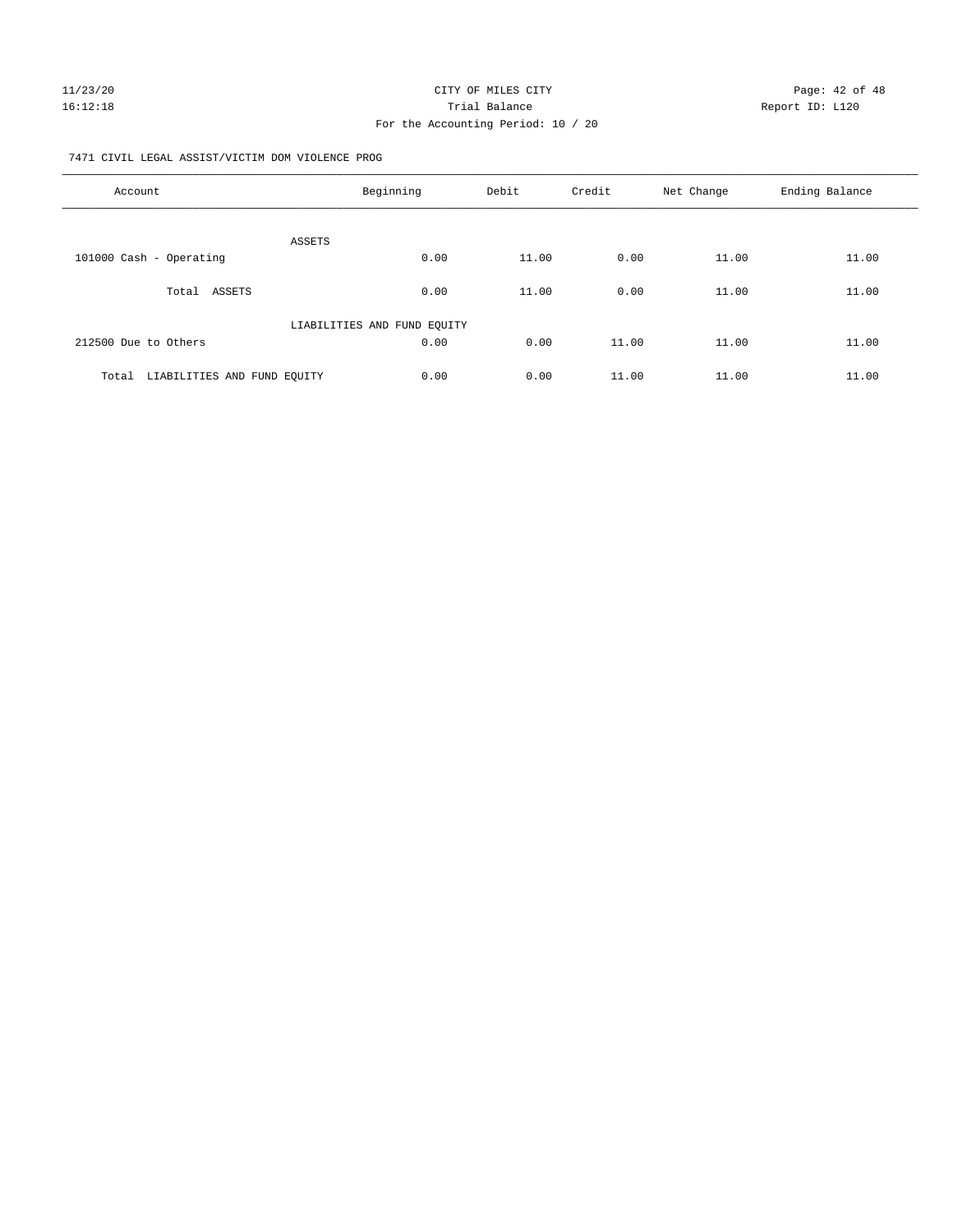#### $11/23/20$  Page: 43 of 48 16:12:18 Channel Balance Trial Balance Report ID: L120 For the Accounting Period: 10 / 20

#### 7910 PAYROLL FUND

| Account                                   | Beginning                   | Debit        | Credit       | Net Change  | Ending Balance |
|-------------------------------------------|-----------------------------|--------------|--------------|-------------|----------------|
|                                           |                             |              |              |             |                |
| <b>ASSETS</b>                             |                             |              |              |             |                |
| 101000 Cash - Operating                   | 143,080.97                  | 520, 122. 75 | 555,557.31 ( | 35,434.56)  | 107,646.41     |
|                                           |                             |              |              |             |                |
| Total ASSETS                              | 143,080.97                  | 520,122.75   | 555,557.31 ( | 35,434.56)  | 107,646.41     |
|                                           |                             |              |              |             |                |
|                                           | LIABILITIES AND FUND EQUITY |              |              |             |                |
| 201000 Warrants Payable                   | 142,664.85                  | 148,771.98   | 96,314.94 (  | 52,457.04)  | 90,207.81      |
| 212200 Due to Federal, Soc Sec & Medicare | 0.00                        | 65, 241.41   | 65,241.41    | 0.00        | 0.00           |
| 212202 Due to State Unemployment          | 0.00                        | 0.00         | 554.40       | 554.40      | 554.40         |
| 212203 Due to Worker's Compensation       | 0.00                        | 0.00         | 16, 415.83   | 16, 415.83  | 16, 415.83     |
| 212204 Due to State Income Tax            | 0.00                        | 15,967.00    | 15,967.00    | 0.00        | 0.00           |
| 212205 Due to MPORS-GABA                  | 0.00                        | 14,360.94    | 14,360.94    | 0.00        | 0.00           |
| 212207 Due to AFLAC, AFLAC PRETAX         | 0.00                        | 777.64       | 777.64       | 0.00        | 0.00           |
| 212208 Due to Health Ins, Dental, Vision  | 72.35                       | 77,309.30    | 77,309.30    | 0.00        | 72.35          |
| 212209 Due to PERS Retirement             | 0.00                        | 35, 314.75   | 35, 314.75   | 0.00        | 0.00           |
| 212210 Due to FURS-GABA Retirement        | 343.77                      | 17,490.30    | 17,542.55    | 52.25       | 396.02         |
| Total LIABILITIES AND FUND EQUITY         | 143,080.97                  | 375, 233.32  | 339,798.76 ( | 35, 434.56) | 107,646.41     |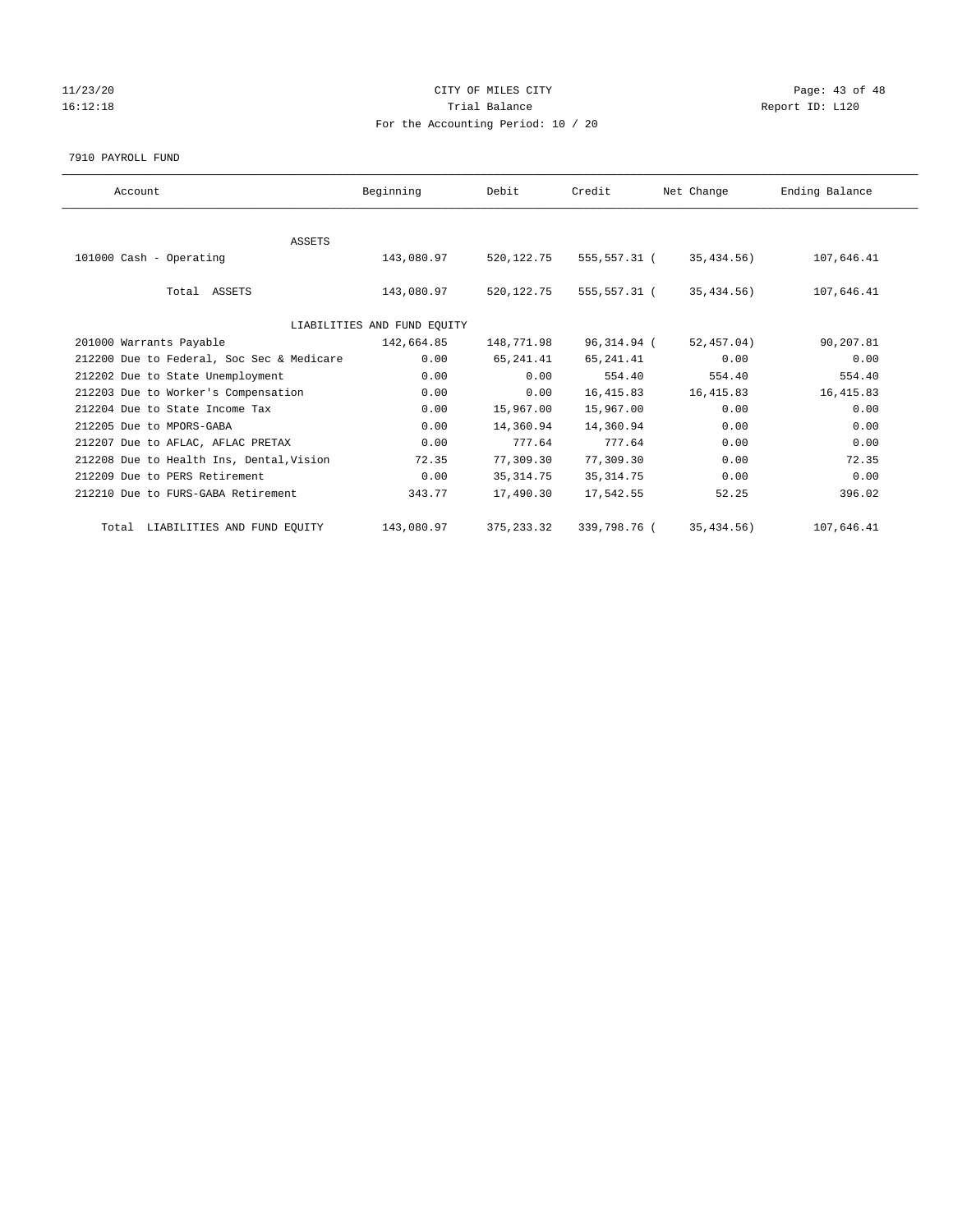# 11/23/20 Page: 44 of 48 16:12:18 Channel Balance Trial Balance Report ID: L120 For the Accounting Period: 10 / 20

#### 7930 CLAIMS FUND

| Account                              | Beginning                   | Debit        | Credit                       | Net Change | Ending Balance |
|--------------------------------------|-----------------------------|--------------|------------------------------|------------|----------------|
|                                      | <b>ASSETS</b>               |              |                              |            |                |
| 101000 Cash - Operating              | 312,482.57                  | 1,283,023.51 | 428,222.71                   | 854,800.80 | 1,167,283.37   |
| ASSETS<br>Total                      | 312,482.57                  | 1,283,023.51 | 428,222.71                   | 854,800.80 | 1,167,283.37   |
|                                      | LIABILITIES AND FUND EQUITY |              |                              |            |                |
| 201000 Warrants Payable              | 312,482.57                  |              | 428, 222. 71 1, 283, 023. 51 | 854,800.80 | 1,167,283.37   |
| LIABILITIES AND FUND EQUITY<br>Total | 312,482.57                  |              | 428, 222. 71 1, 283, 023. 51 | 854,800.80 | 1,167,283.37   |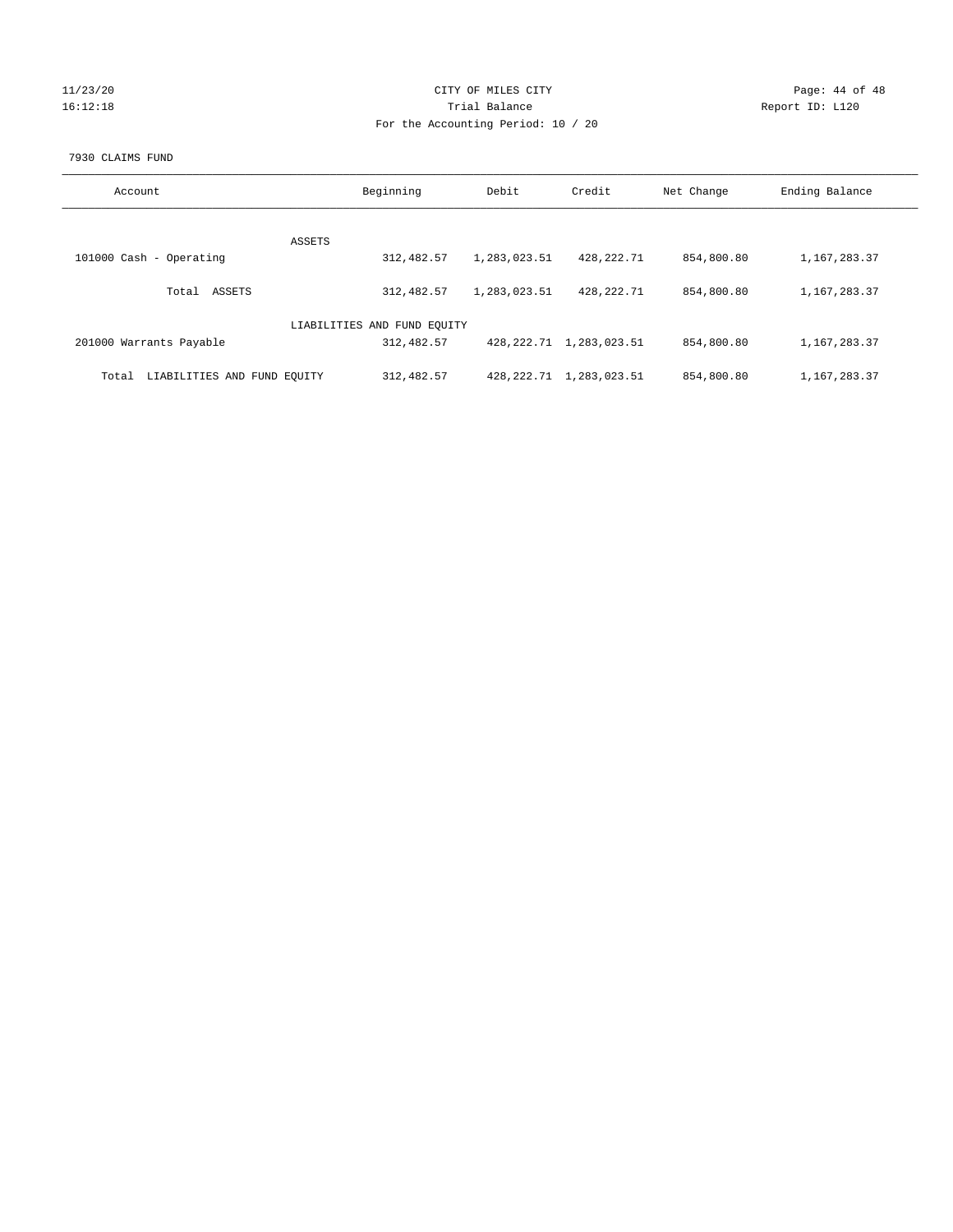#### 11/23/20 Page: 45 of 48 16:12:18 Trial Balance Report ID: L120 For the Accounting Period: 10 / 20

#### 7980 CUSTER CO WATER & SEWER DISTRICT

| Account                                 | Beginning                   | Debit     | Credit      | Net Change | Ending Balance |
|-----------------------------------------|-----------------------------|-----------|-------------|------------|----------------|
|                                         |                             |           |             |            |                |
| ASSETS                                  |                             |           |             |            |                |
| 101000 Cash - Operating                 | 15, 554.31)                 | 26,798.06 | 12,356.19   | 14,441.87  | 1, 112.44)     |
| 122000 Accounts Receivable              | 28,744.97                   | 19,090.46 | 27,910.50 ( | 8,820.04)  | 19,924.93      |
| Total ASSETS                            | 13,190.66                   | 45,888.52 | 40,266.69   | 5,621.83   | 18,812.49      |
|                                         | LIABILITIES AND FUND EQUITY |           |             |            |                |
| 202000 Accounts Payable                 | 0.00                        | 12,356.19 | 12,356.19   | 0.00       | 0.00           |
| 211020 Due to Custer Water & Sewer Dist | 13,190.66                   | 13,468.63 | 19,090.46   | 5,621.83   | 18,812.49      |
| LIABILITIES AND FUND EQUITY<br>Total    | 13,190.66                   | 25,824.82 | 31,446.65   | 5,621.83   | 18,812.49      |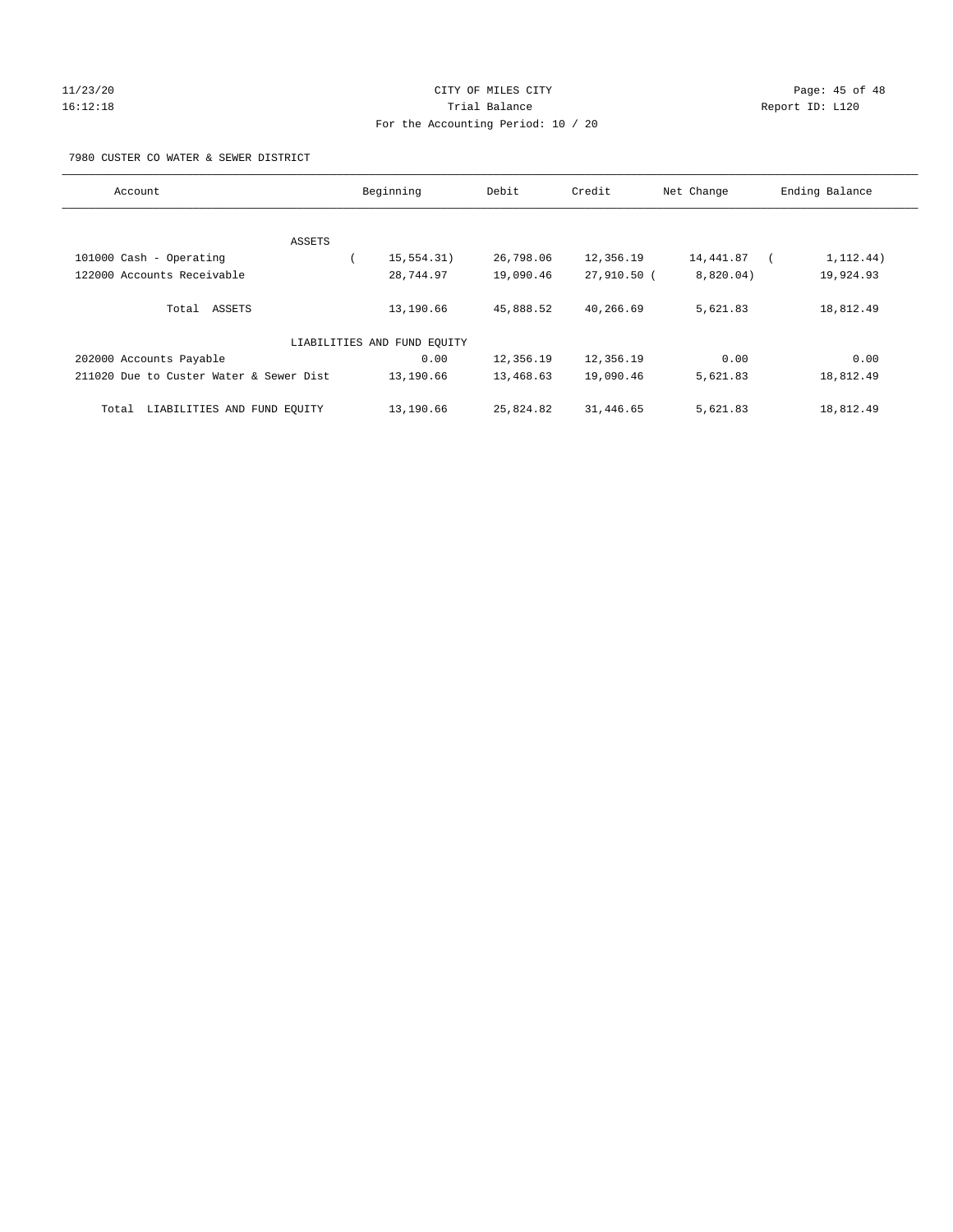# 11/23/20 Page: 46 of 48 16:12:18 Trial Balance Report ID: L120 For the Accounting Period: 10 / 20

7981 Interest Clearing

| Account                              | Beginning                   | Debit    | Credit   | Net Change | Ending Balance |
|--------------------------------------|-----------------------------|----------|----------|------------|----------------|
|                                      | ASSETS                      |          |          |            |                |
| 101000 Cash - Operating              | 5,549.93                    | 1,849.07 | 0.00     | 1,849.07   | 7,399.00       |
| Total ASSETS                         | 5,549.93                    | 1,849.07 | 0.00     | 1,849.07   | 7,399.00       |
|                                      | LIABILITIES AND FUND EQUITY |          |          |            |                |
| 212500 Due to Others                 | 5,549.93                    | 0.00     | 1,849.07 | 1,849.07   | 7,399.00       |
| LIABILITIES AND FUND EQUITY<br>Total | 5,549.93                    | 0.00     | 1,849.07 | 1,849.07   | 7,399.00       |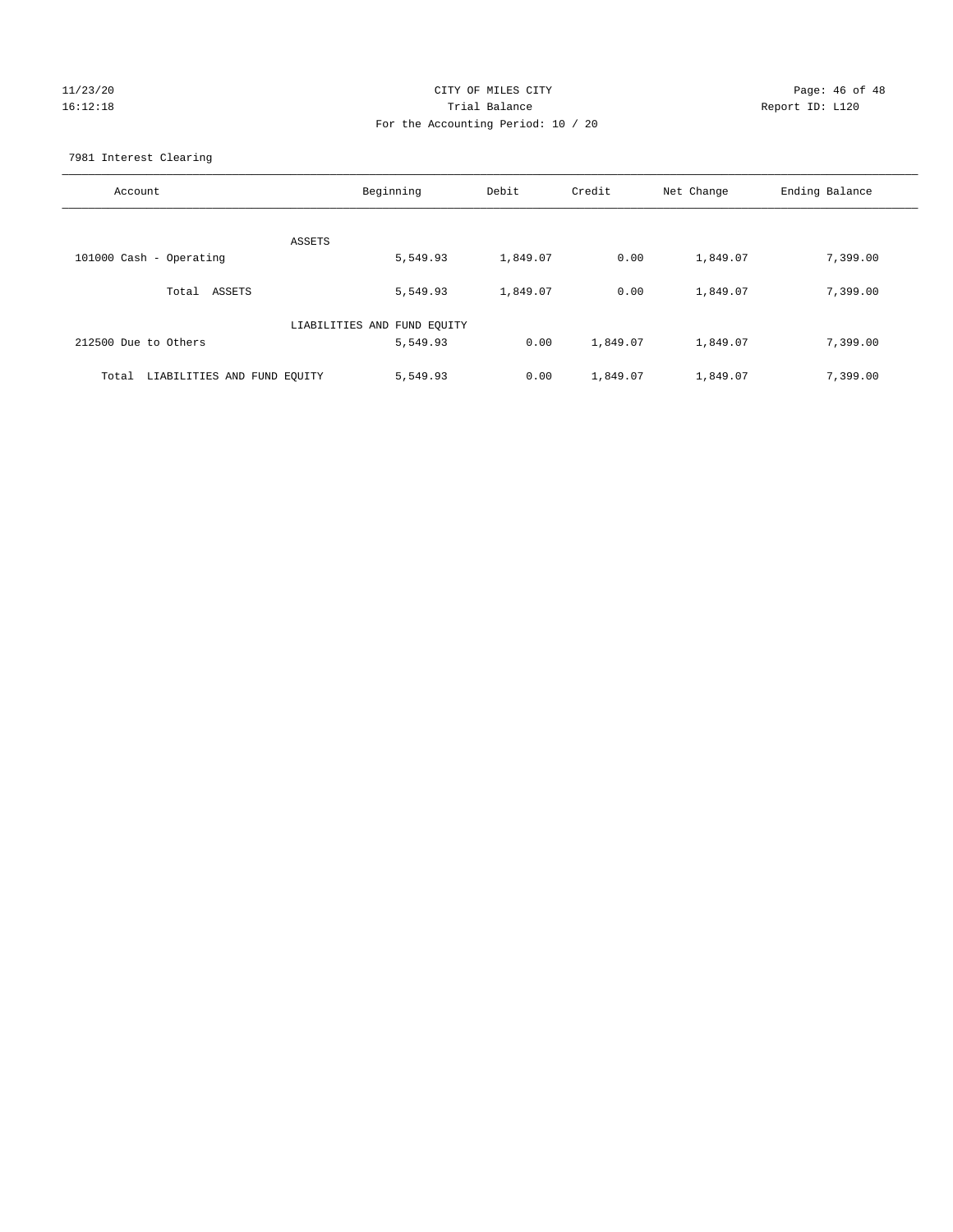# 11/23/20 Page: 47 of 48 16:12:18 Channel Balance Trial Balance Report ID: L120 For the Accounting Period: 10 / 20

#### 9000 GENERAL FIXED ASSETS GROUP OF ACCOUNTS FUND

| Account                                                    | Beginning                   | Debit | Credit | Net Change | Ending Balance   |
|------------------------------------------------------------|-----------------------------|-------|--------|------------|------------------|
| ASSETS                                                     |                             |       |        |            |                  |
| 181000 Land                                                | 526,599.00                  | 0.00  | 0.00   | 0.00       | 526,599.00       |
| 182000 Buildings                                           | 1,986,836.00                | 0.00  | 0.00   | 0.00       | 1,986,836.00     |
| 182100 Allowance for Depr - Buildings (Cre(                | 684,991.00)                 | 0.00  | 0.00   | 0.00       | 684,991.00)      |
| 186000 Machinery and Equipment                             | 3,038,732.00                | 0.00  | 0.00   | 0.00       | 3,038,732.00     |
| 186100 Allowance for Depr - Machinery & Eq(                | 1,463,750.00)               | 0.00  | 0.00   | 0.00       | 1,463,750.00)    |
| 187000 Infrastructure                                      | 33,670,108.00               | 0.00  | 0.00   | 0.00       | 33,670,108.00    |
| 187100 Allowance For Depreciation - Infras( 16,321,771.00) |                             | 0.00  | 0.00   | 0.00       | 16, 321, 771.00) |
| Total ASSETS                                               | 20,751,763.00               | 0.00  | 0.00   | 0.00       | 20, 751, 763.00  |
|                                                            | LIABILITIES AND FUND EQUITY |       |        |            |                  |
| 280000 INVESTMENT IN GENERAL FIXED ASSETS                  | 20,751,763.00               | 0.00  | 0.00   | 0.00       | 20, 751, 763.00  |
| LIABILITIES AND FUND EQUITY<br>Total                       | 20,751,763.00               | 0.00  | 0.00   | 0.00       | 20, 751, 763.00  |